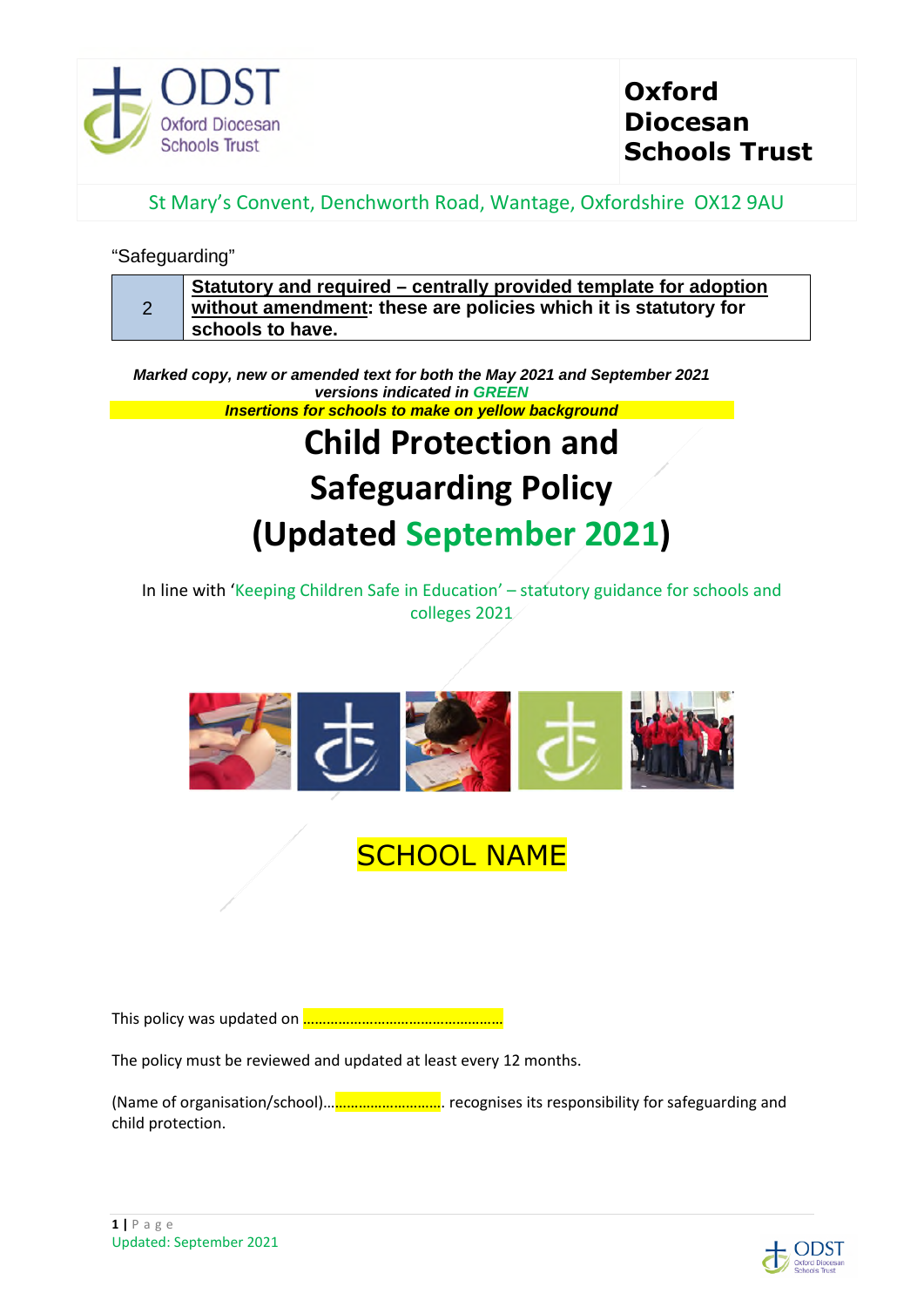# **Table of Contents**

| 1. |                                                                                               |    |
|----|-----------------------------------------------------------------------------------------------|----|
| 2. |                                                                                               |    |
| 3. |                                                                                               |    |
| 4. |                                                                                               |    |
| 5. |                                                                                               |    |
| 6. |                                                                                               |    |
| 7. |                                                                                               |    |
| 8. |                                                                                               |    |
| 9. | What school should do if they have concerns about another staff member 8                      |    |
|    | 10. What school staff should do if they have concerns about safeguarding practices within the |    |
|    |                                                                                               |    |
|    |                                                                                               |    |
|    |                                                                                               |    |
|    |                                                                                               |    |
|    |                                                                                               |    |
|    |                                                                                               |    |
|    |                                                                                               |    |
|    |                                                                                               |    |
|    |                                                                                               |    |
|    |                                                                                               |    |
|    |                                                                                               |    |
|    |                                                                                               |    |
|    |                                                                                               |    |
|    | 22. Health & Safety                                                                           | 22 |
|    |                                                                                               |    |
|    |                                                                                               |    |
|    |                                                                                               |    |
|    |                                                                                               |    |
|    |                                                                                               |    |
|    |                                                                                               |    |
|    | 29. Allegations of abuse made against other children (peer on peer abuse)27                   |    |
|    |                                                                                               |    |
|    |                                                                                               |    |
|    |                                                                                               |    |
|    |                                                                                               |    |
|    |                                                                                               |    |
|    |                                                                                               |    |

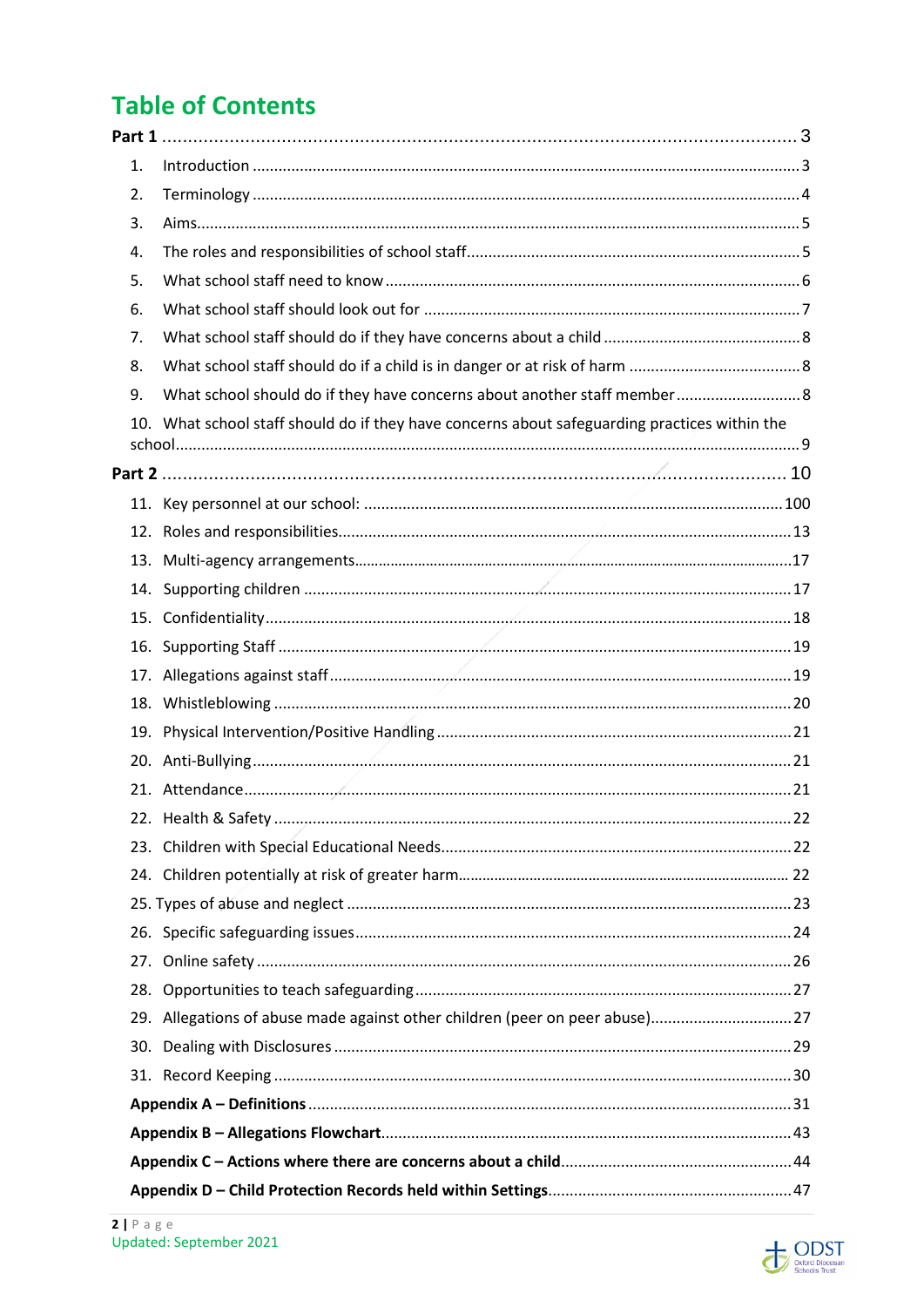#### **Overview**

This document sets out the procedures for ODST schools in relation to Safeguarding and Child Protection. The content remains substantively the same as the model Local Safeguarding Children Boards documents. It has been amended where necessary to reflect the independent status of ODST as a Multi-Academy Trust. It is compliant with 'Keeping Children Safe in Education' 2021 (hereinafter referred to as KCSIE 2021) and the required statutory content so is applicable to all ODST schools.

This policy has been updated to reflect changes in KCSIE 2021:

- Legislative changes e.g. reflecting mandatory Relationship Education, Relationship and Sex Education and Health Education, Education and Training (Welfare of Children) Act 2021.
- **Additional information to support schools protect children e.g. mental health, domestic** abuse, child criminal and sexual exploitation and county lines.
- Clarifications to help the sector better understand and/or follow guidance.

The way schools were operating in response to Coronavirus (COVID-19) was fundamentally different to business as usual; however, a number of important safeguarding principles remained as always. These are:

- with regard to safeguarding, the best interests of children must always continue to come first;
- if anyone in a school or college has a safeguarding concern about any child they should continue to act and act immediately;
- a Designated Safeguarding Lead or deputy should be available;
- it is essential that unsuitable people are not allowed to enter the children's workforce and/or gain access to children;
- Children should continue to be protected when they are online.

## **Part 1**

## 1. Introduction

This policy has been developed in accordance with the principles established by the 'Children Act' 1989; and in line with the following:

- "Working Together to Safeguard Children 2018"
- "Keeping Children Safe in Education"- statutory guidance for schools and further education colleges (updated September 2021)
- DBS Guide to Child Workforce Roles (2018)
- Safeguarding Vulnerable Groups Act 2006.
- Children Missing Education; Statutory Guidance for Local Authorities Sept 2016
- Statutory Guidance issued under section 29 of the Counter-Terrorism and Security Act 2015
- Sexual Violence and Sexual Harassment between Children May 2018
- The Equality Act 2010
- The United Nations Convention on the Rights of the Child (UNCRC)
- 'Framework for the Assessment of Children in Need and their Families' 2000

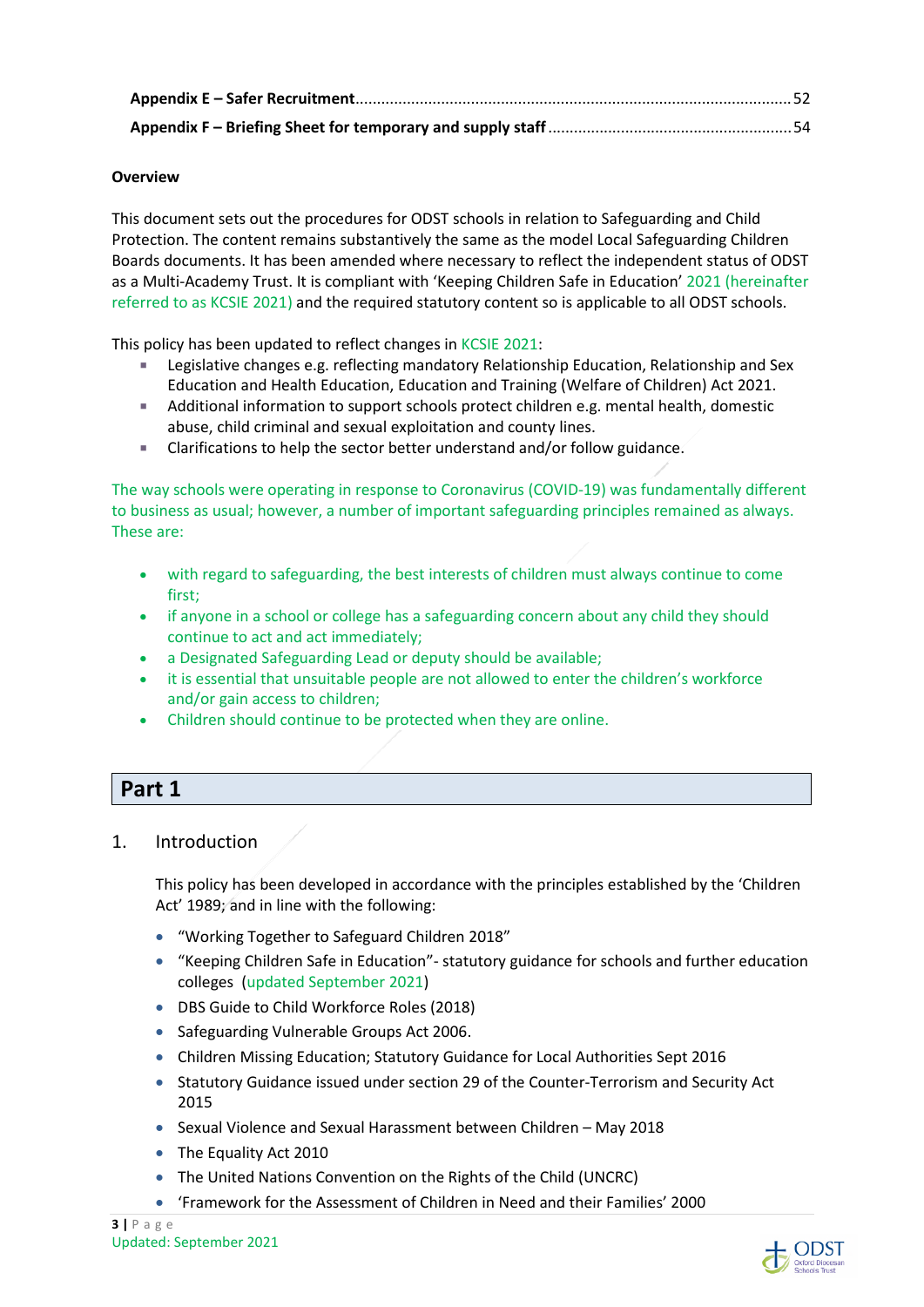- 'What to do if you are worried a Child is being Abused' 2015
- Information sharing: Advice for practitioners providing safeguarding services to children, young people, parents and carers - July 2018

The Local Governing Body (LGB), under powers delegated by the Trustees of the Oxford Diocesan Schools Trust (ODST), takes seriously its responsibility under paragraph 7 of the Schedule to the Education (Independent School Standards)(England) Regulations 2014 and under "Working together" to safeguard and promote the welfare of children and to work together with other agencies to ensure adequate arrangements exist within the school to identify, and support those children who are suffering harm or are likely to suffer harm.

We believe clear governance and leadership is central to embed a safeguarding culture and recognise that all staff and governors have a full and active part to play in protecting our pupils from harm, and that the child's welfare is our paramount concern.

Our school will provide a safe, caring, positive and stimulating environment that promotes the social, physical and moral development of the individual child free from discrimination or bullying where children can learn and develop happily. Trustees recognise that as well as threats to the welfare of children from within their families, children may be vulnerable to abuse or exploitation outside their homes and from other children. Staff will remain vigilant and alert to these potential risks.

This policy applies to all staff, governors and volunteers working in our school and to pupils in our care. This policy has been written in line with 'Keeping Children Safe in Education' (KCSIE) 2021 (updated for September 2021).

Governors will ensure all staff at the school have read and understood their responsibilities pertaining to Part 1 and Annex A of KCSIE 2021 (abbreviated versions now included in the guidance at page 120) and have an auditable system in place to evidence this. In addition, all staff are required to read and adhere to the Staff Code of Conduct which governs behaviours expected of them as well as having an understanding of the Behavioural Policy for children and our Attendance Policy.

## 2. Terminology

- **Safeguarding** and promoting the welfare of children is defined for the purposes of this policy as protecting children from maltreatment; preventing impairment of children's mental and physical health or development; ensuring that children grow up in circumstances consistent with the provision of safe and effective care; and taking action to enable all children to have the best outcomes;
	- **Child protection** refers to the processes undertaken to meet statutory obligations laid out in the Children Act 2004 and associated guidance (see Working Together to Safeguard Children: A guide to inter-agency working to safeguard and promote the welfare of children – July 2018) in respect of those children who have been identified as suffering, or being at risk of suffering harm;
	- **Staff** refers to **all** those working for or on behalf of the school, full time or part time. In this specific context, it applies to those in both a paid and voluntary capacity and those working at the school for a third party;
	- **Child** refers to all children and young people who have not yet reached their 18th birthday. Some children have additional vulnerabilities e.g. those looked after/previously looked or

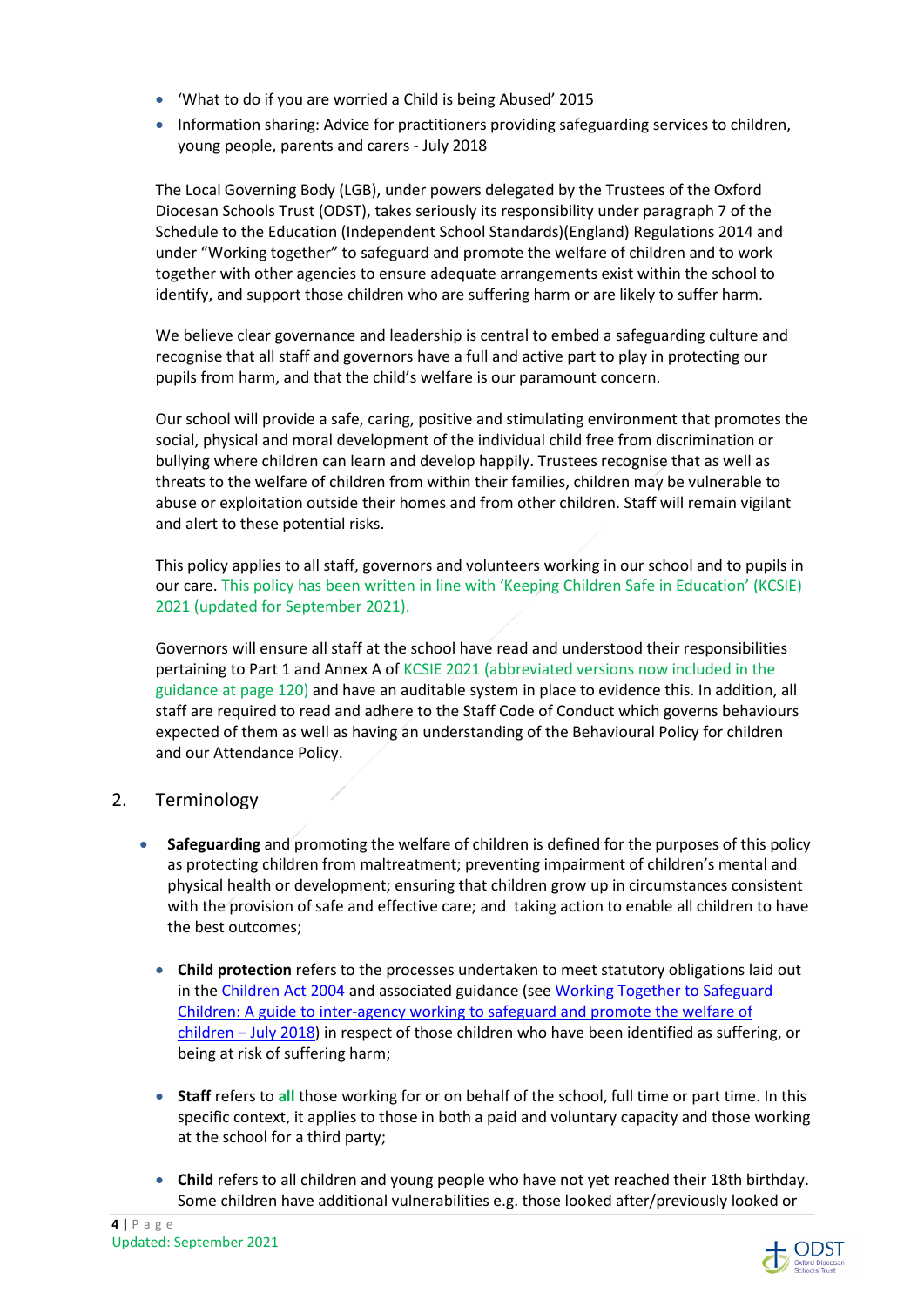with a disability, these vulnerabilities do not change the definition but do place an additional responsibility on schools to have regard for their specific context and the additional/enhanced support they offer:

- **Parent** refers to birth parents and other adults who are in a parenting role, for example step-parents, foster carers and adoptive parents;
- 3. Aims

Trustees' aims in adopting this policy are:

- To support children and young peoples' development in ways that will foster security, confidence and resilience, free from discrimination.
- To prevent impairment of children's mental and physical health or development
- To provide an environment in which children and young people feel safe, secure, valued and respected and feel confident that they know how to approach adults if they are in difficulties.
- To ensure all teaching and non-teaching staff, are aware of the need to safeguard and promote the wellbeing of children. Identifying the need for support early to promote wellbeing and promptly reporting cases of actual or suspected abuse.
- To provide a systematic means of monitoring children known or thought to be at risk of harm and ensure we, the school, contribute to assessments of need and support plans for those children.
- To acknowledge the need for effective and appropriate communication ensuring staff know how and when to share information to protect children in a way that is legal and ethical.
- To ensure ODST schools have a clear system for communicating concerns and models for open communication between children, teachers, parents and other adults working with children.
- To underpin a structured procedure within each school, which will be followed by all members of the school community in cases of suspected abuse.
- To ensure each school has robust systems in place which accurately records safeguarding and child protection concerns, which are clearly understood by staff and adhered to. Actions taken to address concerns and outcome achieved are clearly and accurately recorded and these records are appropriately stored.
- To develop effective working relationships, guided by local documentation detailing safeguarding thresholds and local (ie OCC local authority and RBWM guidance), with all other agencies involved in safeguarding and promoting the needs of children at our schools.
- To ensure that all staff appointed within our schools, have been through a 'safer recruitment' process and understand the principles of safer working practices as set out in the ODST Staff Code of Conduct, which stipulates their duty to challenge and report where behaviours of colleagues may have stepped outside of agreed safe practices.
- To provide clarity to other community users of our facilities with regard to our expectations of how they should maintain a safe environment which supports children's welfare and development.
- 4. The roles and responsibilities of school staff

Our staff team are particularly important as they are able to identify concerns early, provide help for children, and prevent concerns from escalating.

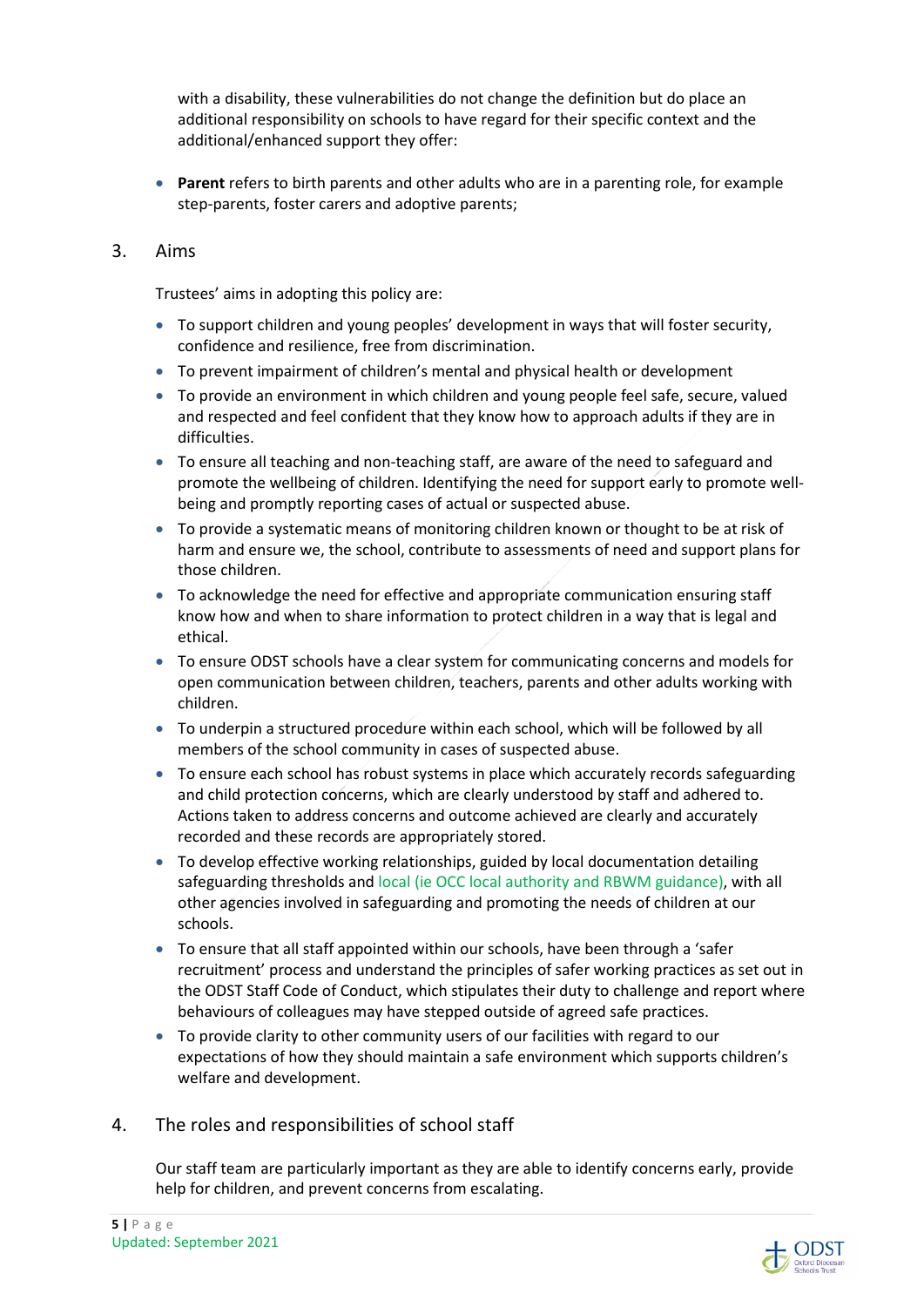- **All our** school staff have a responsibility to provide a safe environment in which children can learn;
- The school has a designated safeguarding lead who provides support to our staff members to carry out their safeguarding duties and to liaise closely with other services such as children's social care;
- All our staff are equipped to identify children who may benefit from early help. Staff know in the first instance to discuss their concerns with the designated safeguarding lead, and understand they may be required to support other agencies and professionals in assessments for early help;
- The Teachers' Standards 2012 state that teachers, including Headteachers, should safeguard children's wellbeing and maintain public interest in the teaching professions as part of their professional duties.
- 5. What school staff need to know

The expectation is that all staff should receive appropriate safeguarding and child protection training (including online safety) at induction, and that online safety training is provided as part of regular updates. The systems within our school which support safeguarding include:

- This child protection and safeguarding policy:
- KCSIE 2021, particularly part 1 and annex A:
- The ODST staff code of conduct held on the ODST website (sometimes called staff behaviour policy);
- The role and information about the role of the DSL including, the identity of the Designated Safeguarding Lead (DSL) and any deputies;
- **ODST Whistleblowing policy;**
- The school and Trust's Behavioural Policy;
- The Trust's Attendance Policy particularly for those "missing education"
- **Procedures for managing allegations about staff or volunteers;**
- **What to do if they have a concern about a child.**
- **All** staff members receive appropriate safeguarding and child protection training at induction as outlined above, to provide them with relevant skills and knowledge to be able to safeguard the children in our setting effectively;
- **All** staff should be aware that safeguarding incidents and/or behaviours can be associated with factors outside the school or college and/or can occur between children outside of these environments. All staff, but especially the designated safeguarding lead (and deputies) should consider whether children are at risk of abuse or exploitation in situations outside their families. Extra-familial harms take a variety of different forms and children can be vulnerable to multiple harms including (but not limited to) sexual exploitation, criminal exploitation, and serious youth violence.
- **All** staff are made aware of the early help process and understand their role in this. This includes staff being able to identify emerging problems, liaising with our designated safeguarding lead, sharing information<sup>1</sup> with other professionals to support early identification and assessment and, in some cases, where appropriate, acting as the lead professional in undertaking any early help assessment;



**<sup>6 |</sup>** P a g e <sup>1</sup> Information sharing: Advice for practitioners providing safeguarding services to children, young people, parents and carers - July 2018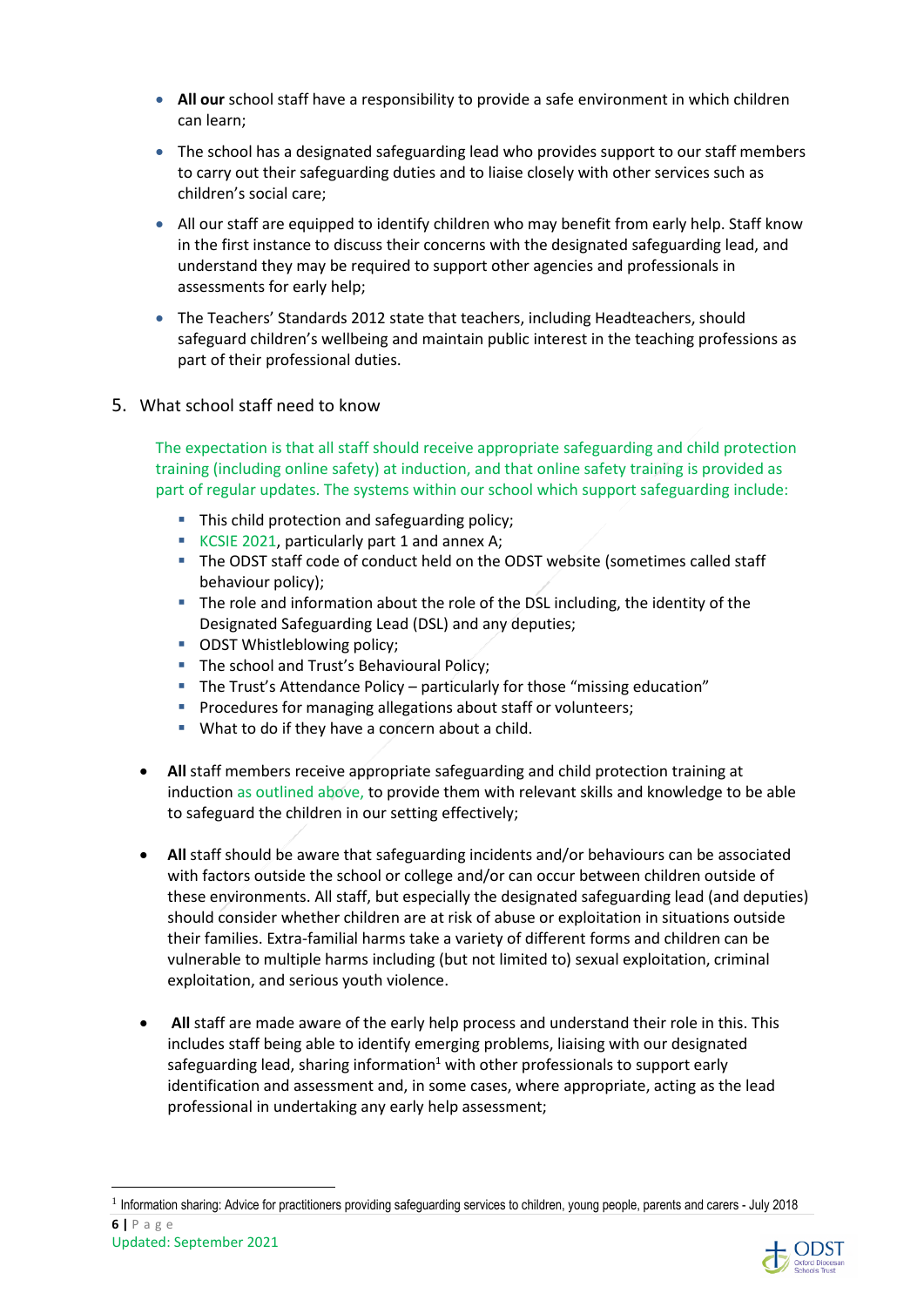- **All** staff are aware of the process for making child protection referrals to social care and statutory assessments that may follow, under the Children Act 1989. They also understand the role that they may have to play in such assessments;
- **All** staff know what to do if a child tells them he/she is being abused or neglected. Staff understand how to maintain an appropriate level of confidentiality, whilst at the same time understand the requirement around sharing information appropriately with the designated safeguarding lead and other relevant professionals;
- **All** staff are aware that there are children potentially at greater risk of harm who need a social worker (Child in Need and Child Protection Plans). Due to safeguarding or welfare needs and that their experiences may leave them vulnerable to further harm or educational disadvantage. Where children need a social worker this will inform decisions about safeguarding and promoting welfare;
- Staff will never promise a child that they will not tell anyone about the allegation/disclosure that the child has made, as this may ultimately not be in the best interests of the child.
- **All** staff know they should not use personal devices such as mobile phones or cameras to take photos or videos of pupils and will use school provided equipment for this purpose. Other specific events which involve photographs of pupils (i.e. press, external providers etc.) will only occur with the permission of the headteacher and designated person. Staff are also aware through the 'Code of Conduct' that mobile phones should NOT be used in class or while on duty, e.g. play and lunchtimes. School policies for Early Years Foundation Stage reflect the statutory requirements<sup>2</sup> on the use of cameras and mobile phones.
- **All** staff have due regard to the relevant data protection principles, which allow them to share (and withhold) personal information, as provided for in the Data Protection Act 2018 and the GDPR. The Information Commissioner's Office (ICO) includes ICO GDPR FAQs and guidance (The Data protection toolkit for schools https://www.gov.uk/government/publications/data-protection-toolkit-for-schools has guidance to support schools with data protection activity, including compliance with the GDPR.) See also DfE Guidance on Information Sharing (July 2018) which provides further detail https://www.gov.uk/government/publications/safeguarding-practitionersinformation-sharing-advice OSCB provides advice on the Seven Golden Rules of Information Sharing The-Seven-Golden-Rules-for-Info-Sharing.pdf (oscb.org.uk)
- 6. What school staff should look out for:
	- **All** staff members are aware of the signs of abuse and neglect so they can identify children who may need help or protection (see part 2 of this policy for the definitions);
	- **All** staff members have an awareness of safeguarding issues that can put children at risk of harm and of indicators and behaviours that are linked to children being in danger (see paragraph 24 of this policy for more information);
	- **All** staff members know that children can abuse other children (see paragraph 27 of this policy);
	- **All** staff should be aware that safeguarding incidents and/or behaviours can be associated with factors outside the school or college and/or can occur between children outside of these environments. All staff, but especially the designated safeguarding lead (and deputies) should consider whether children are at risk of abuse or exploitation in situations outside their families. Extra-familial harms take a variety of different forms and children can be vulnerable to multiple harms including (but not limited to) sexual exploitation, criminal exploitation, and serious youth violence. Advice from the DfE,



**<sup>7 |</sup>** P a g e Updated: September 2021 <sup>2</sup> Statutory framework for the early years foundation stage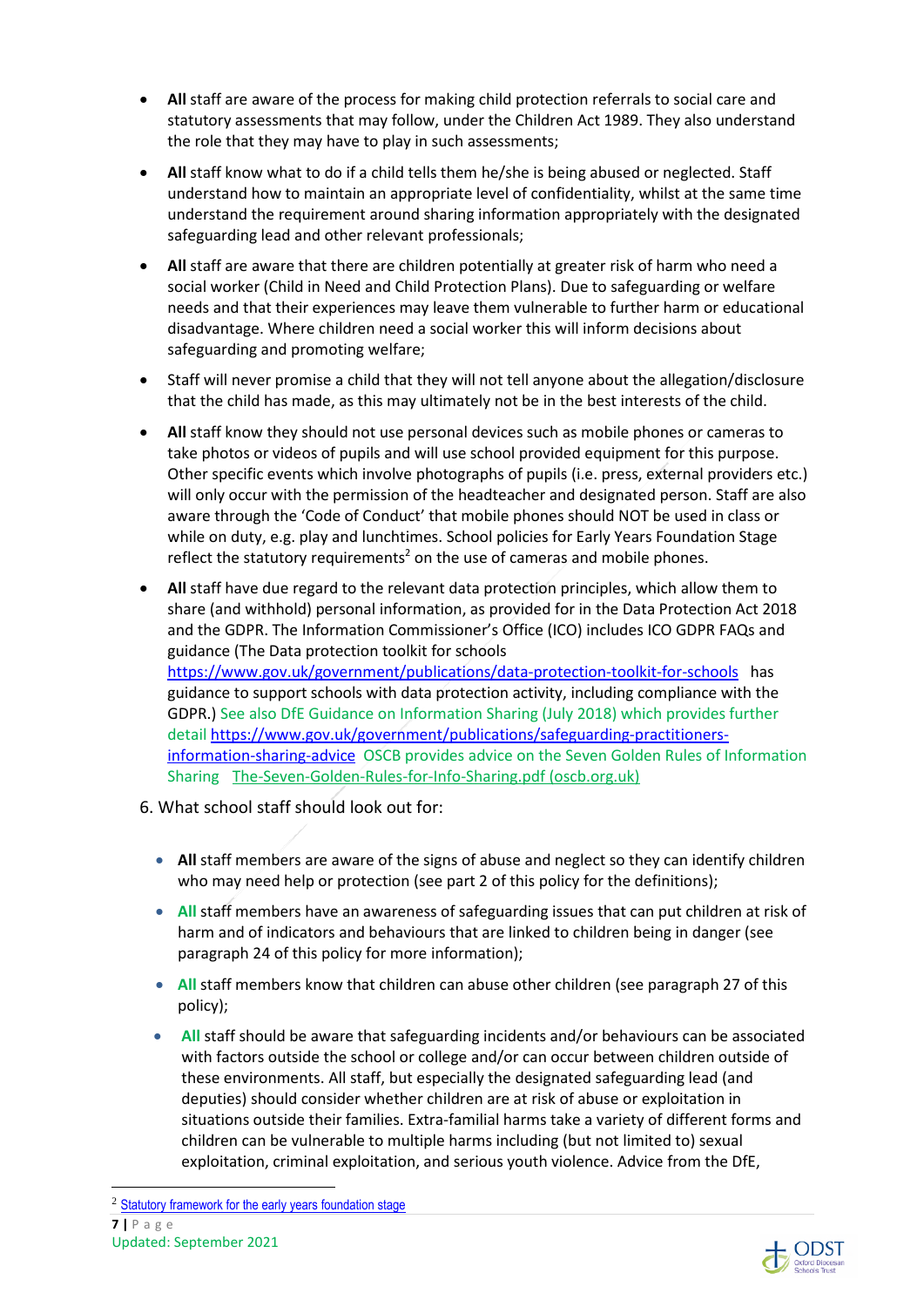provides more information on understanding and identifying abuse and neglect, e.g.https://www.gov.uk/government/publications/what-to-do-if-youre-worried-a-child-isbeing-abused--2;

## 7. What school staff should do if they have concerns about a child

If staff members have any **concerns** about a child (as opposed to a child being in immediate danger) they will need to decide what action to take. Where possible, there should be a conversation with the designated safeguarding lead to agree a course of action, although any staff member can make a referral to children's social care. Other options could include referral to specialist services or early help services and should be made in accordance with the referral threshold set by the relevant Local Authority, Oxfordshire County Council: Lado.safeguardingchildren@oxfordshire.gov.uk and Royal Borough of Windsor & Maidenhead: lado@rbwm.gcsx.gov.uk .

- If anyone other than the designated safeguarding lead makes the referral they should inform the designated safeguarding lead, as soon as possible;
- If after a referral the child's situation does not appear to be improving the designated safeguarding lead (or the person that made the referral) should press for re-consideration to ensure their concerns have been addressed and, most importantly, that the child's situation improves;
- If early help is appropriate the designated safeguarding lead should support the staff member in liaising with other agencies and setting up an inter-agency assessment as appropriate;
- If early help and or other support is appropriate the case should be kept under constant review and consideration given to a referral to children's social care if the child's situation doesn't appear to be improving;
- If a teacher, during their work in the profession, discovers that an act of Female Genital Mutilation appears to have been carried out on a girl under the age of 18 the teacher must report this to the police.
- 8. What school staff should do if a child is in danger or at risk of harm

**If a child is in immediate danger or is at risk of harm, a referral should be made to children's social care and/or the police immediately.** Anyone can make a referral. Where referrals are not made by the designated safeguarding lead, they should be informed, as soon as possible, that a referral has been made.

**9.** What school should do if they have concerns about another staff member (including supply staff and volunteers)

If staff members have concerns about another staff member, then this must be referred to the Headteacher/ Principal. Where there are concerns about the Headteacher or Principal this should be referred to the Chair of Governors. Staff may consider discussing any concerns with the school's designated safeguarding lead and make any referral via them. Full details can be found in Part 2 of this guidance.

10. What school staff should do if they have concerns about safeguarding practices within the school

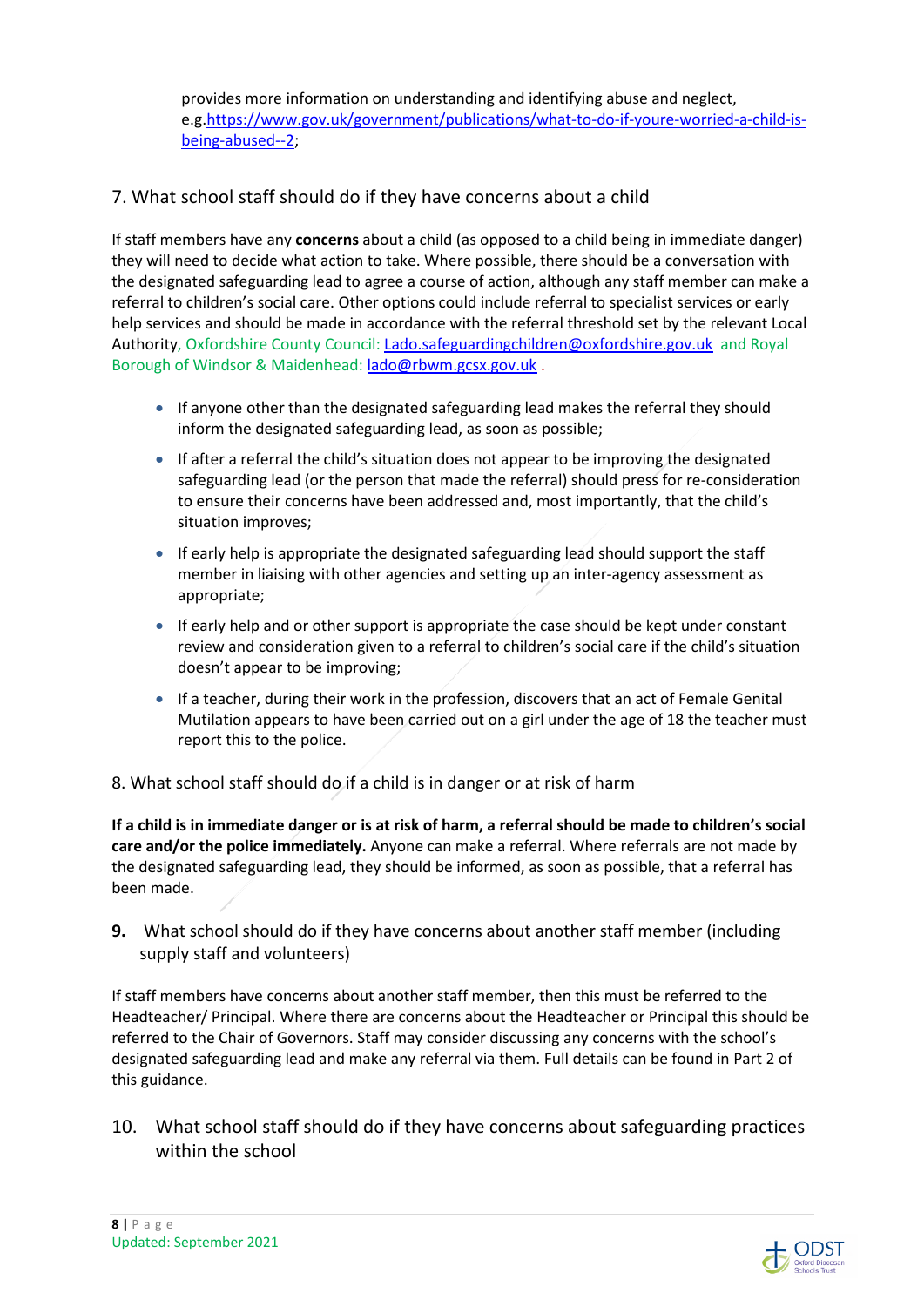- All our staff and volunteers should feel able to raise concerns about poor or unsafe practice and potential failures in the school or college's and that such concerns will be taken seriously by the senior leadership team;
- safeguarding regime and that such concerns will be taken seriously by the senior leadership team; reference to
- Appropriate whistleblowing procedures, which are suitably reflected in staff training and staff behaviour policies are in place for such concerns to be raised with the school's senior leadership team;
- Where a staff member feels unable to raise an issue with the Headteacher or Chair of Governors or feels that their genuine concerns are not being addressed, they should approach the ODST HR Team on 01865 208 200.
- The NSPCC whistleblowing helpline is available for staff who do not feel able to raise concerns regarding child protection failures internally. Staff can call: 0808 800 5000 – line is available from 8:00 AM to 8:00 PM, Monday to Friday and Email: help@nspcc.org.uk; for children under 18: Childline 0800 1111.



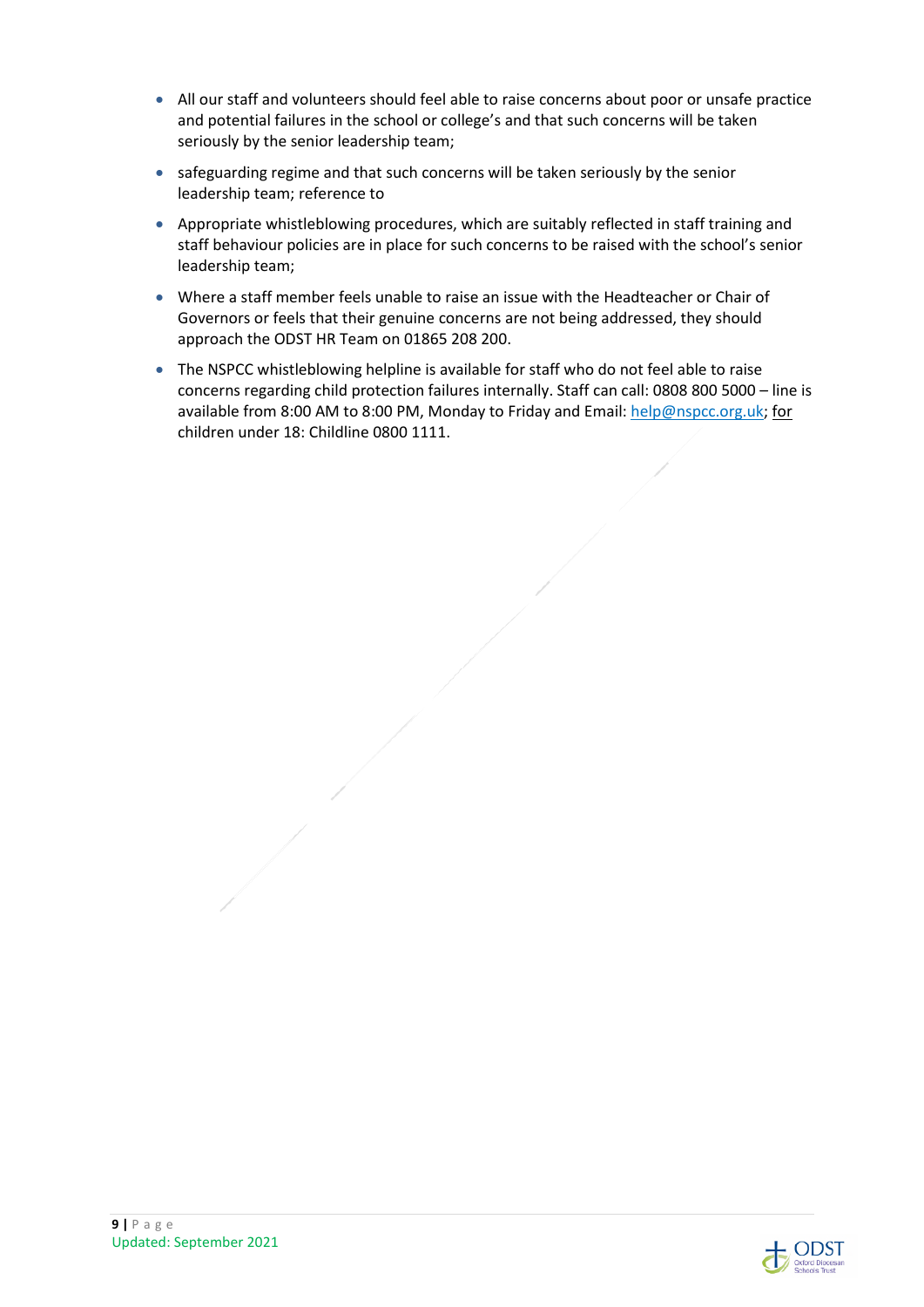# **Part 2**

## 11. Key personnel at our school:

|                                                                                                                                                                                                                                                  | <b>Name</b>                                                                                                                                                                          | <b>Contact details</b> |  |
|--------------------------------------------------------------------------------------------------------------------------------------------------------------------------------------------------------------------------------------------------|--------------------------------------------------------------------------------------------------------------------------------------------------------------------------------------|------------------------|--|
| The designated<br>safeguarding<br>lead for child<br>protection in this<br>school                                                                                                                                                                 | X                                                                                                                                                                                    |                        |  |
| Additional<br>Designated<br>Safeguarding<br>Lead(s):                                                                                                                                                                                             | $\overline{\mathbf{x}}$                                                                                                                                                              |                        |  |
| <b>Head Teacher:</b>                                                                                                                                                                                                                             | $\overline{\mathbf{x}}$                                                                                                                                                              |                        |  |
| Designated<br>Teacher for<br>looked after, or<br>previously<br>looked-after<br>children                                                                                                                                                          | x This is not a requirement to be<br>included in this policy; however,<br>the post must be appointed to for<br>each school and the name included<br>in their school's key personnel. |                        |  |
| Nominated<br>Safeguarding<br>Governor:                                                                                                                                                                                                           | $\overline{\mathbf{x}}$                                                                                                                                                              |                        |  |
| Chair of<br>Governors:                                                                                                                                                                                                                           | $\overline{\mathbf{x}}$                                                                                                                                                              |                        |  |
|                                                                                                                                                                                                                                                  | <b>Local Authorities' Contacts</b>                                                                                                                                                   |                        |  |
| Clinical commissioning teams within the Local Authorities' areas:<br><b>Oxfordshire Clinical Commissioning Group</b><br>Jubilee House,<br>John Smith Drive,<br>Oxford Business Park South,<br>Oxford<br>OX4 2LH 01865 336800<br>oxon.gpc@nhs.net |                                                                                                                                                                                      |                        |  |
| East Berkshire CCG                                                                                                                                                                                                                               |                                                                                                                                                                                      |                        |  |
| King Edward VII Hospital                                                                                                                                                                                                                         |                                                                                                                                                                                      |                        |  |
| St Leonard's Road                                                                                                                                                                                                                                |                                                                                                                                                                                      |                        |  |
| Windsor<br>SL4 3DP                                                                                                                                                                                                                               |                                                                                                                                                                                      |                        |  |
| Chief of Police within the LAs:<br>The Chief Constable<br>Thames Valley Police Kidlington<br>Headquarters South, Oxford Road                                                                                                                     |                                                                                                                                                                                      |                        |  |

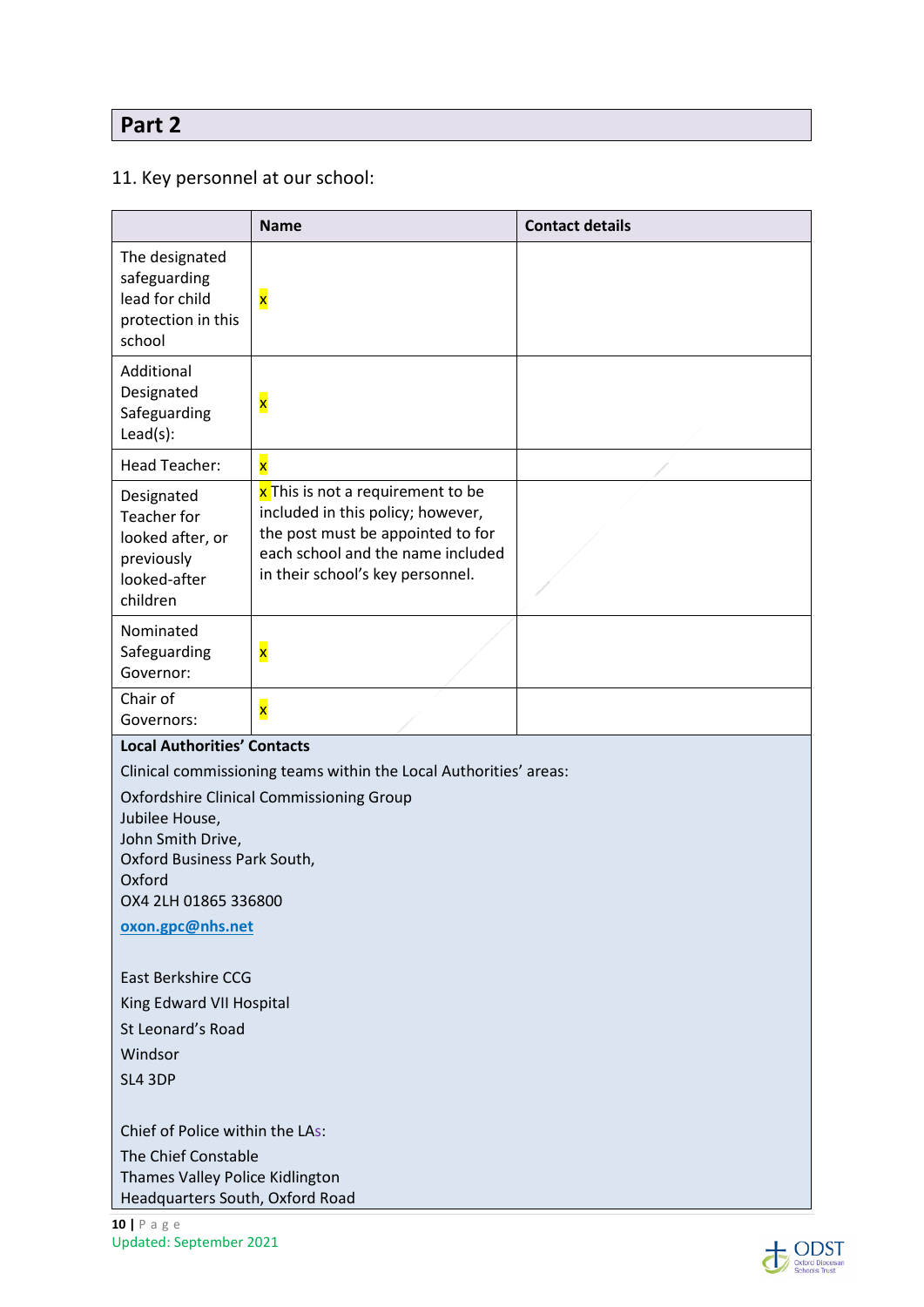| OX5 2NX Kidlington                                                     |                                                                               |                                                                                                                     |  |  |
|------------------------------------------------------------------------|-------------------------------------------------------------------------------|---------------------------------------------------------------------------------------------------------------------|--|--|
| Oxfordshire England                                                    |                                                                               |                                                                                                                     |  |  |
| 01865 841148                                                           |                                                                               |                                                                                                                     |  |  |
|                                                                        | thamesvalley.police.uk<br>https://www.thamesvalley.police.uk/                 |                                                                                                                     |  |  |
|                                                                        | <b>RBWM</b>                                                                   | <b>Oxfordshire</b>                                                                                                  |  |  |
|                                                                        |                                                                               |                                                                                                                     |  |  |
|                                                                        | Mandy Burrows - LADO Services for<br><b>Achieving for Children Manager</b>    | <b>Designated Officer Team</b><br>01865 810603                                                                      |  |  |
| Local Authority<br>Designated                                          | Royal Borough of Windsor and<br>Maidenhead (RBW&M), Town Hall,                | Lado.safeguarding@oxfordshire.gov.uk                                                                                |  |  |
| Officers (LADO):                                                       | St Ives Road, Maidenhead, SL6 1RF                                             | <b>Donna Crozier</b><br>Sandra Barratt                                                                              |  |  |
|                                                                        | lado@rbwm.gcsx.gov.uk                                                         | Lorna Berry                                                                                                         |  |  |
|                                                                        | 0208 8917370 or 07774 332675                                                  | <b>Becky Langstone (ESAT)</b>                                                                                       |  |  |
| Education<br>Safeguarding<br>Advisor                                   | None                                                                          | None                                                                                                                |  |  |
| Education<br>Safeguarding<br><b>Advisory Service</b>                   | <b>Child Protection Coordinator:</b><br>01628 683202                          | <b>Becky Langstone (ESAT)</b><br>becky.langstone@oxfordshire.gov.uk<br>Team: 01865 810603                           |  |  |
|                                                                        | 01628 685995<br>Out of Hours Tel: 01344 786543                                | Katrina Johnson 0345 050 7666                                                                                       |  |  |
| MASH/<br><b>First Response</b>                                         | MASH@achievingforchildren.org.uk                                              | This number will take you through to<br>Customer Services who will ask a series                                     |  |  |
| Team (including<br>Early Help,                                         | lado@rbwm.gcsx.gov.uk                                                         | of questions and triage into MASH<br>where safeguarding concerns are                                                |  |  |
| Channel) -                                                             |                                                                               | raised)                                                                                                             |  |  |
| Equalities<br>Manager -<br><b>Bullying/Prevent</b><br>Lead for schools | Prevent Lead: Craig Miller,<br>craig.miller@rbwm.gov.uk Tel:<br>01628 683598. | <b>Clare Pike</b><br>(Lead for Learner Engagement)<br>Email: clare.pike@oxfordshire.gov.uk<br>Team no: 01865 323513 |  |  |
|                                                                        | <b>Emergency Duty team (out of hours</b><br>service):                         | <b>Outside office hours Emergency Duty</b><br>Team: 0800 833 408                                                    |  |  |
| Children's<br>Services, Out of                                         | 01344 786543                                                                  | LCSS North 0345 2412703                                                                                             |  |  |
| Hours:                                                                 | lado@rbwm.gcsx.gov.uk                                                         | LCSS.North@oxfordshire.gov.uk<br><b>LCSS Central 0345 2412705</b><br>LCSS.Central@oxfordshire.gov.uk                |  |  |
|                                                                        | MASH 01628 683150 (as above)                                                  | LCSS South 0345 2412608<br>LCSS.South@oxfordshire.gov.uk                                                            |  |  |

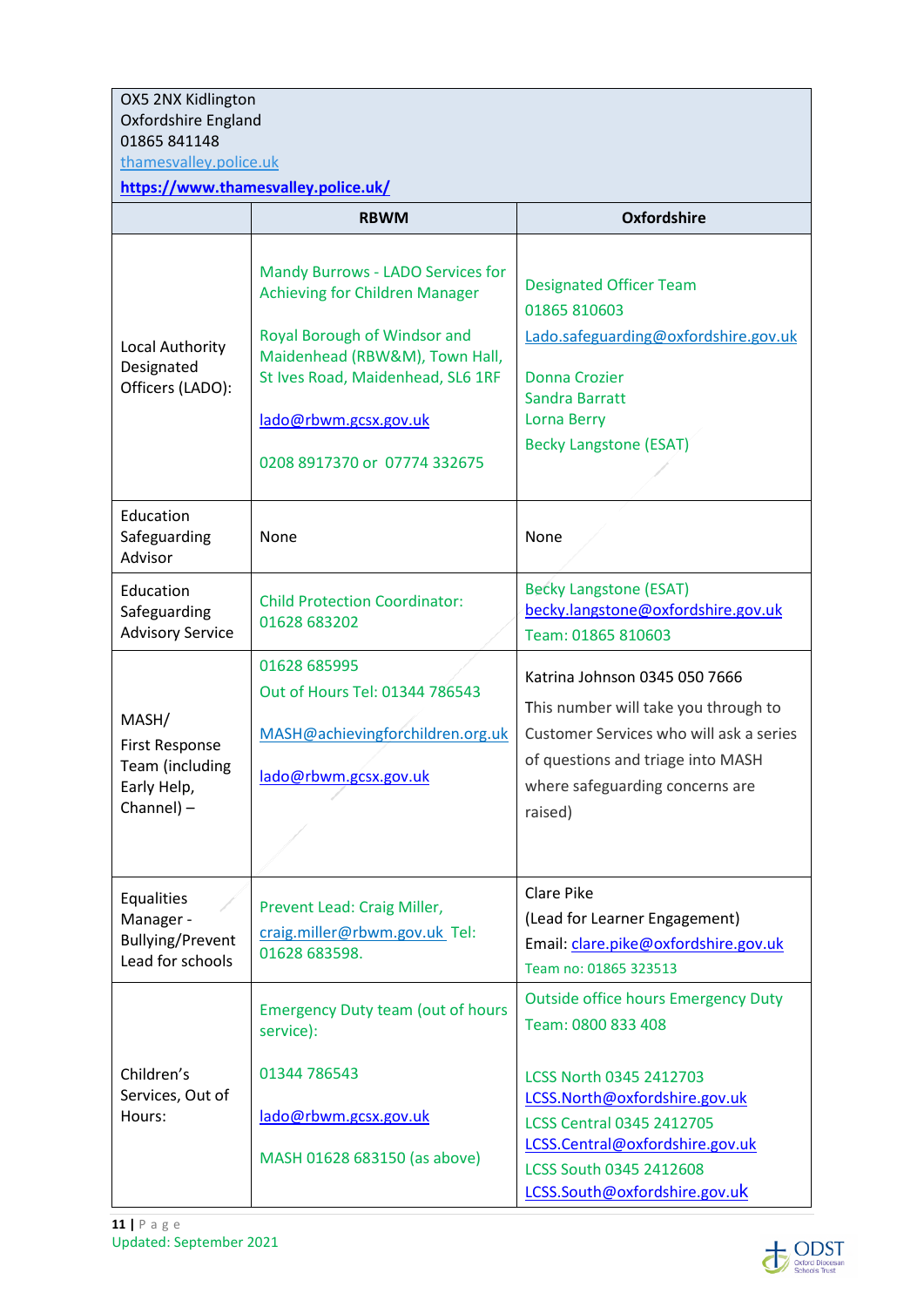|                                                                        | 01628 685995                                                                                                                                                                                                        |                                                                                                                                                            |
|------------------------------------------------------------------------|---------------------------------------------------------------------------------------------------------------------------------------------------------------------------------------------------------------------|------------------------------------------------------------------------------------------------------------------------------------------------------------|
| Clinical<br>commissioning<br>partner and<br>police (see also<br>above) | East Berkshire CCG<br>King Edward VII Hospital<br>St Leonard's Road<br>Windsor<br>SL4 3DP                                                                                                                           | <b>Oxfordshire Clinical Commissioning</b><br>Group<br>Jubilee House,<br>John Smith Drive,<br>Oxford Business Park South,<br>Oxford<br>OX4 2LH 01865 336800 |
|                                                                        | The Chief Constable<br>Thames Valley Police Kidlington<br>Headquarters South, Oxford Road<br>OX5 2NX Kidlington<br>Oxfordshire England<br>01865841148<br>Thamesvalley.police.uk<br>https://www.thamesvalley.police. |                                                                                                                                                            |
|                                                                        | uk/                                                                                                                                                                                                                 |                                                                                                                                                            |

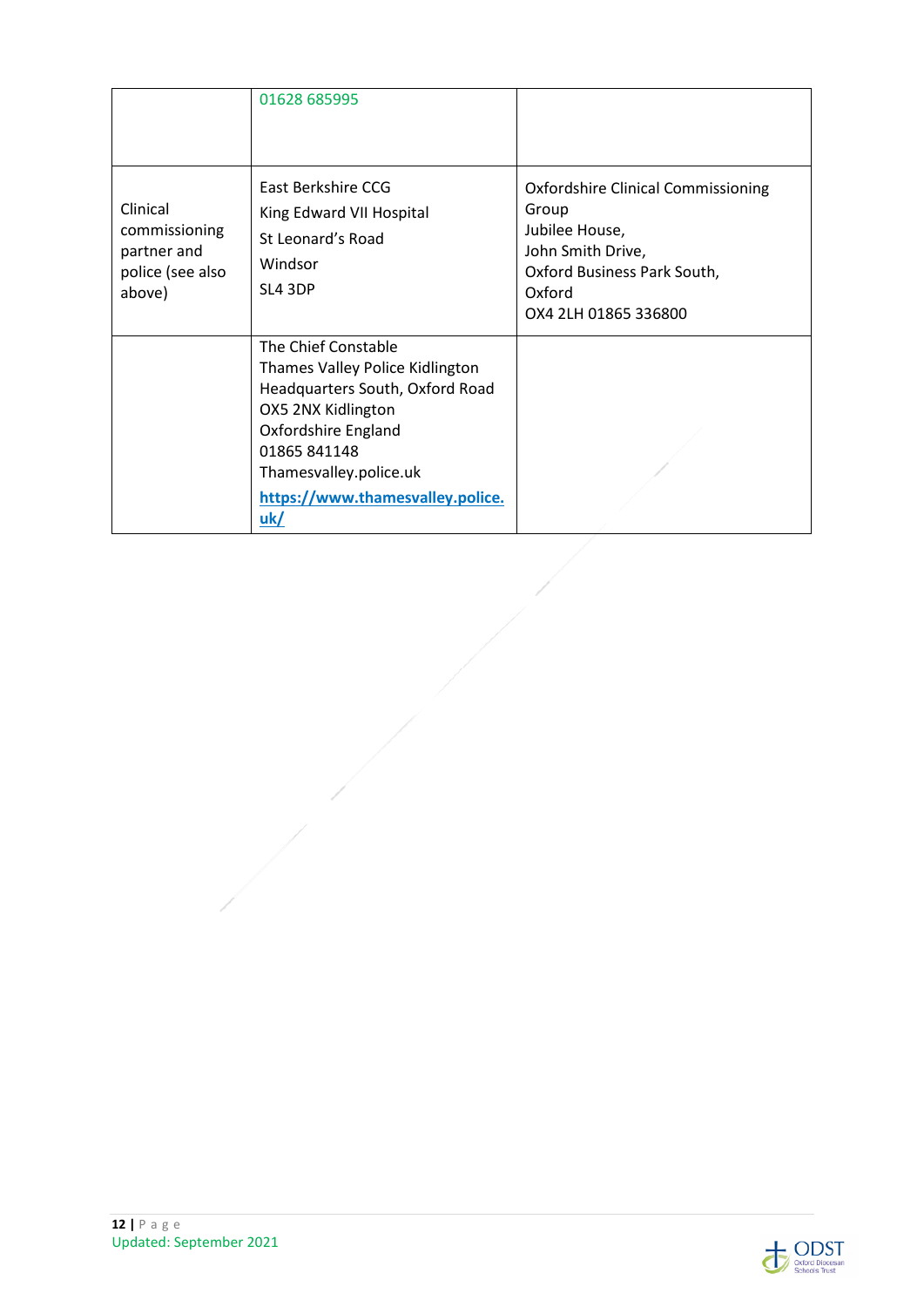| <b>Other Contacts</b>                                         |                                                                                           |  |
|---------------------------------------------------------------|-------------------------------------------------------------------------------------------|--|
| RU Safe? (Barnardos - Child Sexual Exploitation Service)      | 01494 461112                                                                              |  |
| <b>Thames Valley Police</b>                                   | 101<br>(999 in case of emergency)                                                         |  |
| <b>Oxfordshire Family Information Service</b>                 |                                                                                           |  |
| <b>NSPCC</b>                                                  | 0800 800 5000<br>NSPCC whistleblowing line 0800 028<br>0285<br>or email help@nspcc.org.uk |  |
| Childline                                                     | 0800 11 11                                                                                |  |
| Kidscape Bullying Helpline                                    | 0845 1205 204                                                                             |  |
| <b>Female Genital Mutilation</b>                              | 0800 0283550<br>fgmhelp@nspcc.org.uk                                                      |  |
| Samaritans                                                    | 0845 790 9090                                                                             |  |
| <b>CEOP</b> (Child Exploitation and Online Protection)        | 0800 11 11 (Childline)                                                                    |  |
| Foreign and Commonwealth Office (Forced Marriages<br>Section) | 0207 008 0151                                                                             |  |
| Crimestoppers                                                 | 800 111                                                                                   |  |

## 12. Roles and responsibilities

All schools must nominate a senior member of staff to coordinate child protection arrangements and this person is named in this policy guidance. The school ensures that the designated safeguarding lead or a deputy will be on site at all times that the school is functioning.

#### **The Local Governing Body (LGB)**

The LGB of ………………………………………………………… under its delegated powers understands and fulfils its statutory safeguarding responsibilities and undertakes to regularly review safeguarding related policies and procedures that operate in the school.

The LGB have a crucial role in monitoring and challenging staff on the effectiveness of safeguarding arrangements.

The LGB will ensure that:

- All members of the governing body understand and fulfil their responsibilities;
- There is a designated safeguarding lead who is a member of the senior leadership team and a deputy for safeguarding and child protection who may be a senior leader or who reports directly to a senior leader. Both will have undertaken approved training in interagency working, in addition to basic child protection training. Their roles and responsibilities are made explicit in those post-holders' job descriptions;
- The school has in place a child protection policy that reflects the unique features of the community it serves and the needs of the pupils attending its provision.

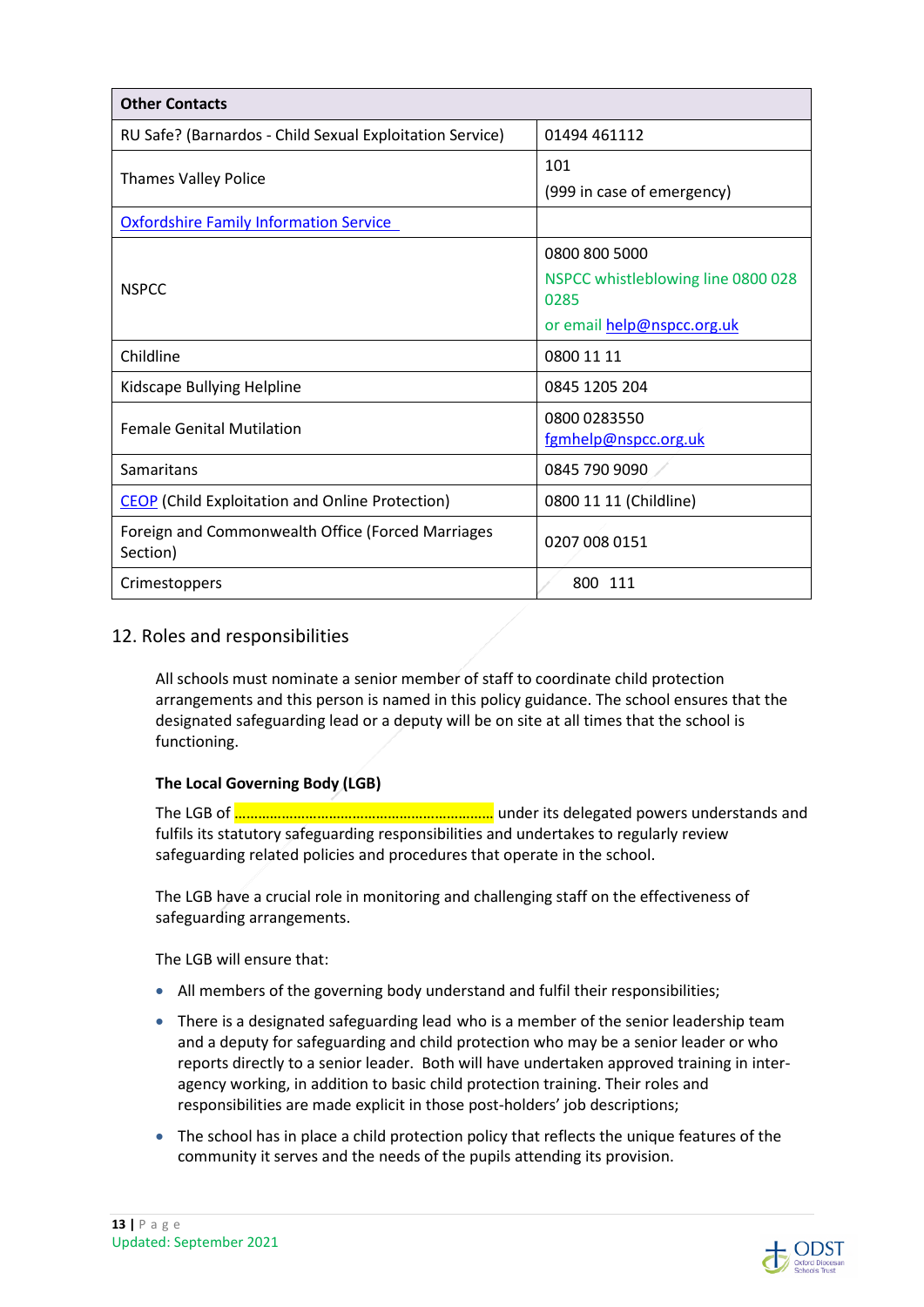- Additionally, it ensures the school has a staff behaviour (code of conduct), whistleblowing and procedures that are consistent with statutory requirements. These, with the CP policy are reviewed annually and made available to parents on the school's website and, on request. request in printed format;
- Procedures exist for dealing with allegations of abuse made against members of staff including allegations made against the Headteacher;
- Safer recruitment procedures are followed that include the requirement for appropriate checks in line with national guidance;
- A training strategy is agreed by governors that ensures all staff, including the Headteacher, receive child protection training, with refresher training at three-yearly intervals. The designated safeguarding lead should receive refresher training at two-yearly intervals;
- Regular update sessions for staff regarding safeguarding are provided so that staff are kept up to date with any changes and to ensure that safeguarding remains a priority at the school;
- Arrangements are in place to ensure that all temporary staff and volunteers are made aware of the school's arrangements for child protection;
- They nominate a member (normally the chair) to be responsible for liaising with the local authority and other agencies in the event of an allegation being made against the Headteacher.
- An annual report will be submitted to both the local authority and ODST about how the LGB's duties have been carried out. Any weaknesses or areas of concern will be rectified without delay.
- Ensure measures are in place to have oversight of how the school's delivery on its responsibilities are exercised and evidenced, following up with the Head Teacher any identified gaps in practice or where procedures may not have been followed.
- The school operates a safer recruitment procedure that includes:
	- statutory checks on staff suitability to work with children and the prohibition regulations;
	- $\blacksquare$  seeking at least two references with checks being made to verify the identity of the person completing these;
	- **E** ensuring safeguarding messages are contained in recruitment materials and adverts;
	- **all recruitment interviews contain questions or scenarios of a safeguarding nature;**
	- ensuring that there is at least one person on every recruitment panel who has completed Safer Recruitment training.
	- **E** ensuring that at least one member of the governing body has completed safer recruitment training to be repeated every five years.
- Children are taught about safeguarding (including online safety) as part of a broad and balanced curriculum covering relevant issues through personal, social, health and economic education (PSHE) and through relationship and sex education (RSE); Through circle time, SEAL, and assemblies, children are taught about safeguarding through an awareness of key safeguarding messages and planned visits from national and local safeguarding bodies (i.e. NSPCC). ChildLine posters are exhibited throughout the school and the children are aware of its service.
- Appropriate safeguarding responses are in place for children who go missing from education, particularly on repeat occasions, to help identify the risk of abuse and neglect

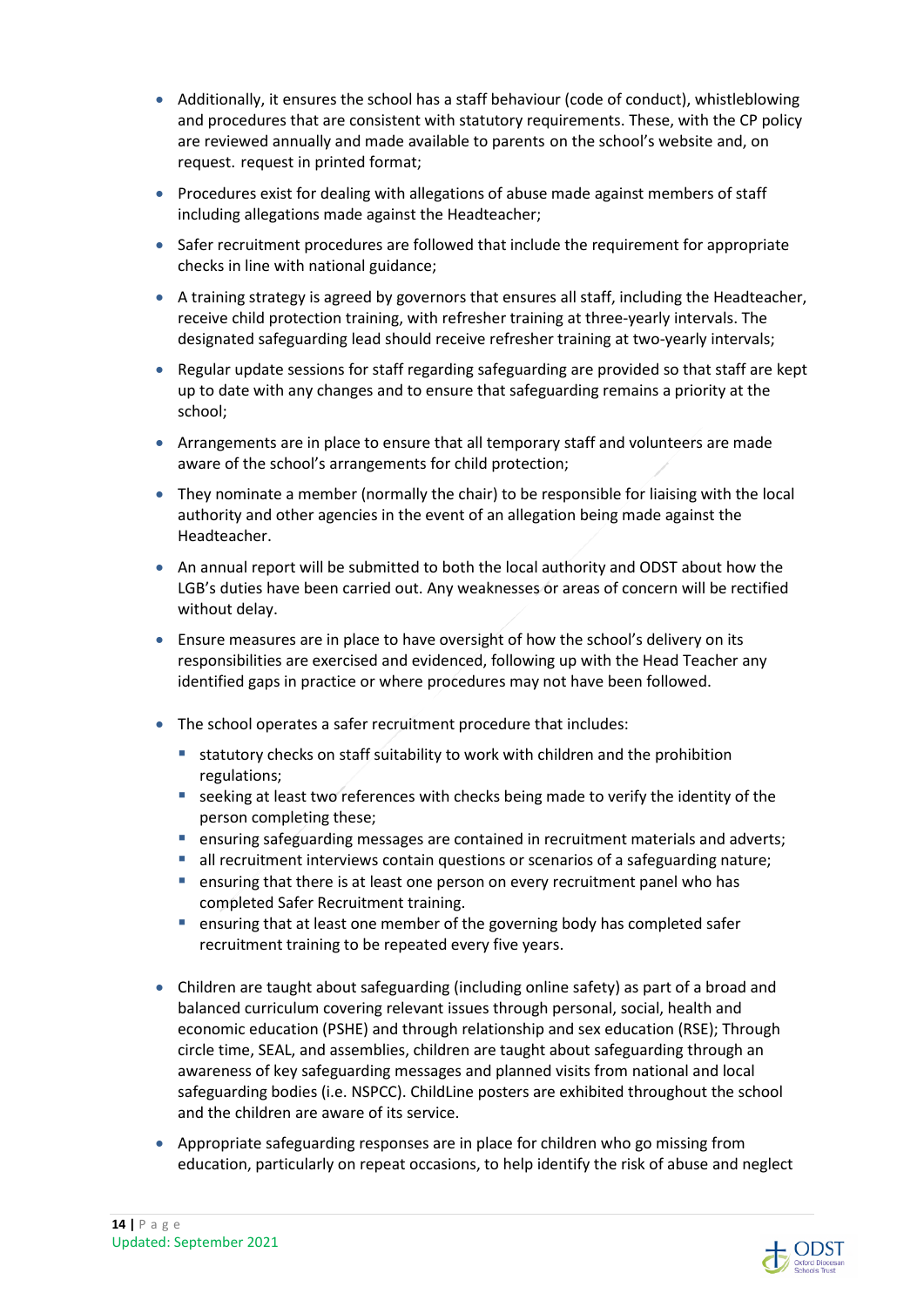including sexual abuse or exploitation and to help prevent the risks of their going missing in future;

- Appropriate online filtering and monitoring systems are in place;
- Enhanced DBS checks are in place for all members of the LGB; a section 128 check is also required for all those in "management positions" in an academy. Where that person is engaged in regulated activity, an enhanced DBS check with barred list information is obtained ("children's workforce independent schools" is specified in the parameters), and this will identify any section 128 direction. Where a person is not engaging in regulated activity, and a barred list check cannot therefore be carried out, a separate check is made to see if that person is subject to a section 128 direction (for process see https://www.gov.uk/government/publications/keeping-children-safe-in-education . (For further clarification on section 128 directions refer to para 237 of KCSIE 2021 guidance).
- (\*Note: Where a person in regulated activity has been dismissed or removed due to safeguarding concerns, or would have been had they not resigned, the Designated Safeguarding Lead will make a referral to the Disclosure and Barring Service, as required by the Safeguarding Vulnerable Groups Act 2006, and the Head Teacher will ensure that he or she has done so).
- Any weaknesses in Child Protection are remedied immediately.

#### **The Nominated Governor will:**

- Work with the DSL to draft the Child Protection Policy.
- Undertake the training available for Nominated Governors.
- Ensure child protection is, as a minimum, an annual agenda item for the Governing Body.
- Meet regularly with the DSL to review and monitor the school's delivery on its safeguarding responsibilities.

#### **The Headteacher will:**

- Ensure that the safeguarding and child protection policy and procedures are implemented and followed by all staff;
- Allocate sufficient time and resources to enable the designated safeguarding lead and deputy to carry out their roles effectively, including the assessment of pupils and attendance at strategy discussions and other necessary meetings;
- Ensure that all staff feel able to raise concerns about poor or unsafe practice and that such concerns are handled sensitively and in accordance with ODST's whistleblowing procedures;
- Ensure that children's safety and welfare is addressed through the curriculum.

#### **The school has ensured that the designated safeguarding lead:**

- Creates a culture of safeguarding where children are protected from harm. Helping staff to be professionally curious, question behaviours and to "think the unthinkable" if they have concerns for a student
- Is appropriately trained and records are kept showing this is updated every 2 years;
- Acts as a source of support and expertise to the school community;
- Understands safeguarding procedures set out in local authorities' guidance;

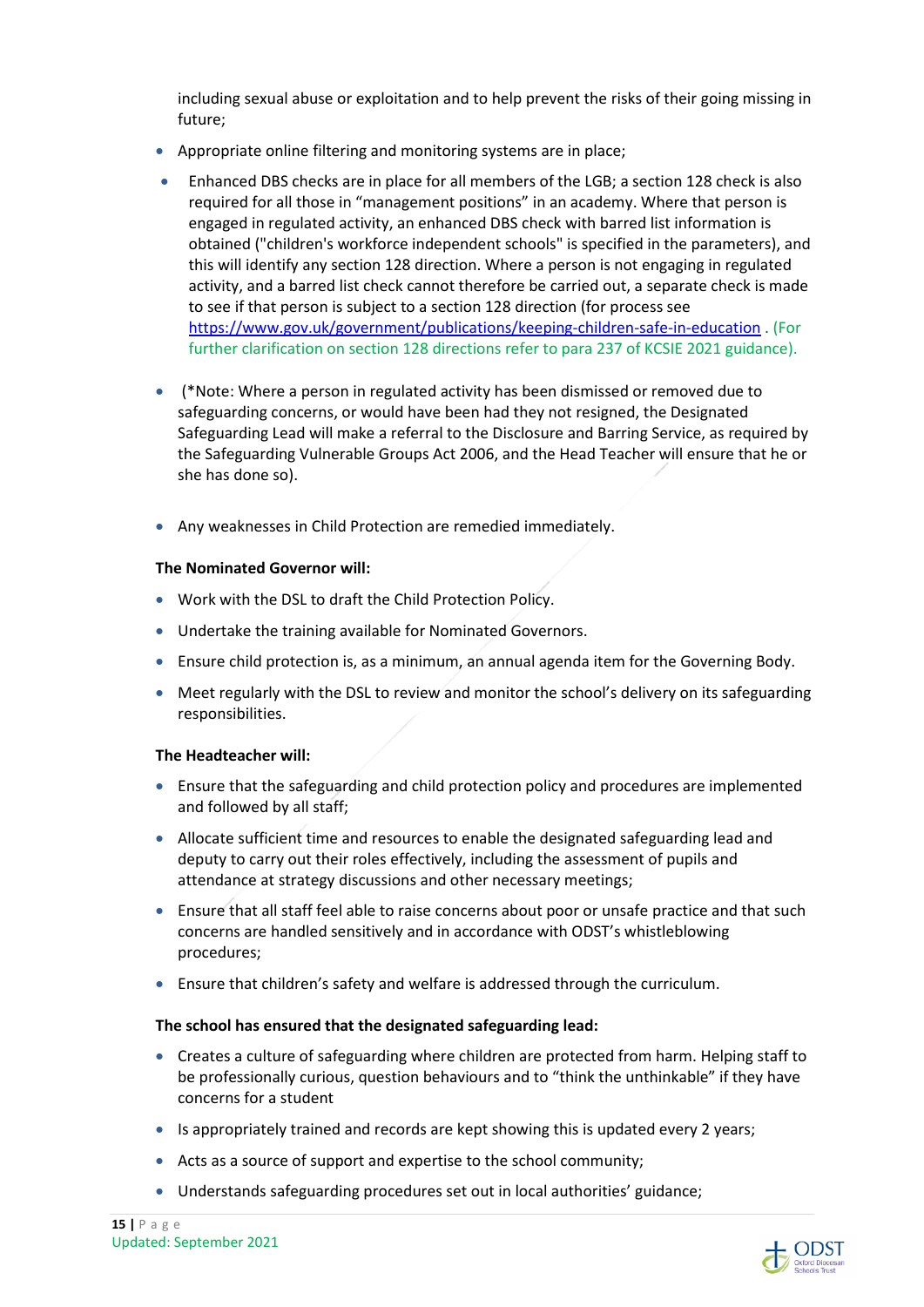- Establishes and embeds a policy and process for recording and storing information about child protection concerns and outcomes achieved, enabling records to be reviewed and an overview gained, to support timely interventions and allowing prompt follow up, if it is felt the needs of the student are not being met. Ensures that such records are stored securely and reported onward in accordance with this policy guidance, but kept separately from the child's general file;
- Helps promote educational outcomes by appropriately sharing information about the welfare, safeguarding and child protection issues that children, particularly children with a social worker, are experiencing, or have experienced, with staff and ensures that any safeguarding or welfare concerns about a child inform the decisions made in relation to that child;
- Refers cases of suspected neglect and/or abuse to the three designated safeguarding partners, children's social care or police in accordance with this guidance and local procedure and in line with Working Together to Safeguard Children and NPCC "When to call the police"

**https://www.npcc.police.uk/documents/Children%20and%20Young%20people/When% 20to%20call%20the%20police%20guidance%20for%20schools%20and%20colleges.pdf**  and understands when they should consider calling the police and what to expect when they do;

- Notifies children's social care if a child with a child protection plan is absent without a valid parental contact having been established, on the second day of absence;
- Ensures that when a child with a child protection plan leaves the school, their information is passed to their new school and the child's social worker is informed;
- Attends and/or contributes to child protection conferences in accordance with local procedure and guidance;
- Coordinates the school's contribution to child protection plans;
- Develops effective links with relevant statutory and voluntary agencies;
- Ensures that all staff sign to indicate that they have read and understood this policy;
- Ensures that the school's child protection policy is updated annually;
- Liaises with the nominated governor and Headteacher (where the role is not carried out by the Headteacher) as appropriate;
- Keeps a record of staff attendance at child protection training;
- Provide the Headteacher (if the head is not the DSL), with an annual report for the Local Governing Body, detailing how the school delivers on its safeguarding responsibilities and any child protection issues within the school. The Governing Body will report its responsibility to the LA and to the ODST HR team no later than the December of the academic year, following the academic year to which the report applies;
- Makes this policy available to parents.

#### **Deputy designated safeguarding lead**

The role-holder will be appropriately trained and, in the absence of the designated safeguarding lead, carries out those functions necessary to ensure the ongoing safety and protection of children. In the event of the long-term absence of the designated person, the deputy will assume all the functions above.

#### **All staff will:**

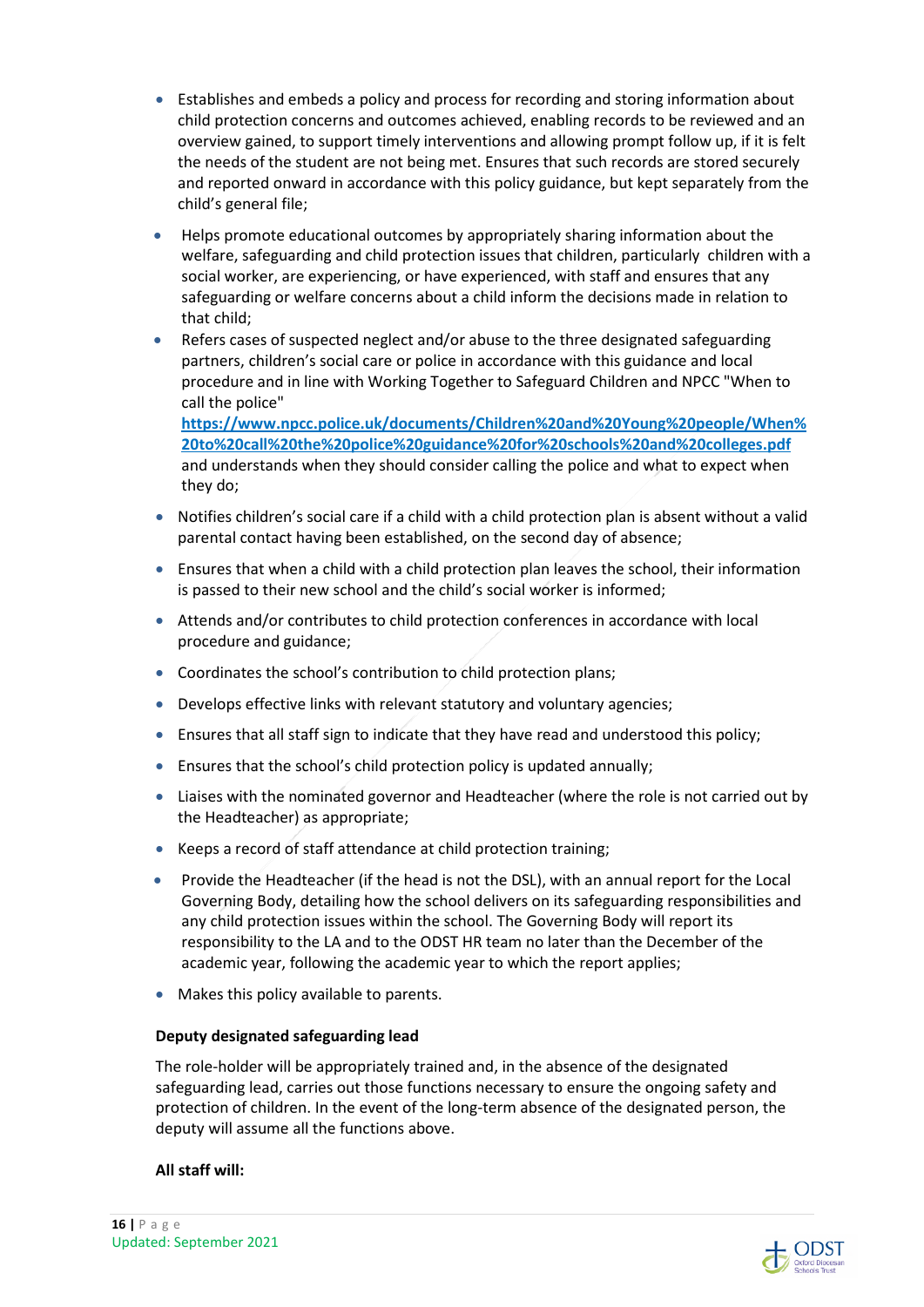Follow the local Safeguarding Children Board Procedures, now replaced by substituted by Local Authority guidance, in all cases of abuse or suspected abuse. These can be found at www.OSCB.org.uk or:

LADO Team 01865 810603 Lado.safeguarding@oxfordshire.gov.uk http://www.proceduresonline.com/berks/windsor\_maidenhead/p\_report\_concerns.html ).

Attend annual training opportunities arranged or delivered by the DSL, in order to develop their understanding of the signs and indicators of abuse, how to respond to a pupil who discloses abuse and the procedure to be followed to promote a child's welfare. Staff will be supported to further develop their understanding as mechanisms are enhanced via team meetings, newsletters and e mail updates.

We will therefore:

- Implement and follow part 1 of this guidance;
- Understand that our responsibility to safeguard children requires that we all appropriately share any concerns that we may have about children;
- Support the child's development in ways that will foster security, confidence and resilience;
- Provide an environment in which children and young people feel safe, secure, valued and respected, feel confident and know how to approach adults if they are in difficulties;
- Provide a systematic means of monitoring children known or thought to be at risk of harm, and ensure we contribute to assessments of need and support plans for those children where appropriate;
- Ensure that detailed and accurate written records of concerns about a child are kept even if there is no need to make an immediate referral. Guidance on record keeping can be found at:
	- http://portal.oxfordshire.gov.uk/content/public/CYPF/schools/behaviour\_attendanc e/safeguarding\_child\_protection/Keeping\_Child\_Protection\_Records.doc
	- **http://www.proceduresonline.com/berks/windsor\_maidenhead/contents.html**

## 13. Multi agency working

Schools and colleges have a pivotal role to play in multi-agency safeguarding arrangements. Governing bodies and proprietors should ensure that the school or college contributes to multiagency working in line with statutory guidance Working Together to Safeguard Children.

The three safeguarding partners (the local authority; a clinical commissioning group for an area within the local authority; and the chief officer of police for an area (any part of which falls) within the local authority area) will make arrangements to work together with appropriate relevant agencies to safeguard and promote the welfare of local children, including identifying and responding to their needs. Governing bodies, Trustees and school senior leadership teams, especially their designated safeguarding leads, should make themselves aware of and follow their local arrangements.

If named as a relevant agency, ODST schools, in the same way as other relevant agencies, are under a statutory duty to co-operate with the published arrangements.

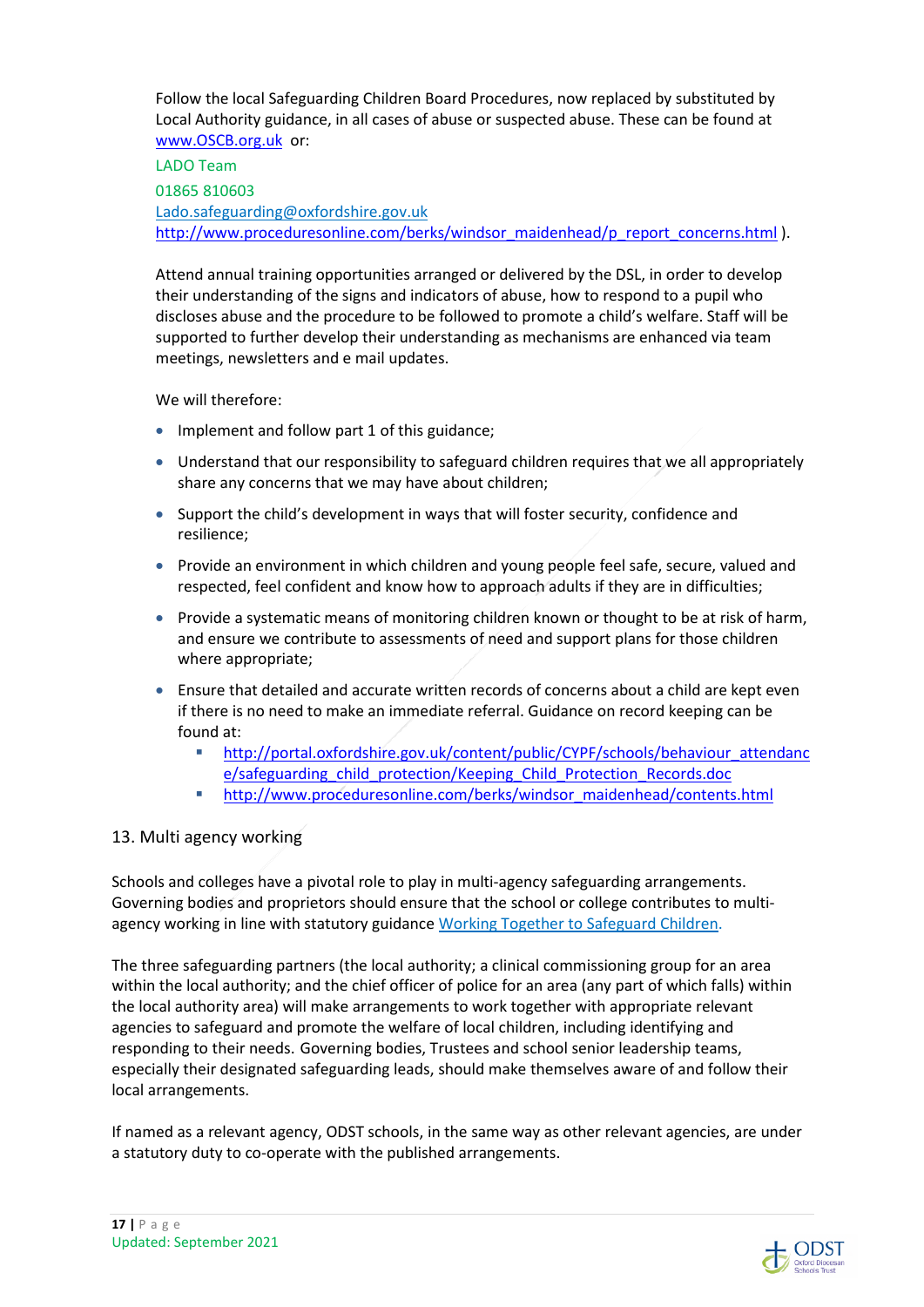## 14. Supporting Children

We recognise that a child who is abused, who witnesses violence or who lives in a violent environment may feel helpless and humiliated, may blame him/herself, and find it difficult to develop and maintain a sense of self-worth. We also accept that research shows that the behaviour of a child in these circumstances may range from that which is perceived to be normal to aggressive or withdrawn.

Our school will support all children and young people by:

- Encouraging the development of self-esteem and resilience in every aspect of life;
- Promoting a caring, safe and positive environment;
- Liaising and working together with all other support services and those agencies involved in the safeguarding of children;
- Notifying Social Care as soon as there is a significant concern;
- Notifying Social Care when a child/young person attending the centre is privately fostered;
- Providing continuing support to a pupil (about whom there have been concerns) who leaves the school by ensuring that such concerns and school medical records are forwarded under confidential cover to the designated safeguarding lead at the pupil's new school immediately.

#### 15. Confidentiality

We recognise that all matters relating to child protection are confidential and the designated safeguarding lead will disclose personal information about a child or young person to other members of staff only where this is in the child's best interest.

However, all staff must be aware that they have a professional responsibility to share information with other agencies to safeguard children and all staff must be aware that they cannot promise a child to keep secrets which might compromise the child's safety or well-being or that of another.

We will always undertake to share our intention to refer a child to Social Care with their parents /carers unless to do so could put the child at greater risk of harm or impede a criminal investigation. If in doubt, we will consult with the Local Authority Designated Officer or MASH. We will take no names consultations with our local Assessment Teams / Multi-agency teams (referenced at page 12 above) to discuss concerns we may have, but we understand that if they then ask for a name we will disclose those details and it will become a referral.

Governing bodies should ensure relevant staff have due regard to the relevant data protection principles, which allow them to share (and withhold) personal information, as provided for in the Data Protection Act 2018 and the GDPR. This includes:

- Being confident of the processing conditions which allow them to store and share information for safeguarding purposes.
- Understanding that 'safeguarding of children and individuals at risk' is a processing condition that allows practitioners to share special category personal data.
- Not providing pupils' personal data where the serious harm test under the legislation explained on the Disclosure and Barring service website, is met and guidance sought from the Data protection: toolkit for schools . (See above).

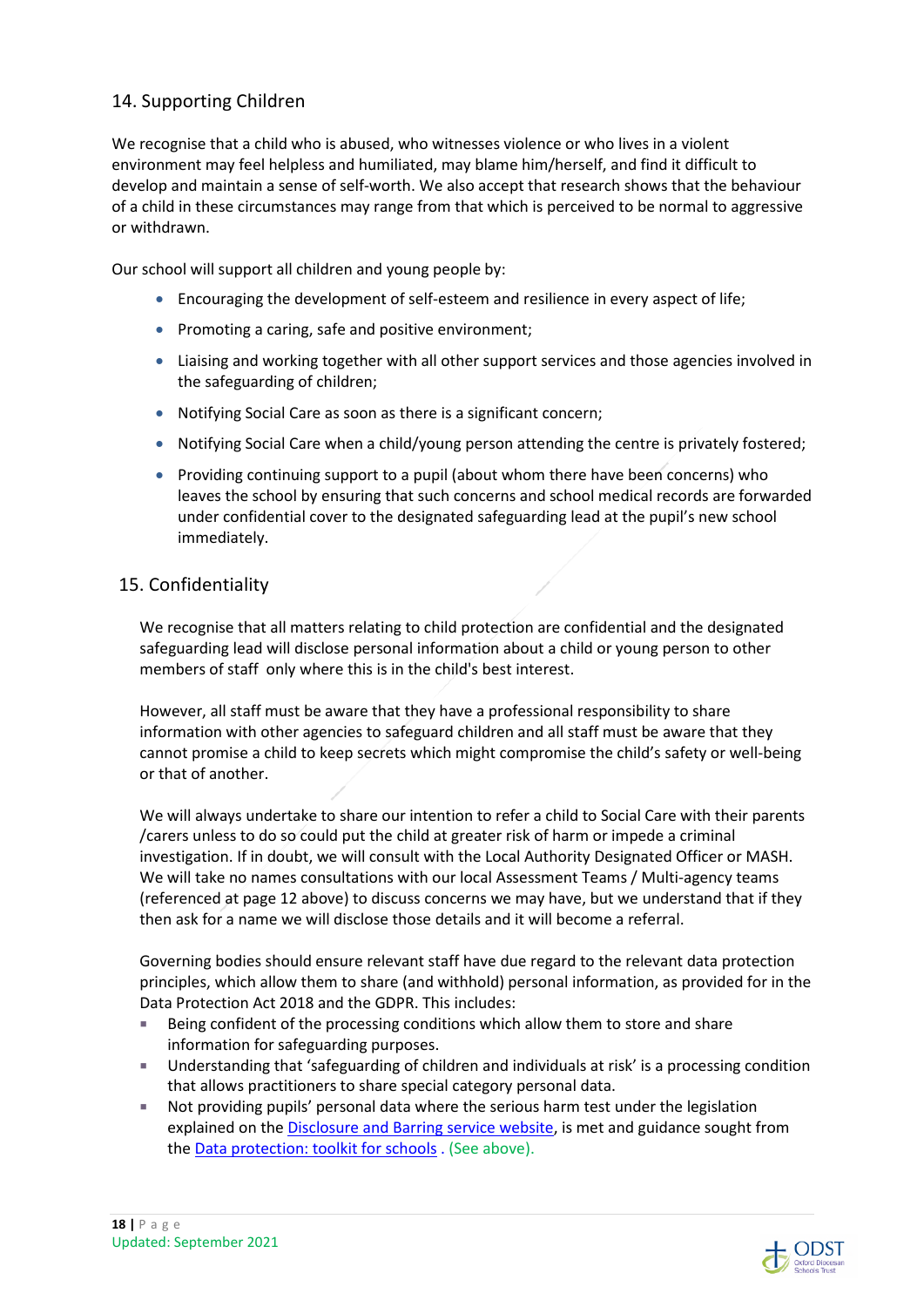## 16. Supporting Staff

- We recognise that staff working in the school who have become involved with a child who has suffered harm, or appears to be likely to suffer harm may find the situation stressful and upsetting;
- We will support such staff by providing an opportunity to talk through their anxieties with the Designated Safeguarding Lead and to seek further support. This could be provided by another trusted colleague, Occupational Health, and/or a representative of a professional body or trade union, as appropriate;
- We have adopted the ODST guidance on conduct for staff at our school. This forms part of staff induction. We understand that staff should have access to advice on the boundaries of appropriate behaviour;
- We recognise that our Designated Person(s) should have access to support and appropriate workshops, courses or meetings as organised by the LA.

## 17. Allegations against staff and adults

- All staff (including supply staff and volunteers) should take care not to place themselves in a vulnerable position with a child. It is always advisable for interviews or work with individual children or parents to be conducted in view of other adults;
- We understand that a child or young person may make an allegation against a member of staff. If such an allegation is made, the member of staff receiving the allegation will immediately inform the Headteacher or the most senior member of staff available;
- The manager on all such occasions will discuss the content of the allegation with the Designated Officer for the Local Authority (LADO), **before taking any action.**

#### **In Oxfordshire contact should be made with**:



#### **In the Royal Borough of Windsor and Maidenhead:**

Mandy Burrows - LADO Services for Achieving for Children Manager

Royal Borough of Windsor and Maidenhead (RBW&M), Town Hall, St Ives Road, Maidenhead, SL6 1RF

lado@rbwm.gcsx.gov.uk

0208 8917370 or 07774 332675

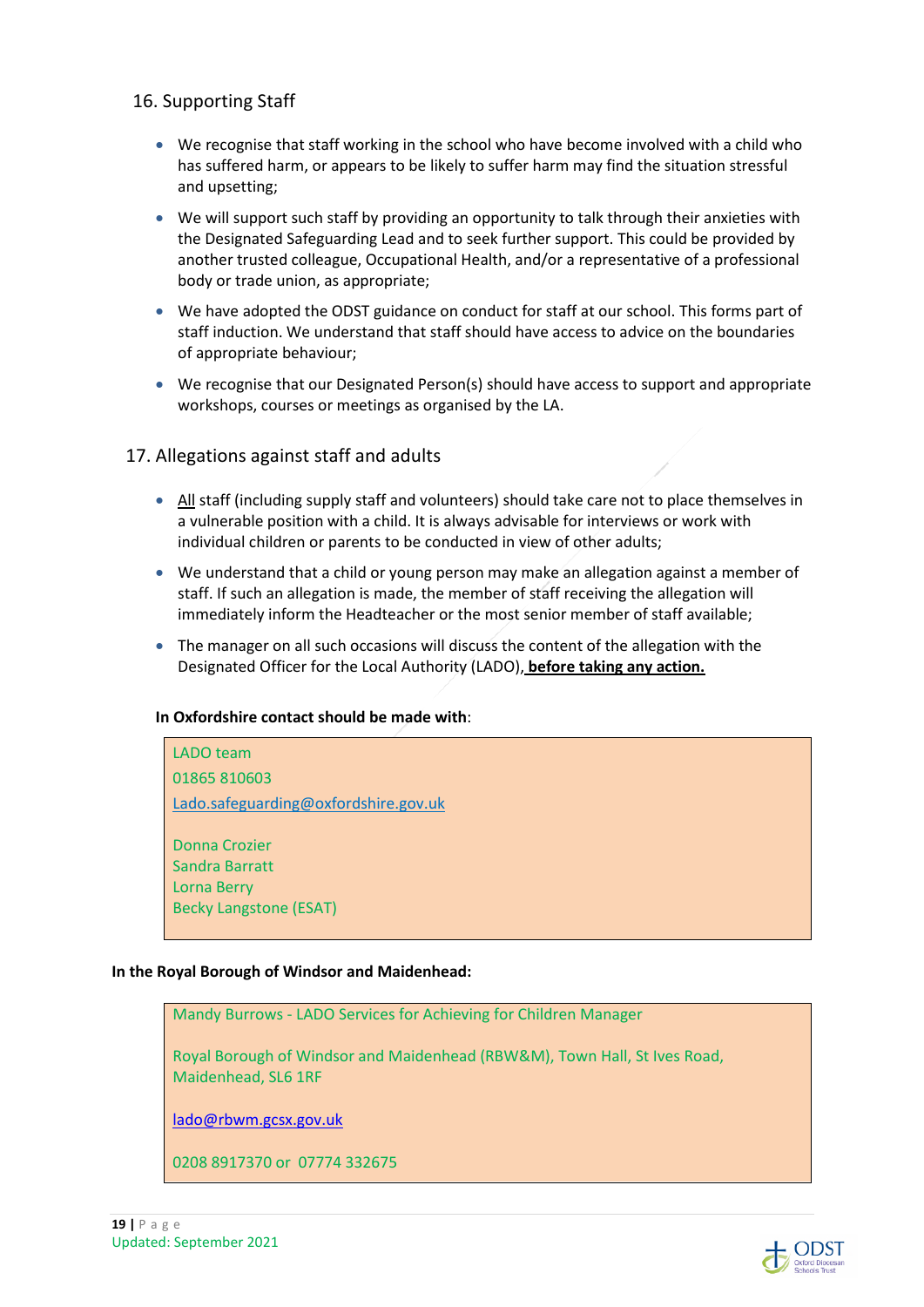- **If the allegation** made to a member of staff **concerns the manager/headteacher** themselves, the person receiving the allegation will immediately **inform the Chair of Governors** who will consult with the LADO, without notifying the manager first;
- The school will follow the procedures for managing allegations against staff, as outlined in Part 4 of KCSIE 2021**;**
- Suspension of the member of staff against whom an allegation has been made needs careful consideration, and we will consult with the LADO and ODST HR Manager in such circumstances;
- Where a person in regulated activity has been dismissed or removed due to safeguarding concerns, or would have been had they not resigned, the Designated Safeguarding Lead will make a referral to the Disclosure Barring Service, as required by the Safeguarding Vulnerable Groups Act 2006, and the Head Teacher will ensure that he or she has done so. This is a legal duty and failure to refer when the criteria are met is a criminal offence.
- Supply teachers In some circumstances schools and colleges will have to consider an allegation against an individual not directly employed by them, where its disciplinary procedures do not fully apply, for example, supply teachers provided by an employment agency.
- Whilst schools and colleges are not the employer of supply teachers, they should ensure allegations are dealt with properly. In no circumstances should a school or college decide to cease to use a supply teacher due to safeguarding concerns, without finding out the facts and liaising with the local authority designated officer (LADO) to determine a suitable outcome.
- Agencies should be fully involved and co-operate in any enquiries from the LADO, police and/or children's social services. The school will usually take the lead
- When using an agency, schools and colleges should inform the agency of its process for managing allegations. This should include inviting the agency's human resource manager or equivalent to meetings and keeping them up to date with information about its policies.
- Our lettings agreement for other users requires that the organiser will follow LA procedures for managing allegations against staff and, where necessary, the suspension of adults from premises.
- See flowchart appendix B and refer to ODST's managing allegations against staff policy.

## 18. Whistleblowing

- We recognise that children cannot be expected to raise concerns in an environment where staff fail to do so;
- All staff should be aware of their duty to raise concerns about the attitude or actions of colleagues and appropriate advice will be sought from the LADO or Safeguarding Team where necessary.
- The NSPCC whistleblowing helpline is available for staff who do not feel able to raise concerns regarding child protection failures internally. (NSPCC whistleblowing line 0800 028 0285 or email help@nspcc.org.uk).
- A tool to support safeguarding concerns to be reported can be found on our website which has the Department for Education "Report a concern" button. Full details are provided in our whistleblowing policy.

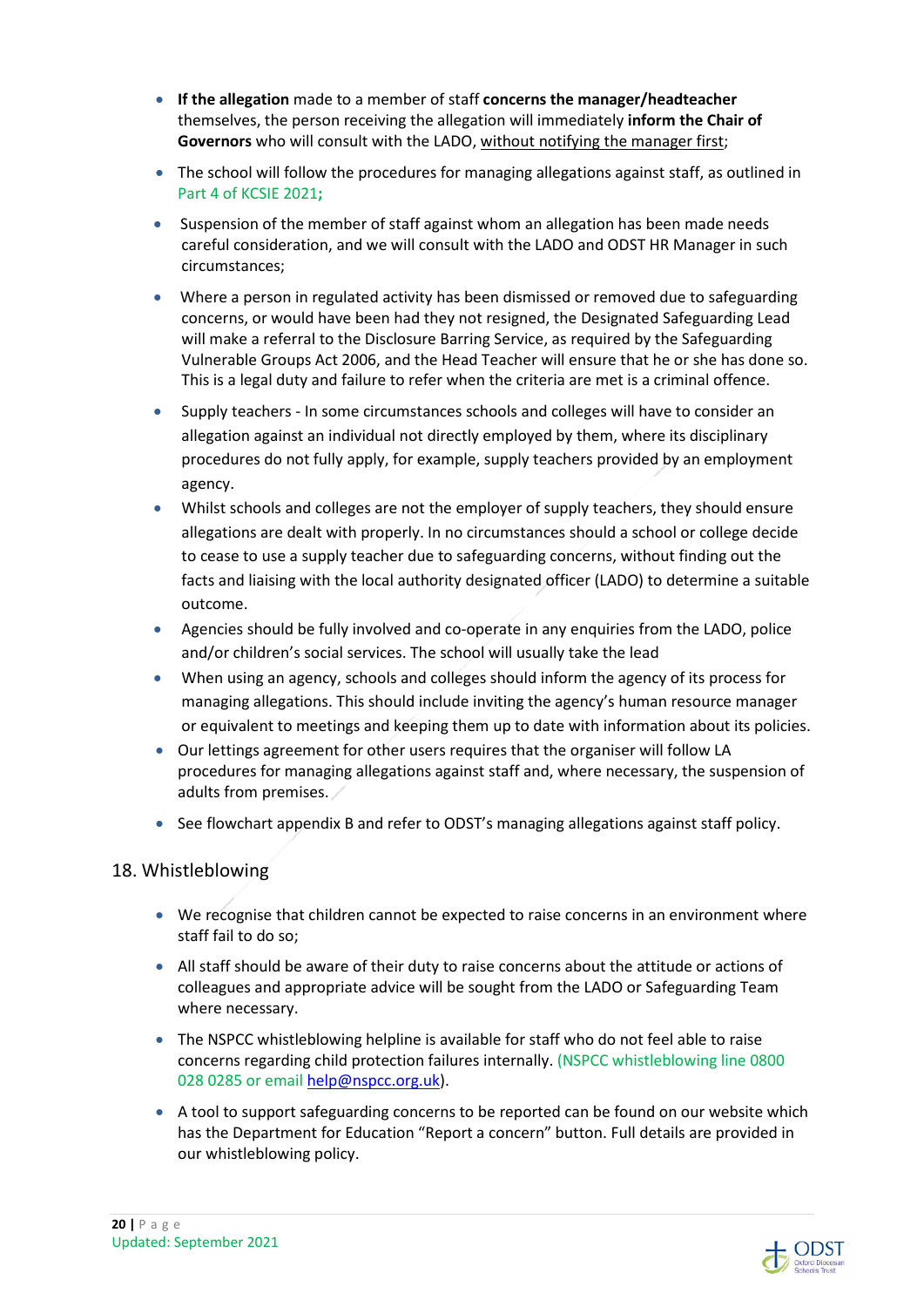- 19. Physical Intervention/Positive Handling
	- Our policy on physical intervention/positive handling by staff is set out separately, as part of our Behaviour Policy. It complies with LA Guidance and DfE guidance on 'The Use of Force to Control or Restrain Pupils' 2013<sup>3</sup> (reviewed July 2015);
	- Such events should be recorded and signed by a witness:
	- We recommend that staff who are likely to need to use physical intervention should be appropriately trained;
	- We understand that physical intervention of a nature which is both unreasonable and disproportionate to the circumstances and or causes injury or distress to a child may be considered under child protection or disciplinary procedures;
	- Full details are in our Behaviour policy.

#### 20. Anti-Bullying

- Our policy on the prevention and management of bullying is set out in a separate policy and acknowledges that to allow or condone bullying may lead to consideration under child protection procedures. Bullying is a safeguarding matter that if left unresolved can become a child protection matter. Our school will take seriously any bullying concerns and investigate and act to protect pupils where appropriate;
- We will liaise with the anti-bullying co-ordinator/officer where appropriate http://schools.oxfordshire.gov.uk/cms/content/anti-bullying; or http://www.proceduresonline.com/berks/windsor\_maidenhead/p\_bullying.html
- Full details are in the ODST anti-bullying policy.

#### 21. Attendance

- The school's Attendance Policy has robust systems in place for monitoring attendance and we will act to address absenteeism with parents and pupils promptly to effect change and identify any safeguarding issues arising.
- All children attending our school are required to have a minimum of two identified emergency contacts, this is to support prompt communication in the event of a serious incident or a child missing from school
- We have a robust 'first day alert' call system to establish reasons for non-attendance.
- Any pupil absent for ten school days, where it has not been possible to make contact with a parent/carer, will be reported as a Child Missing in Education using the CME Protocol. (see ODST Children Missing from Education Policy)
- Any absence of two consecutive school days, without satisfactory explanation, of a pupil currently subject to a child protection plan will be immediately referred to their social worker.

3



https://www.gov.uk/government/uploads/system/uploads/attachment\_data/file/444051/Use\_of\_reasonable\_force\_advice\_Reviewed\_July 2015.pdf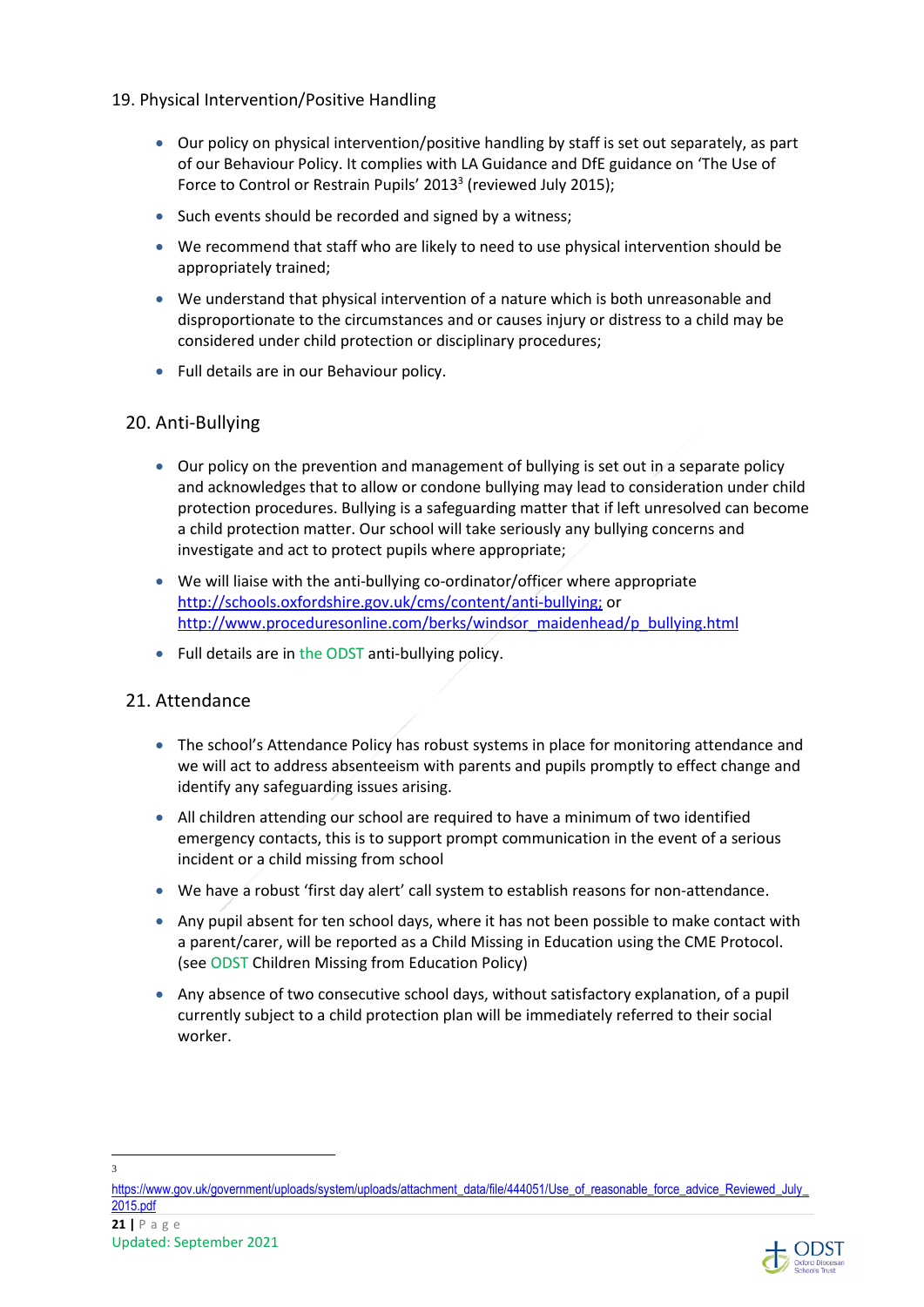• Parents must inform school if there are any changes to where a pupil will be living. The school has a mandatory duty to inform the local authority Via the First Response Team, if a child under the age of 16 yrs., lives with someone other than their parent, step-parent, aunt, uncle or grandparent for a period of more than 28 days. This is defined as being a private fostering arrangement

## 22. Health & Safety

- Our Health & Safety policy, reflects the consideration we give to the protection of our children both physically within the school environment and, for example, in relation to internet use, and when away from the school when undertaking school trips and visits;
- Full details are in our health and safety policy.

## 23. Children with Special Educational Needs

At our school, we recognise that children with special educational needs (SEN) and disabilities can face additional safeguarding challenges. This policy reflects the fact that additional barriers can exist when recognising abuse and neglect in this group of children. This can include:

- Assumptions that indicators of possible abuse such as behaviour, mood and injury relate to the child's disability without further exploration;
- Children with SEN and disabilities can be disproportionally impacted by things like bullyingwithout outwardly showing any signs;
- Communication barriers and difficulties in overcoming these barriers.

Children with SEN and disabilities can face additional safeguarding challenges. The Governing body ensures its child protection policy reflects the fact that additional barriers can exist when recognising abuse and neglect in this group of children. These can include:

- assumptions that indicators of possible abuse such as behaviour, mood and injury relate to the child's disability without further exploration;
- **EXECT** being more prone to peer group isolation than other children;
- the potential for children with SEN and disabilities being disproportionally impacted by behaviours such as bullying, without outwardly showing any signs; and
- communication barriers and difficulties in overcoming these barriers.

To address these additional challenges, leaders and managers will consider the need for extra pastoral support for children with SEN and disabilities to identify and mitigate these risks.

Following the theme of children looked after or who may have SEN and/disabilities, the use of reasonable force is emphasised in KCSIE 2020, as something that schools need to be cautious about. There are some circumstances when reasonable force might be a possibility, or it might be part of a strategy to deal with an incident of very challenging behaviour, but this guidance, along with previous comments from Ofsted, is very much about creating individual plans in order to minimise the likelihood of challenging behaviour, and when it does occur, that there is less use of physical restraint and other restrictive methods.

## 24. Children potentially at greater risk of harm

Children may need a social worker due to safeguarding or welfare needs. Children may need this help due to abuse, neglect and complex family circumstances. A child's experiences of adversity

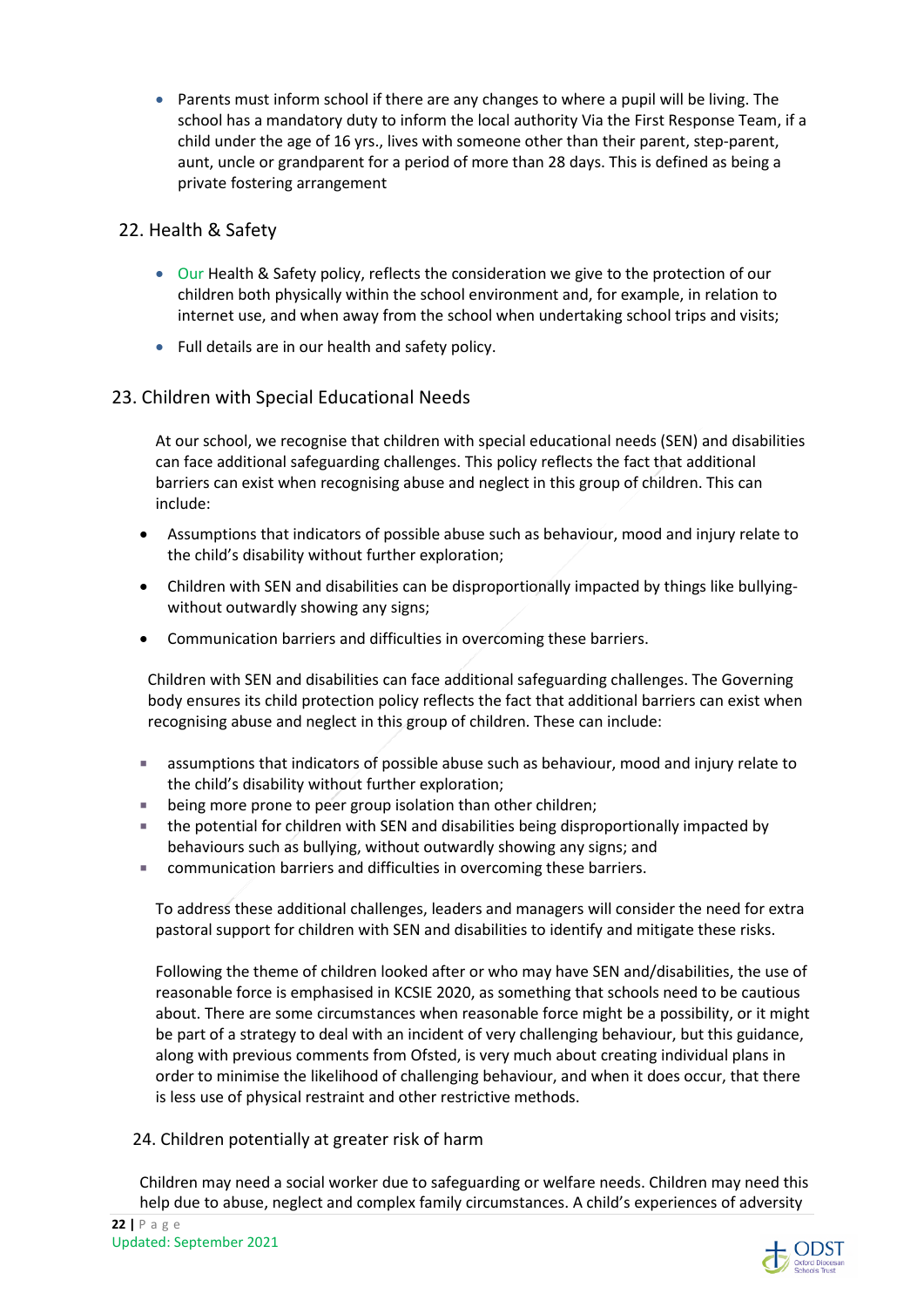and trauma can leave them vulnerable to further harm, as well as educationally disadvantaged in facing barriers to attendance, learning, behaviour and mental health.

Local authorities should share the fact a child has a social worker, and the designated safeguarding lead should hold and use this information so that decisions can be made in the best interests of the child's safety, welfare and educational outcomes.

Where children need a social worker, this should inform decisions about safeguarding (for example, responding to unauthorised absence or missing education where there are known safeguarding risks) and about promoting welfare (for example, considering the provision of pastoral and/or academic support, alongside action by statutory services).

## 25. Types of abuse and neglect

**All school and college staff should be aware that abuse, neglect and safeguarding issues are rarely standalone events that can be covered by one definition or label. In most cases multiple issues will overlap with one another.** 

- **Abuse:** a form of maltreatment of a child. Somebody may abuse or neglect a child by inflicting harm or by failing to act to prevent harm. Children may be abused in a family or in an institutional or community setting by those known to them or, more rarely, by others (e.g. via the internet). They may be abused by an adult or adults or another child or children;
- **Physical abuse**: a form of abuse which may involve hitting, shaking, throwing, poisoning, burning or scalding, drowning, suffocating or otherwise causing physical harm to a child. Physical harm may also be caused when a parent or carer fabricates the symptoms of, or deliberately induces, illness in a child;
- **Emotional abuse** and mental health: mental health problems can, in some cases, be an indicator that a child has suffered or is at risk of suffering abuse, neglect or exploitation. Where children have suffered abuse and neglect, or other potentially traumatic adverse childhood experiences. The persistent emotional maltreatment of a child may be such as to cause severe and adverse effects on the child's mental health and emotional development. It may involve conveying to a child that they are worthless or unloved, inadequate, or valued only insofar as they meet the needs of another person. It may include not giving the child opportunities to express their views, deliberately silencing them or 'making fun' of what they say or how they communicate. It may feature age or developmentally inappropriate expectations being imposed on children. These may include interactions that are beyond a child's developmental capability as well as overprotection and limitation of exploration and learning, or preventing the child participating in normal social interaction. It may involve seeing or hearing the ill-treatment of another. It may involve serious bullying (including cyberbullying), causing children frequently to feel frightened or in danger, or the exploitation or corruption of children. Some level of emotional abuse is involved in all types of maltreatment of a child, although it may occur alone. These and other forms of emotional abuse may also signal that children are at risk from, or are involved with, serious violent crime including receiving unexplained gifts/new possessions, increased absence from school and changes in friendship/relationships with others/groups; significant decline in performance, self-harm, signs of assault/unexplained injury.
- **Sexual abuse**: involves forcing or enticing a child or young person to take part in sexual activities, not necessarily involving a high level of violence, whether or not the child is aware of what is happening. The activities may involve physical contact, including assault by penetration (for example rape or oral sex) or non-penetrative acts such as masturbation, kissing, rubbing and touching outside of clothing. They may also include non-contact

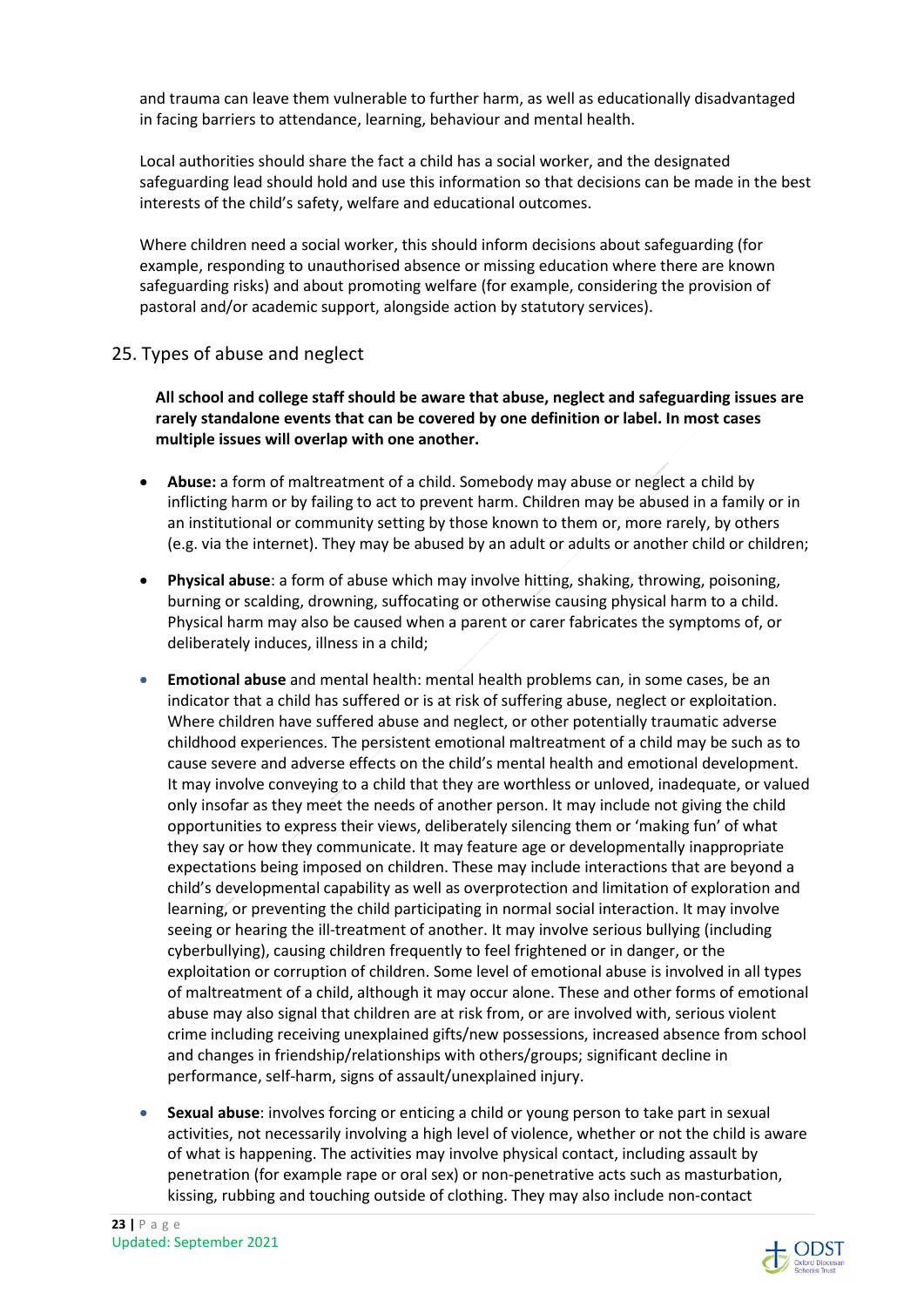activities, such as involving children in looking at, or in the production of, sexual images, watching sexual activities, encouraging children to behave in sexually inappropriate ways, or grooming a child in preparation for abuse (including via the internet); up-skirting, typically when a photograph is taken under a child or young person's clothing without them knowing to obtain sexual gratification, or cause the victim humiliation, distress, or alarm (and which is now a criminal offence). Sexual abuse is not solely perpetrated by adult males. Women can also commit acts of sexual abuse, as can other children.

- **Neglect**: the persistent failure to meet a child's basic physical and/or psychological needs, likely to result in the serious impairment of the child's health or development. Neglect may occur during pregnancy because of maternal substance abuse. Once a child is born, neglect may involve a parent or carer failing to: provide adequate food, clothing and shelter (including exclusion from home or abandonment); protect a child from physical and emotional harm or danger; ensure adequate supervision (including the use of inadequate care-givers); or ensure access to appropriate medical care or treatment. It may also include neglect of, or unresponsiveness to, a child's basic emotional needs.
- **Domestic abuse**: any incident or pattern of incidents of controlling, coercive, threatening behaviour, violence or abuse between those aged 16 or over who are, or have been, intimate partners or family members regardless of gender or sexuality. The abuse can encompass, but is not limited to: psychological; physical; sexual; financial; and emotional. All children can witness and be adversely affected by domestic abuse in the context of their home life where domestic abuse occurs between family members. Exposure to domestic abuse and/or violence can have a serious, long lasting emotional and psychological impact on children. In some cases, a child may blame themselves for the abuse or may have had to leave the family home as a result.

## 26. Specific safeguarding issues

- **All** staff have an awareness of safeguarding issues- some of which are listed below. Staff are made aware that behaviours linked to the likes of drug taking, alcohol abuse, truanting and sexting put children in danger;
- They understand safeguarding and protection of students has to be view within the context of the pupil's lived experience and the factors around him/her which may impact on this; friends, family school and their community
- The changing landscape of safeguarding and protecting children from harm requires staff to be aware of children being trafficked both from abroad and locally as part of ongoing exploitation, financial or sexual. Our admissions processes will therefore ask for proof of identification and who has parental responsibility for a student – where managed at point of entry by the Local Authority this process will have been initiated by them. We will however ask parents/carers to update contact details and alert us to changes of address or care arrangements within 48 hrs of a change.
- **All** staff are made aware that safeguarding issues can manifest themselves via peer on peer abuse, themes of exploitation and management of sexual violence and sexual harassment. This is most likely to include, but not limited to: bullying (including cyber bullying), genderbased violence/sexual assaults and sexting. Staff are made clear of our policy and procedures with regards to peer on peer abuse;
	- **Sexual violence and sexual abuse** https://www.gov.uk/government/publications/sexual-violence-and-sexualharassment-between-children-in-schools-and-colleges

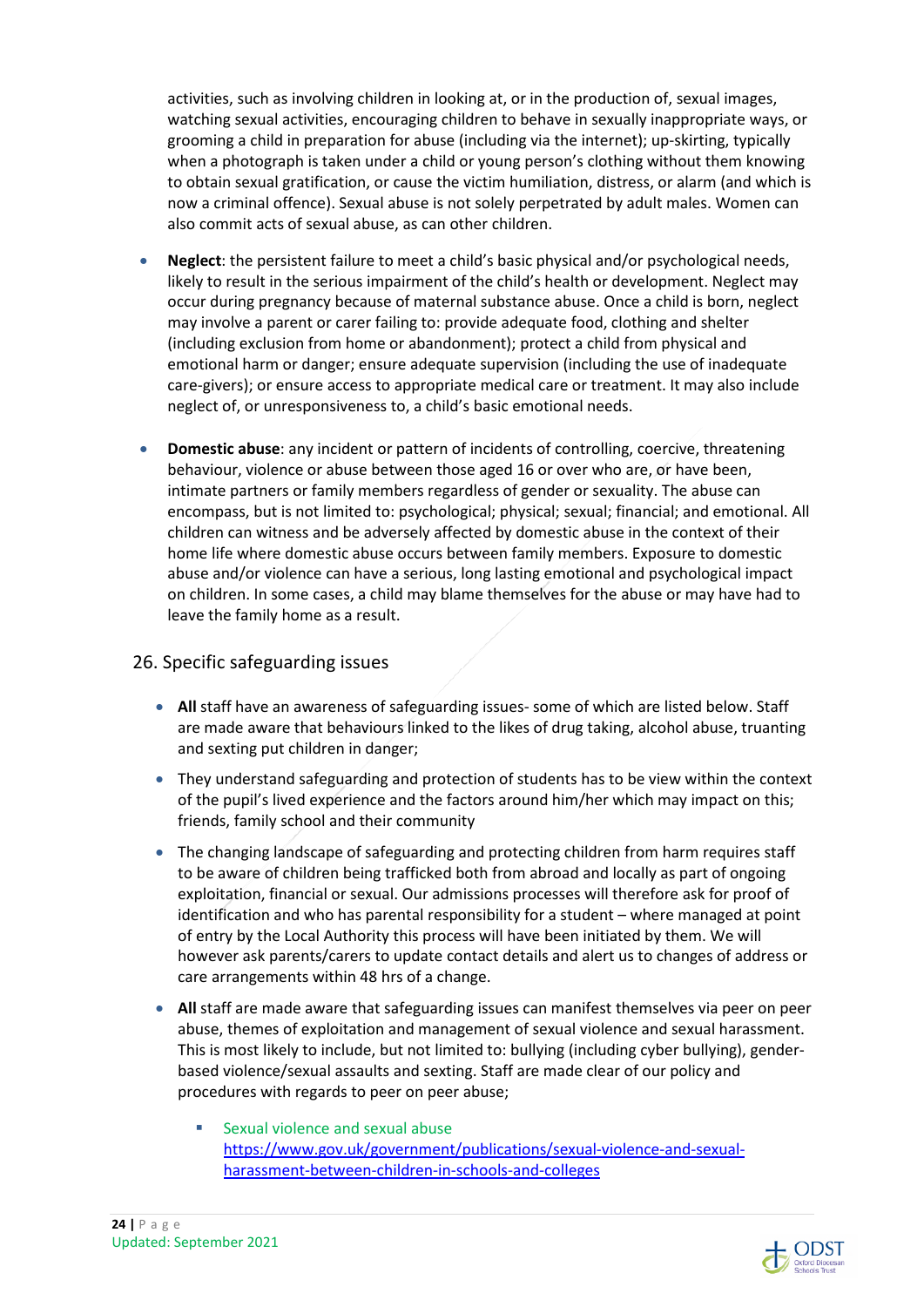- bullying including cyberbullying http://schools.oxfordshire.gov.uk/cms/content/antibullying https://assets.publishing.service.gov.uk/government/uploads/system/uploads/attac hment\_data/file/623895/Preventing\_and\_tackling\_bullying\_advice.pdf
- **Child Criminal Exploitation (CCE)** https://www.nspcc.org.uk/what-is-child-abuse/types-of-abuse/gangs-criminalexploitation/
- children missing education http://schools.oxfordshire.gov.uk/cms/content/pupiltracking
- child missing from home or care https://www.gov.uk/government/uploads/system/uploads/attachment\_data/file/30 7867/Statutory Guidance - Missing from care 3 .pdf
- child sexual exploitation (CSE) http://www.oscb.org.uk/children-young-people-2/promise/ and Annex A
- domestic violence http://www.oscb.org.uk/themes-tools/domestic-abuse/
- drugs https://www.gov.uk/government/uploads/system/uploads/attachment\_data/file/27 0169/drug\_advice\_for\_schools.pdf
- fabricated or induced illness https://www.gov.uk/government/uploads/system/uploads/attachment\_data/file/27 7314/Safeguarding Children\_in\_whom\_illness\_is\_fabricated\_or\_induced.pdf
- **Faith abuse** https://www.gov.uk/government/uploads/system/uploads/attachment\_data/file/17 5437/Action\_Plan - Abuse\_linked\_to\_Faith\_or\_Belief.pdf
- **Fig. 5** female genital mutilation (FGM) http://www.oscb.org.uk/themes-tools/fgm/ and Annex A
- **forced marriage and honour-based violence** https://www.gov.uk/guidance/forced-marriage and Annex A
- Gang Violence, Child Criminal Exploitation & Drug Supply https://www.gov.uk/government/publications/advice-to-schools-and-colleges-ongangs-and-youth-violence

https://www.nationalcrimeagency.gov.uk/who-we-are/publications/15-county-linesgang-violence-exploitation-and-drug-supply-2016

- gender-based violence/violence against women and girls (VAWG) https://www.gov.uk/government/policies/violence-against-women-and-girls
- hate http://educateagainsthate.com/
- mental health https://www.gov.uk/government/publications/mental-health-andbehaviour-in-schools--2

https://www.gov.uk/government/publications/promoting-children-and-youngpeoples-emotional-health-and-wellbeing

 modern slavery https://www.gov.uk/government/collections/modern-slavery https://www.antislavery.org/take-action/schools/

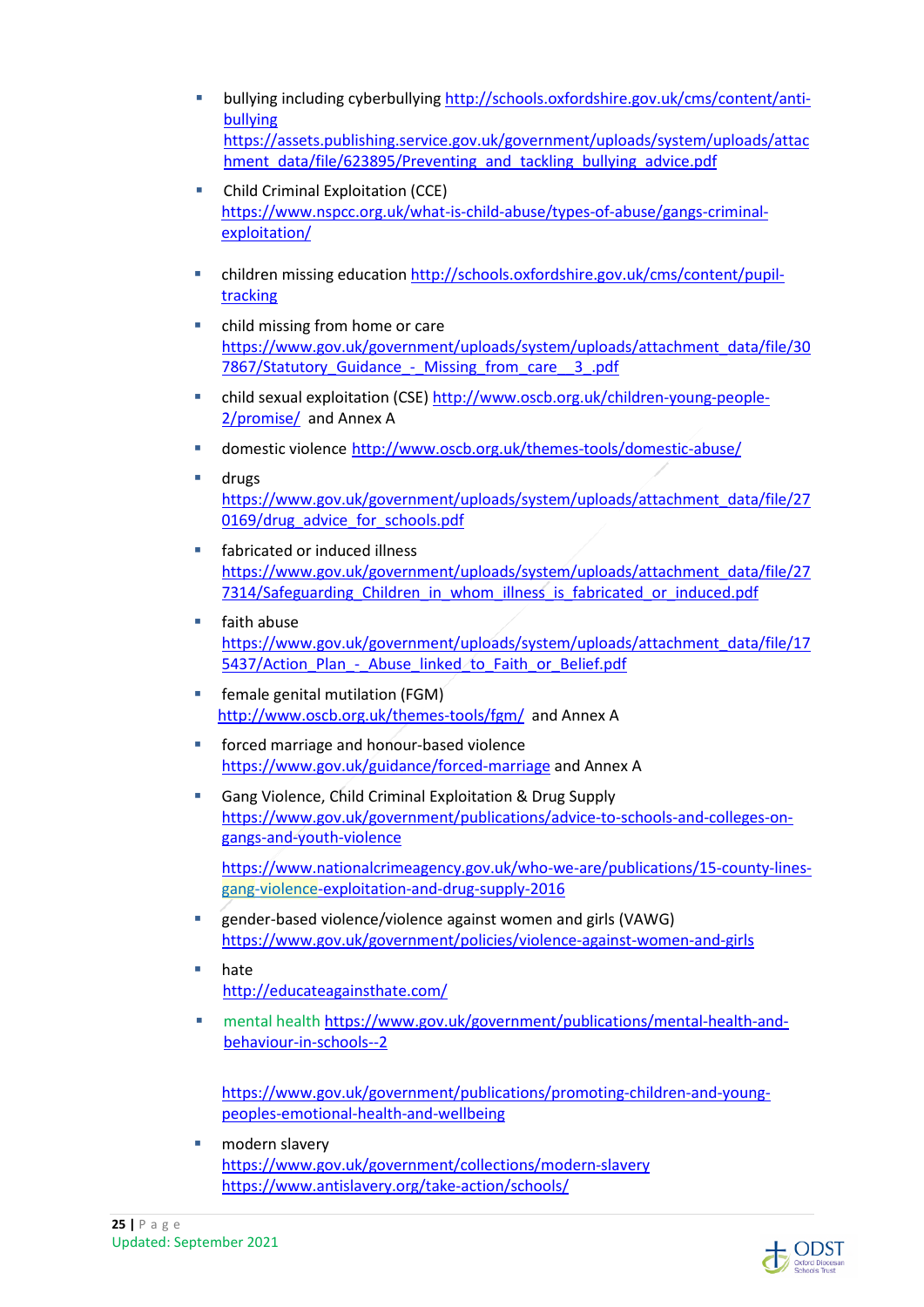- **human trafficking** https://www.gov.uk/government/publications/safeguarding-children-who-mayhave-been-trafficked-practice-guidance https://www.nationalcrimeagency.gov.uk/what-we-do/crime-threats/modernslavery-and-human-trafficking
	- missing children and adults strategy https://www.gov.uk/government/publications/missing-children-and-adults-strategy
	- online safety http://schools.oxfordshire.gov.uk/cms/content/internet-safety-andcyberbullying
	- private fostering https://www.oxfordshire.gov.uk/cms/content/private-fostering-arrangements
	- preventing radicalisation https://www.gov.uk/government/publications/protectingchildren-from-radicalisation-the-prevent-duty and Annex A
	- **relationship abuse** https://www.disrespectnobody.co.uk/relationship-abuse/what-is- relationshipabuse/
	- sexting https://www.disrespectnobody.co.uk/sexting/what-is-sexting/ and Annex A
	- Statutory guidance: relationships education relationships and sex education (RSE) and health education. https://www.gov.uk/government/publications/relationshipseducation-relationships-and-sex-education-rse-and-health-education

## **Annex A contains important additional information about specific forms of abuse and safeguarding issues.**

## 27. Online safety

At our school, our pupils increasingly work on-line and we recognise that it is crucial to safeguard our pupils from potentially harmful and inappropriate online material. As such we ensure appropriate filters and appropriate monitoring systems are in place. We share with parents/carers our policy on the school's website and provide parent information to support this aspect in the pupil's home.

All our pupils and users of the school's network will sign an 'acceptable use' statement and the staff code of conduct has specific guidance about social networking and contact, online, with pupils.

All staff are aware of the school & Trust policy on E-Safety which sets out our expectations relating to:

- Creating a safer online learning environment
- Giving everyone the skills, knowledge and understanding to help children and young people stay safe on line, question the information they are accessing and support the development of critical thinking
- Inspiring safe and responsible use and behaviour of mobile technologies, to combat behaviours on line which may make students vulnerable including sexting
- Use of mobile technology both within school and on school trips/ outings
- Use of camera equipment, including camera phones
- What steps to take if there are concerns and where to go for help
- Staff use of social media as set out in the Staff Code of Conduct.

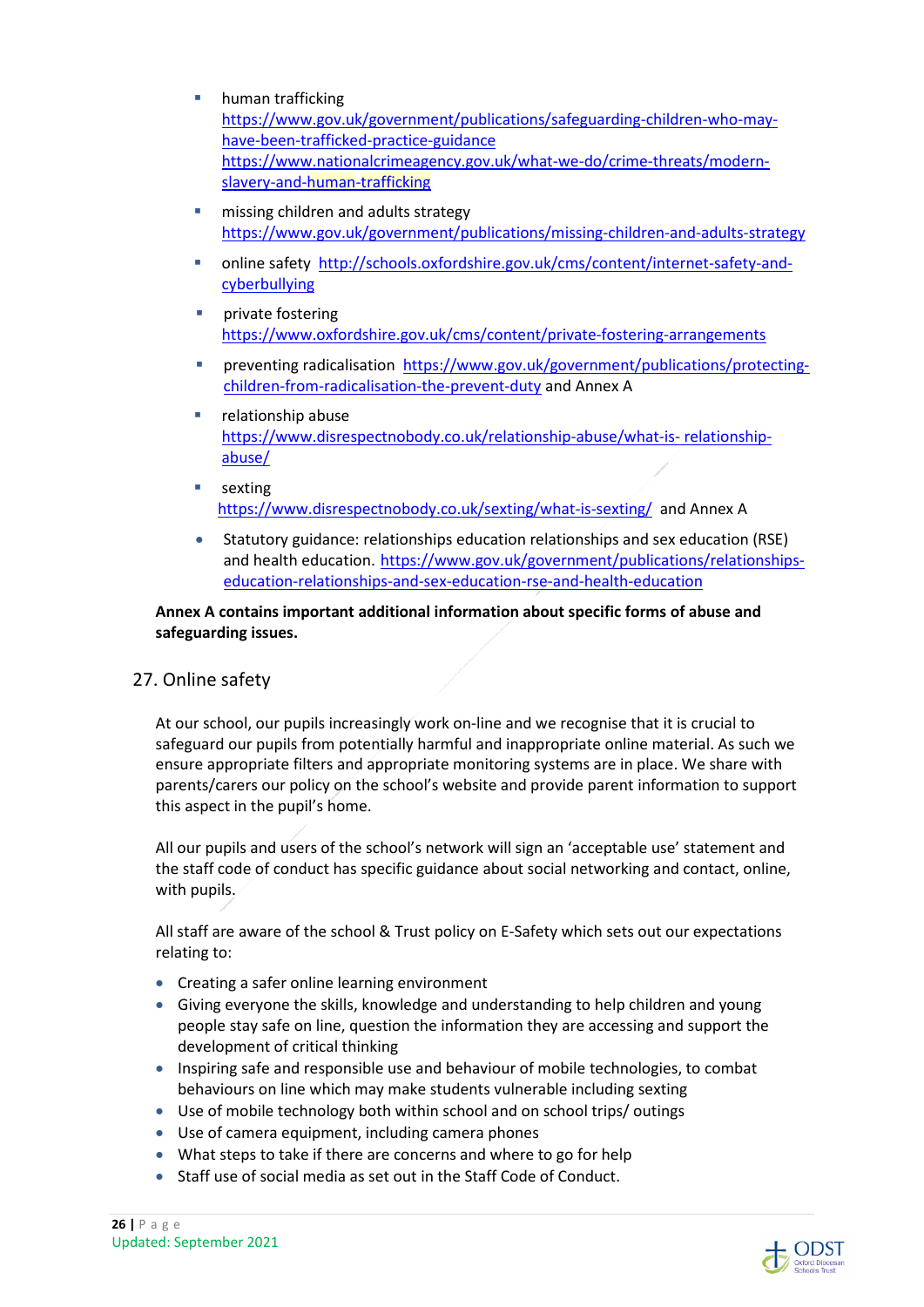Cyber-bullying by children, via texts and emails, will be treated as seriously as any other type of bullying and will be managed through our anti-bullying procedures. This includes sexting and image exchange under threat or use of coercion

Pupils, staff and parents are supported to understand the risks posed by the CONTENT accessed by pupils – their CONDUCT on line– and who they have CONTACT with in the digital world.

We have a separate mobile phone policy which sets out the acceptable use of mobile technologies by pupils whilst onsite. This includes sanctions which will be applied when these boundaries are not adhered to.

Visitors to our school are respectfully requested to turn all mobile devices off. This is a safeguarding measure for our students.

Staff use of mobile technology whilst on site is set out in the Staff Code of Conduct.

#### Sexting

'Sexting', also referred to as 'youth produced sexual imagery' and which includes "upskirting", is one of a number of 'risk-taking' behaviours associated with the use of digital technologies, social media or the internet. It is accepted that young people experiment and challenge boundaries and therefore the risks associated with 'online' activity can never be completely eliminated.

Staff, pupils and parents are supported via training to understand the creation and sharing of sexual imagery, such as photos or videos, of under 18s is illegal. This includes imagery of pupils themselves if they are under the age of 18.

Any youth produced sexual imagery disclosures will follow the normal safeguarding practices and protocols for our school. We will also use the guidelines for responding to incidents, as set out in the publication "Sharing nudes and semi-nudes: advice for education settings working with children and young people" produced by the UK Council for Child Internet Safety. This requires us to share reports of sexting with the police.

## 28. Opportunities to teach safeguarding

In our school, we ensure our pupils are taught about safeguarding, including online, through teaching and learning opportunities, as part of providing a broad and balanced curriculum; Teaching of on-line safety in schools https://www.gov.uk/government/publications/teachingonline-safety-in-schools This may include covering relevant issues through personal, social, health and economic education (PSHE) and through the requirements of relationships education, relationships and sex and health education (RERSHE): relationships education for all primary schools, relationships and sex education for middle/secondary schools and health education for all pupils.

## 29. Allegations of abuse made against other children (peer on peer abuse)

Our staff recognise that children are capable of abusing their peers. In a situation where child abuse is alleged to have been carried out by another child, our child protection procedures should be adhered to for both the victim and the alleged abuser; this means it should be considered as a child care and protection issue for both children.

Abuse between children is still abuse, and is not tolerated, or made light of.

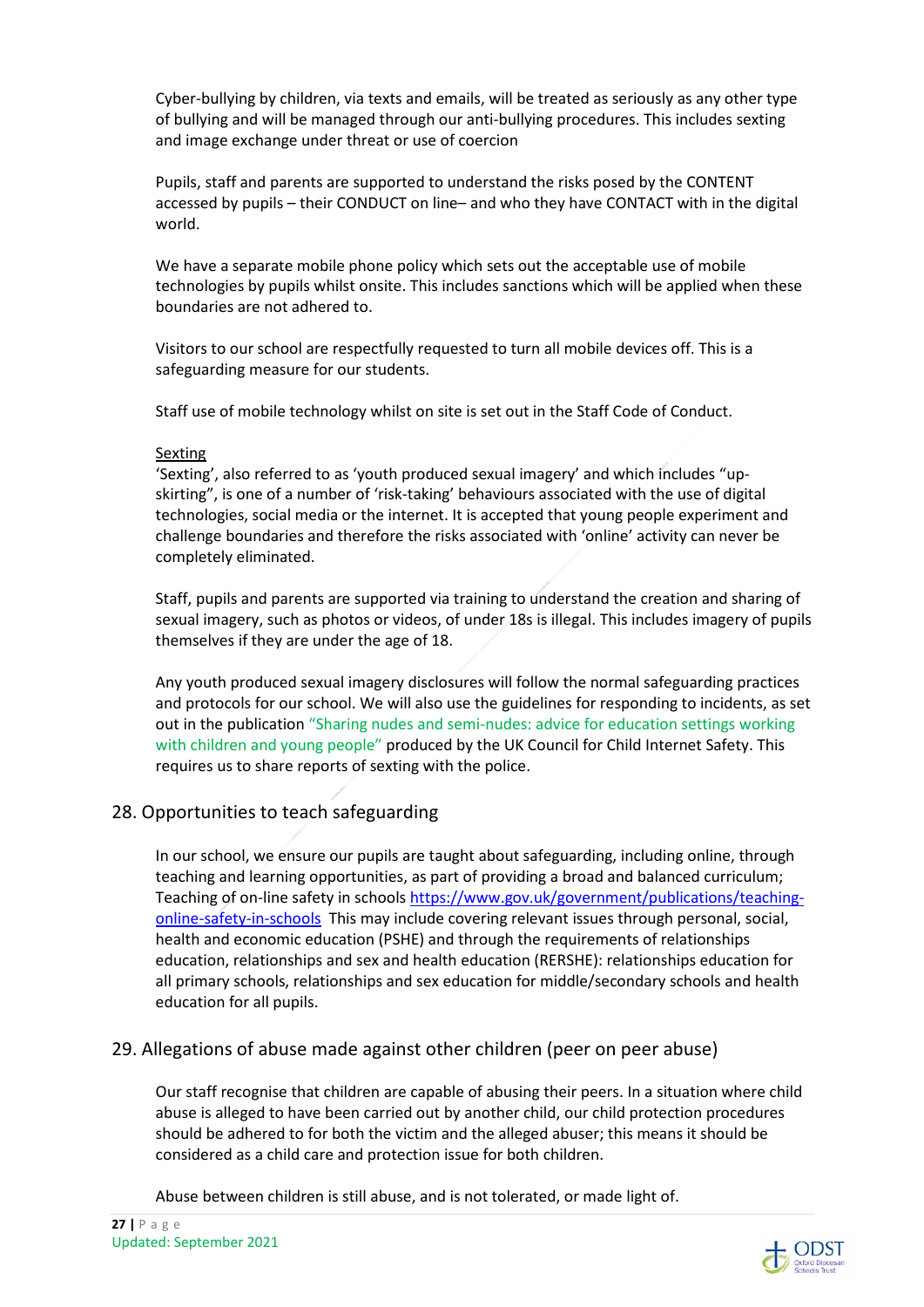Peer on peer abuse can take many forms, and gender issues can be prevalent when dealing with this type of abuse; this could for example include children being sexually touched/assaulted or being subject to initiation/hazing type violence.

In most instances, the conduct of pupils towards each other will be covered by our behaviour policy, and such allegations of peer on peer abuse will be recorded, investigated and dealt with in accordance with that policy. However, some allegations may be of such a serious nature that they may raise additional safeguarding concerns and ODST recognises that these include:

- Domestic abuse an incident or pattern of actual or threatened acts of physical, sexual, financial and/or emotional abuse, perpetrated by an adolescent against a current or former dating partner regardless of gender or sexuality;
- Child Sexual Exploitation children under the age of 18 may be sexually abused in the context of exploitative relationships, contexts and situations by peers who are also under 18;
- $\bullet$  Harmful Sexual Behaviour Children and young people presenting with sexual behaviours that are outside of developmentally 'normative' parameters and harmful to themselves and others;
- $\bullet$  Serious Youth Violence Any offence of most serious violence or weapon enabled crime, where the victim is aged 1-19' i.e. murder, manslaughter, rape, wounding with intent and causing grievous bodily harm. 'Youth violence' is defined in the same way, but also includes assault with injury offences.
- Children at risk from or involved with serious violent crime.

We aim to reduce the likelihood of peer on peer abuse through:

- the established ethos of respect, friendship, courtesy and kindness;
- high expectations of behaviour;
- clear consequences for unacceptable behaviour;
- providing a developmentally appropriate PSHE curriculum which develops pupils' understanding of healthy relationships, acceptable behaviour, consent and keeping themselves safe;
- systems for any pupil to raise concerns with staff, knowing that they will be listened to, valued and believed;
- robust risk assessments and providing targeted work for pupils identified as being a potential risk to other pupils and those identified as being at risk.

Pupils will be taught how to support their friends if they are concerned about them, that they should talk to a trusted adult in the school and what services they can contact for further advice.

Any concerns, disclosures or allegations of peer on peer abuse in any form should be referred to the Designated Person using the school's child protection procedures as set out in this policy. Where a concern regarding peer on peer abuse has been disclosed to the Designated Person, advice and guidance will be sought from Children's Social Care and where it is clear a crime has been committed or there is a risk of crime being committed, the Police will be contacted.

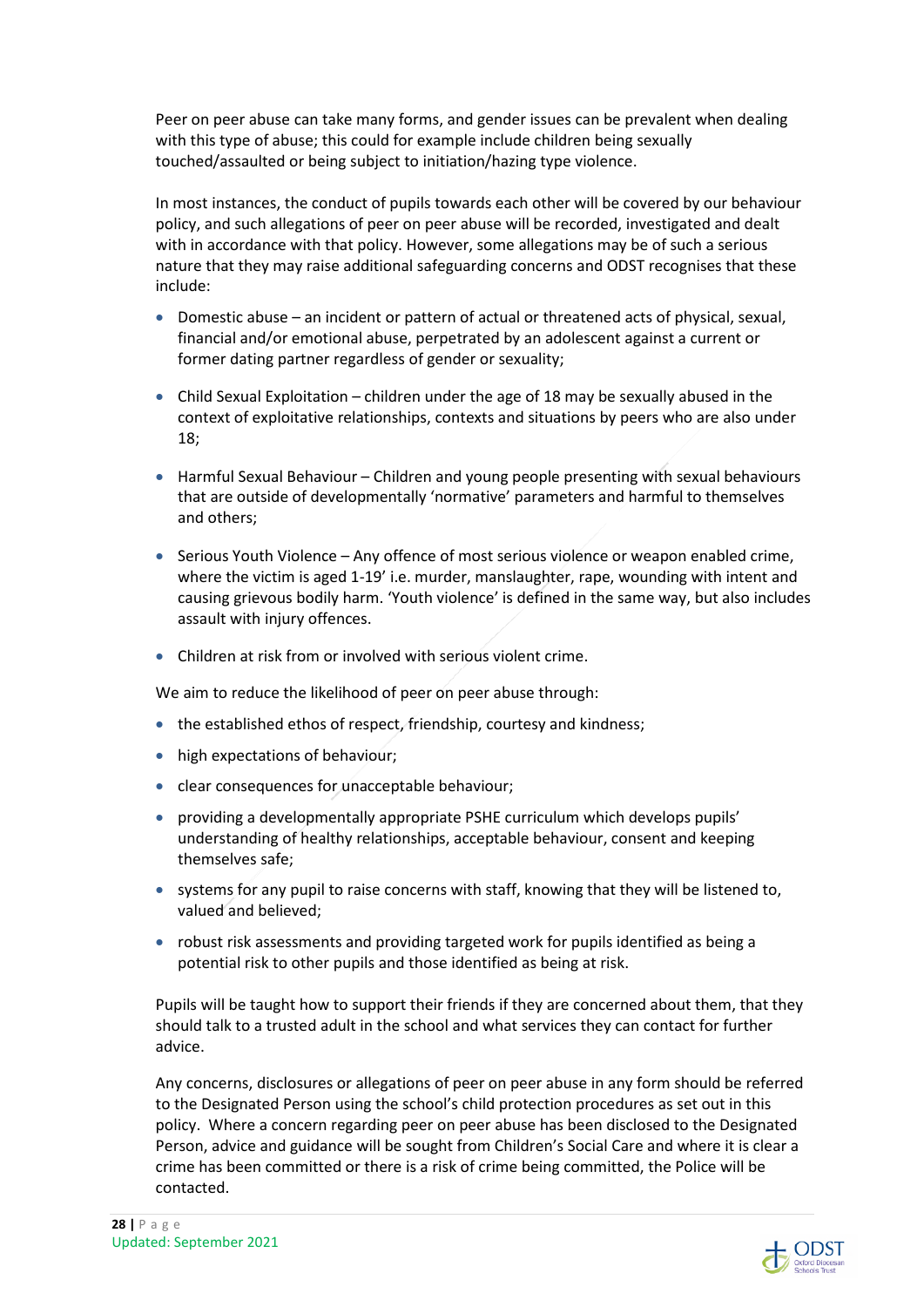Working with external agencies the school will respond to the unacceptable behaviour. If a pupil's behaviour negatively impacts on the safety and welfare of other pupils, then safeguards will be put in place to promote the well-being of the pupils affected and the victim and perpetrator will be provided with support.

Full details of procedures for dealing with Allegations of Abuse against other children will be covered by the behaviour policy and further policy guidance (above) and to follow, on peer on peer abuse.

### 30. Dealing with Disclosures

## **If a pupil asks to speak to you about a problem, do not promise confidentiality but explain that it may be necessary to consult a colleague.**

#### **Receive**

- Always stop and listen straight away to someone who wants to tell you about incidents or suspicions of abuse.
- Listen quietly and actively, giving your undivided attention.
- Allow silences when needed.
- Do not show shock or disbelieve but take what is said seriously.

#### **Reassure**

- Stay calm, no judgements, empathise.
- **Never make a promise that you can keep what a child has said a secret.**
- Give reassurance that only those who need to know will be told.
- Reassure the young person that they were right to tell you

#### **React**

- React to the pupil only as far as is necessary for you to establish whether you need to refer this matter, but don't interrogate for full details.
- Don't ask leading questions keep the open questions e.g. ' is there anything else you want to say?'
- Ask questions only to seek clarity if required; **TED** is a useful tool to use to ensure questions remain open

| <b>T</b> ell me | Explain about | Describe when, where |
|-----------------|---------------|----------------------|

- Do not criticize the perpetrator; the pupil may have affection for him/her.
- Explain what you will do next inform designated safeguarding lead, keep in contact.

#### **Record**

- If possible, make brief notes about what they are telling you at the time.
- Keep these notes, however rough they are.
- If you are unable to make notes at the time write down what was said as soon as you can.
- Note the **time, date and place** along with what **actions or behaviours**, **statements** or **conversations heard** which have given rise to the concerns. All reports should be **signed with times and dates** noted of when reports are given to the DSL.
- Try to record what was said by the pupil rather than your interpretation of what they are telling you. For example, if a child has called a body part by an unfamiliar name, this should

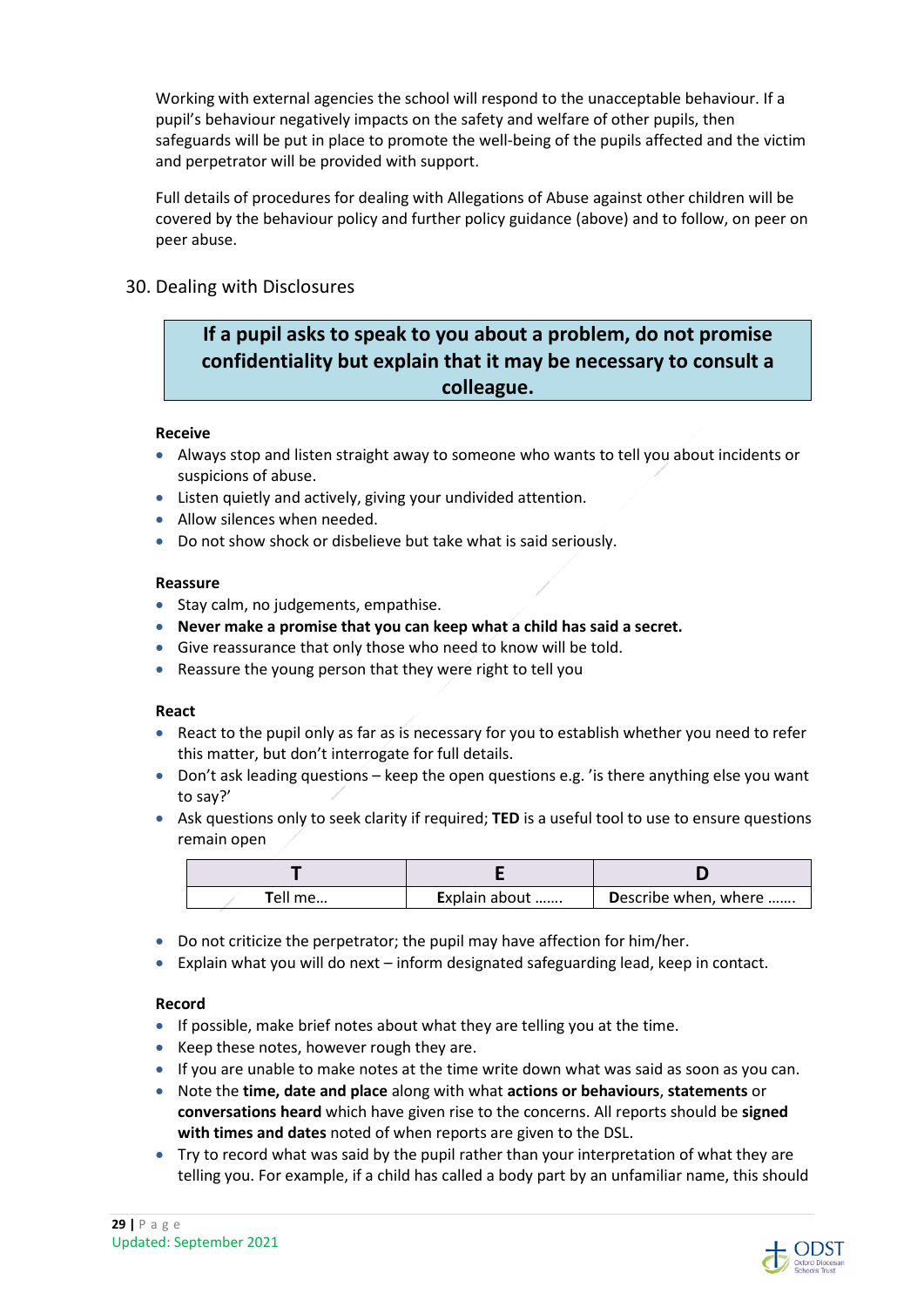be written phonetically. Make a note of any accompanying non-verbal behaviour and how the information was imparted recreating the 'voice of the child' on the page

- Record the date, time, place and any noticeable nonverbal behaviour.
- **Be mindful of the time the allegation is received. Whilst the child is at school they are safe,** but assessment may be needed involving other agencies to ascertain whether it is safe for the child to return home. So, a verbal report to the DSL should be made rather than delay this for a written report.
- In the event of peer on peer abuse, staff should be mindful of the language they use when reporting the events. Avoid terms such as "perpetrator" and "victim" as both children may be vulnerable and to require support. Rather use pupil 1 and pupil 2.
- If records are kept electronically the security of these needs to be reviewed regularly. Child protection records should not be kept in a child's general school file. They should be kept separately in a locked cabinet. (see appendix D)

#### **Report**

• Report the incident to the designated safeguarding lead and do not tell any other adults or pupils what you have been told.

**Any allegation / disclosure regarding a member of staff MUST be referred immediately to the Headteacher who will consult with the LADO before taking action.**

**Any allegation / disclosure regarding the Headteacher MUST be referred immediately to the Chair of Governors who will consult with the LADO and notify the ODST HR Manager without notifying the headteacher.** 

## **Never attempt to carry out an investigation of suspected abuse by interviewing the young person or any others involved. This is a highly skilled role and any attempts by yourself could affect possible criminal proceedings.**

## 31. Record Keeping

The designated safeguarding lead is responsible for ensuring that the necessary paperwork is completed and sent to the relevant people and stored in a safe and confidential place. This means that the records will be a coherent factual record of the concerns that are stored on individual children in a clear chronological order.

http://schools.oxfordshire.gov.uk/cms/sites/schools/files/folders/folders/documents/safegua rding/Keeping\_Child\_Protection\_Records.doc

http://www.proceduresonline.com/berks/windsor\_maidenhead/contents.html



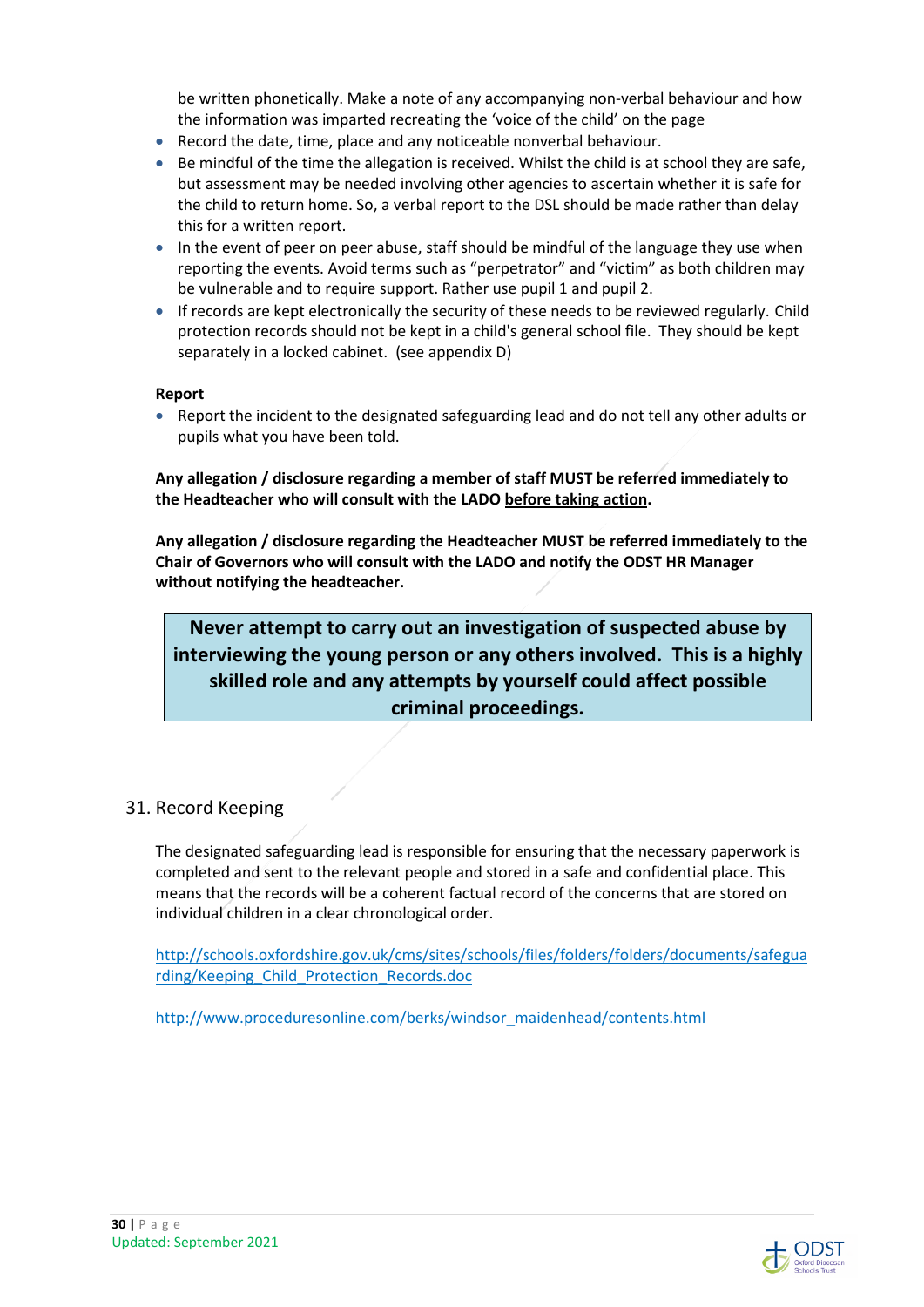# **Appendix A – Definitions**

## **A. Child sexual exploitation (CSE)**

Sexual exploitation is a form of sexual abuse in which young people are exploited, coerced and/or manipulated into engaging in some form of sexual activity in return for something they need or desire and/or for the gain of a third party. The "something" received by the child or young person can include both tangible items such as food, somewhere to stay, drugs, alcohol, cigarettes or money and more intangible "rewards" such as perceived affection, protection or a sense of value of belonging. Fear of what might happen if they do not comply can also be a significant influencing factor.

Sexual exploitation can occur where an individual or group takes advantage of an imbalance in power to coerce, manipulate or deceive a child into sexual activity. Whilst age may be the most obvious, this power imbalance can also be due to a range of other factors including gender, sexual identity, cognitive ability, physical strength, status, and access to economic or other resources. In some cases, the abuse will be in exchange for something the victim needs or wants (e.g. food, accommodation, drugs, alcohol, cigarettes, affections, gifts, money) and/or will be to the financial benefit or other advantage (such as increased status) of the perpetrator or facilitator. The abuse can be perpetrated by individuals or groups, males or females, and children or adults. The abuse can be a one-off occurrence or a series of incidents over time, and range from opportunistic to complex organised abuse. It can involve force and/or enticementbased methods of compliance and may or may not, be accompanied by violence or threats of violence. Victims can be exploited even when activity appears consensual and it should be noted exploitation as well as being physical can be facilitated and/or take place online without the child's immediate recognition; for example, being persuaded to post sexual images on the internet/mobile phones without immediate payment or gain.

Sexual exploitation can manifest itself in many different forms, including grooming, abuse by an individual who has established a "seemingly consensual" relationship with a child or young person, informal "introductions" to other (potential) abusers and the formal prostitution of a child. Children and young people can also find themselves exploited through the production and distribution of sexual images or through exposure to such images. Common to all these scenarios is an imbalance of power in favour of the abuser and some degree of coercion, intimidation, exploitation, violence and/or enticement of the child or young person.

The sexual exploitation of children and young people under 18 involves exploitative situations, contexts and relationships where young people, (or a third person or persons) receive something, (e.g. food, accommodation, drugs, alcohol, cigarettes, affections, gifts, money) as a result of them performing and/or others performing on them, sexual activities. Child sexual exploitation can occur through the use of technology without the child's immediate recognition; for example, being persuaded to post sexual images on the internet/mobile phones without immediate payment or gain. In all cases those exploiting the child/young person have power over them by virtue of their age, gender, intellect, physical strength and/or economic or other resources. Violence, coercion and intimidations are common, involvement in exploitative relationships being characterised in the main by the child's or young person's limited availability of choice, resulting from their social/economic and/or emotional vulnerability. (DCSF 2009).

#### **Key Facts about CSE**

- Sexual exploitation often starts around the age of 10 years old. Girls are usually targeted from age 10 and boys from age 8;
- It affects both girls and boys and can happen in all communities;

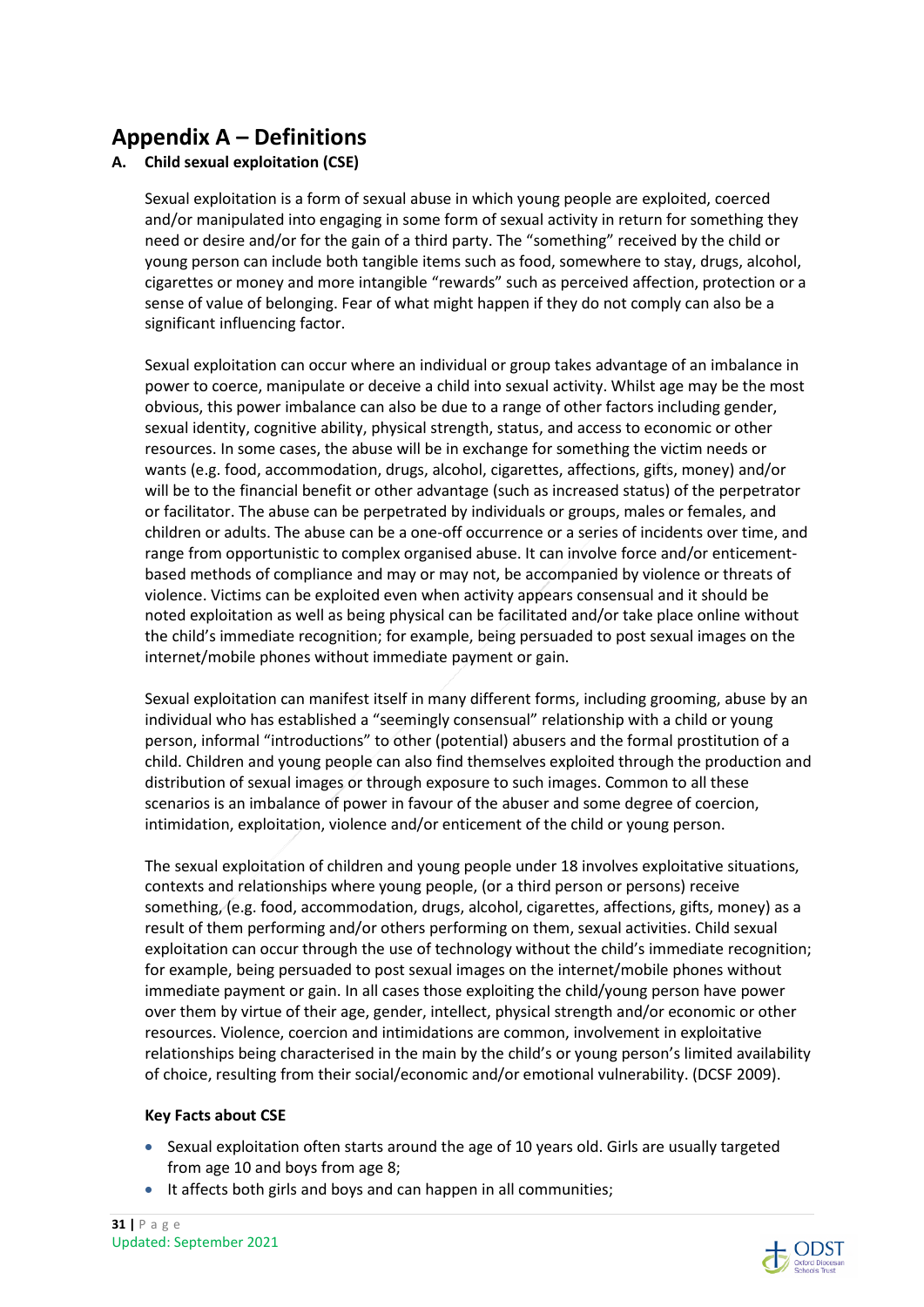- Any person can be targeted but there are some particularly vulnerable groups: Looked after Children, Children Leaving Care and Children with Disabilities;
- Victims of CSE may also be trafficked (locally, nationally and internationally);
- Over 70% of adults involved in prostitution were sexually exploited as children or teenagers.

Sexual violence or abuse against children represents a major public health and social welfare problem within UK society, affecting 16% of children under 16. That is approximately 2 million children.

#### **Good practice – Individuals**

- Recognise the symptoms and distinguish them from other forms of abuse;
- Treat the child/young person as a victim of abuse;
- Understand the perspective / behaviour of the child/young person and be patient with them;
- Help the child/young person to recognise that they are being exploited;
- Collate as much information as possible;
- Share information with other agencies and seek advice / refer to Social Care.

#### **Good practice – organisations**

- Ensure robust safeguarding policies and procedures are in place which cover CSE;
- Promote and engage in effective multi-agency working to prevent abuse;
- Work to help victims move out of exploitation;
- Cooperate to enable successful investigations and prosecutions of perpetrators.

#### **B. Child on child sexual violence and sexual harassment**

Sexual violence and sexual harassment can occur between two children of any age and sex. It can also occur through a group of children sexually assaulting or sexually harassing a single child or group of children.

Children who are victims of sexual violence and sexual harassment will likely find the experience stressful and distressing. This will, in all likelihood, adversely affect their educational attainment. Sexual violence and sexual harassment exist on a continuum and may overlap, they can occur online and offline (both physically and verbally) and are never acceptable. It is important that all victims are taken seriously and offered appropriate support.

Reports of sexual violence and sexual harassment are extremely complex to manage. It is essential that victims are protected, offered appropriate support and every effort is made to ensure their education is not disrupted. It is also important that other children and school staff are supported and protected as appropriate.

Governing bodies and proprietors should be aware of the department advice: Sexual violence and sexual harassment between children in schools and colleges

This emphasises the need for effective training and policies in schools and colleges; the need for schools / colleges to respond on a case-by-case basis, supported by children's social care and the police if required.

It breaks the requirement for schools down into bite size pieces.



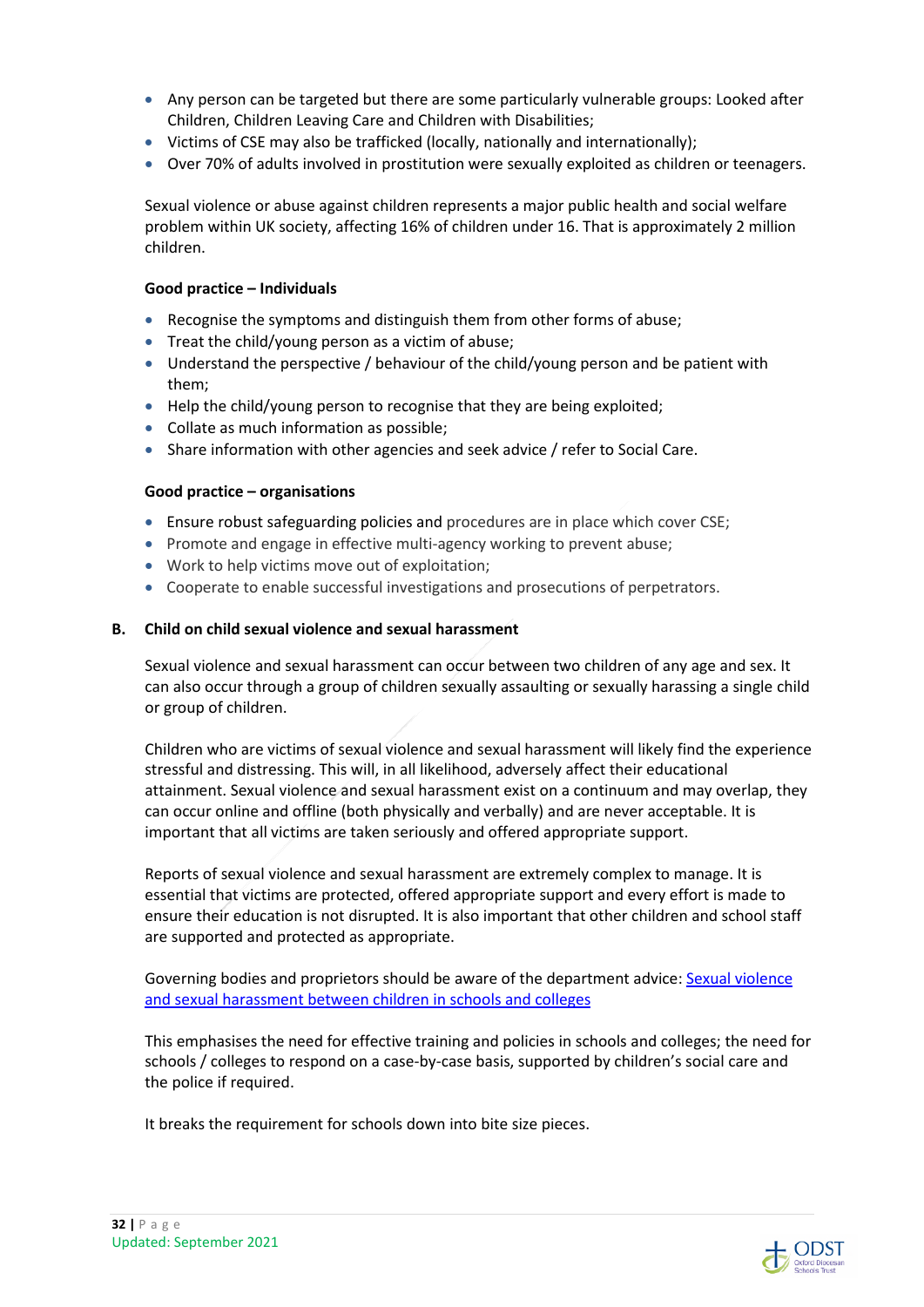#### i. **The immediate response to a report**

The emphasis here is on the importance of the school's initial response to a report from a child. All victims must be taken seriously, supported and kept safe. Clarity is given to how all staff should be trained to manage a report, as with any safeguarding concern.

Partner agencies should be contacted to coordinate support for the children involved this may include a referral to FRT and/the Police

#### ii. **Risk Assessment**

Following a report of sexual violence, the DSL (or deputy) should make an immediate assessment of risk and assess the needs of the children concerned accordingly, planning in the first instance must include the identified needs of the:

- $\bullet$  the victim
- the alleged perpetrator
- all other children (and if appropriate adult students and staff).

All risk assessments should be recorded and regularly reviewed as more information comes to light or circumstances change. The DSL (or deputy) should ensure they are engaging with children's social care and specialist services as part of the plan of support for the children involved. Clear records need to be retained along with a chronology

#### iii. **Action following a report of sexual violence and/or sexual harassment**

#### **What to consider**

Schools should consider:

- $\bullet$  the wishes of the victim in terms of how they want to proceed. A child's wish not to proceed however will need to be balanced against the need for protection. School/college will need to escalate concerns to FRT/Police if there is a risk of harm or a crime has been committed, a child and their family may need support to understand the duty of care the school/college holds
- the nature of the alleged incident
- the ages of the children involved
- the development stages of the children involved
- any power imbalance between the children?
- is the incident a one-off or a sustained pattern of abuse?
- are there ongoing risks to the victim, other children, school or college staff?
- contextual safeguarding issues

A child centred approach is needed throughout and staff may need support in managing this emotive issue. Support around use of language is crucial. It is rarely helpful to describe children's activities using adult terms such as perpetrator and victim. This has to be balanced with the need to ensure there is a clear understanding that sexual violence and sexual harassment is not acceptable and will not be tolerated.

#### iv. **Options to manage the report**

Four scenarios for schools and colleges have been included to support staff to consider when managing any reports of sexual violence and/or sexual harassment.

- *Manage internally the school manages incidents.*
- *Early help multi-agency early help*
- *Referrals to children's social care*
- *Reporting to the police in parallel to children's social care.*

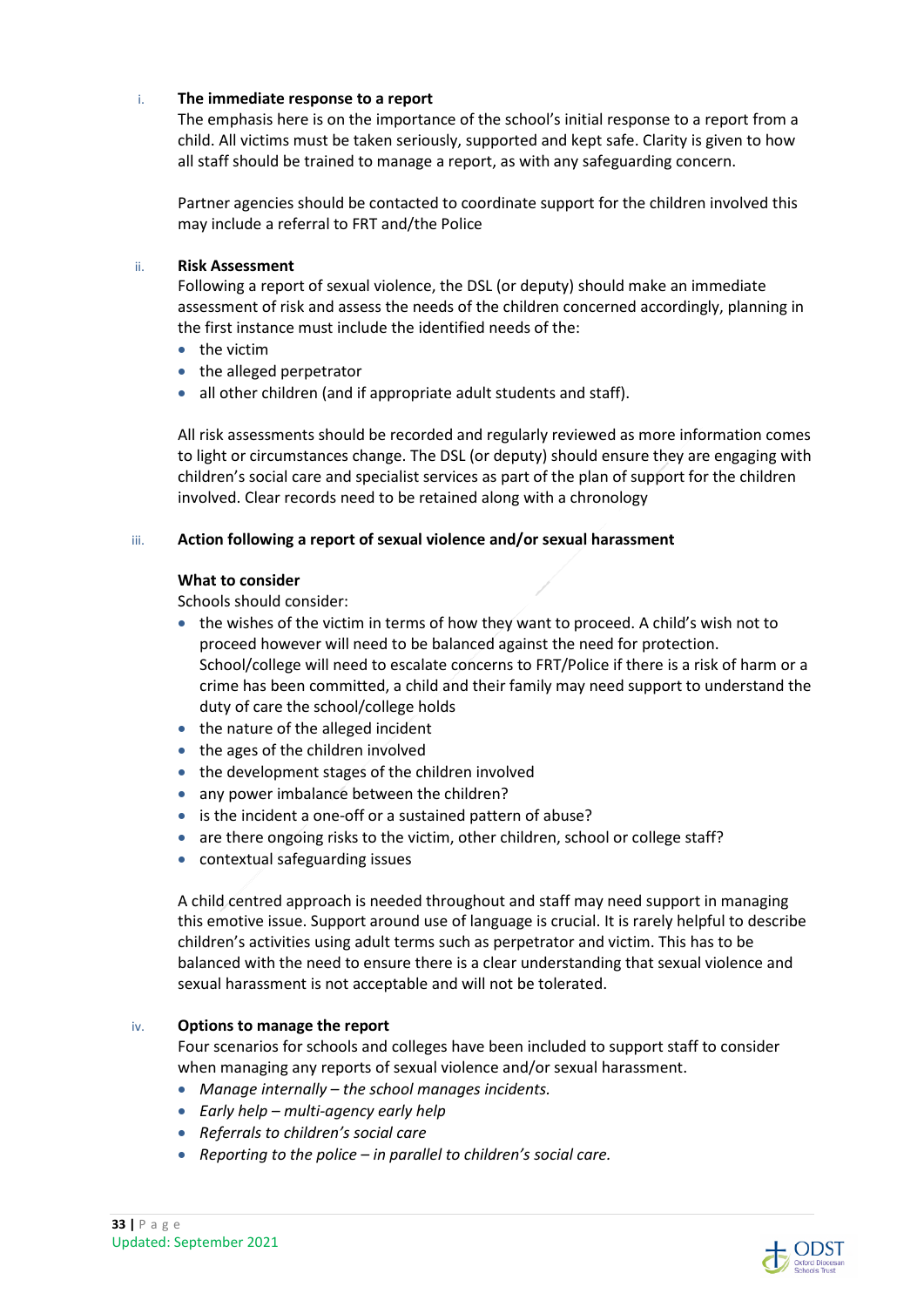#### v. **Considering bail conditions**

It is unlikely that a child will be on police bail with conditions attached, so it is essential that when there is a criminal investigation there is joined up working between the school or college, children's social care and the police to ensure all children involved are supported.

#### vi. **Managing any delays in the criminal process**

 There may be delays in any criminal cases but schools and colleges **should not wait** for the outcome before putting protective measures in place

#### vii. **The end of the criminal process**

 Regardless of whether a child is convicted of a crime or not, all the children involved should be protected.

#### viii. **Ongoing response for the victim**

 Appropriate support should be available on an ongoing basis to the victim. The guidance includes sources of specific support. The guidance makes it clear that schools need to consider safeguarding issues around the victim and alleged perpetrator sharing classes and sharing space at school or college.

#### ix. **Safeguarding and supporting the alleged perpetrator**

 Schools need to manage the balance between supporting the victim and ensuring the rights of the alleged perpetrator to an education

#### **C. Child Drug/Criminal Exploitation**

The supply of class A drugs, from urban hubs to county towns, continues to be a widespread feature of gang-related activity and a key driver for their criminality. These gangs pose a significant threat to vulnerable adults and specifically to children who are increasingly relied on in the conduct of this criminality. Violence, kidnapping, the use of weapons and control through ruthless debt manipulation are frequent methods of controlling the adults and, as a result, the children involved.

Children in urban centres are frequently recruited to courier drugs and money. They are used as they are an inexpensive resource and easily controlled. Over 80% of areas with drugs issues saw the exploitation of children aged 11 -18 years by gangs. In almost all areas children are groomed with gifts and promises of money. Children from disadvantaged backgrounds are amongst those most vulnerable to gangs and White British children are seen as less likely to be targeted by law enforcement.

A recent report highlights:

- young adult female mothers with compliant young children where gangs enter relationships to utilise the controlling effect of threats of violence or actual physical harm on children
- the importance of mobile phones in controlling and managing the supply of drugs
- the risks of young children being increasingly exposed to drug dealing
- the use of sexual exploitation to enforce possession and storage of drugs
- accessibility of girls through drug related gangs to sexual exploitation with associated risks for young people.
- One of the ways of identifying potential involvement in county lines are missing episodes (both from home and school), when the victim may have been trafficked for the purpose of transporting drugs and a referral to the National Referral Mechanism should be considered.

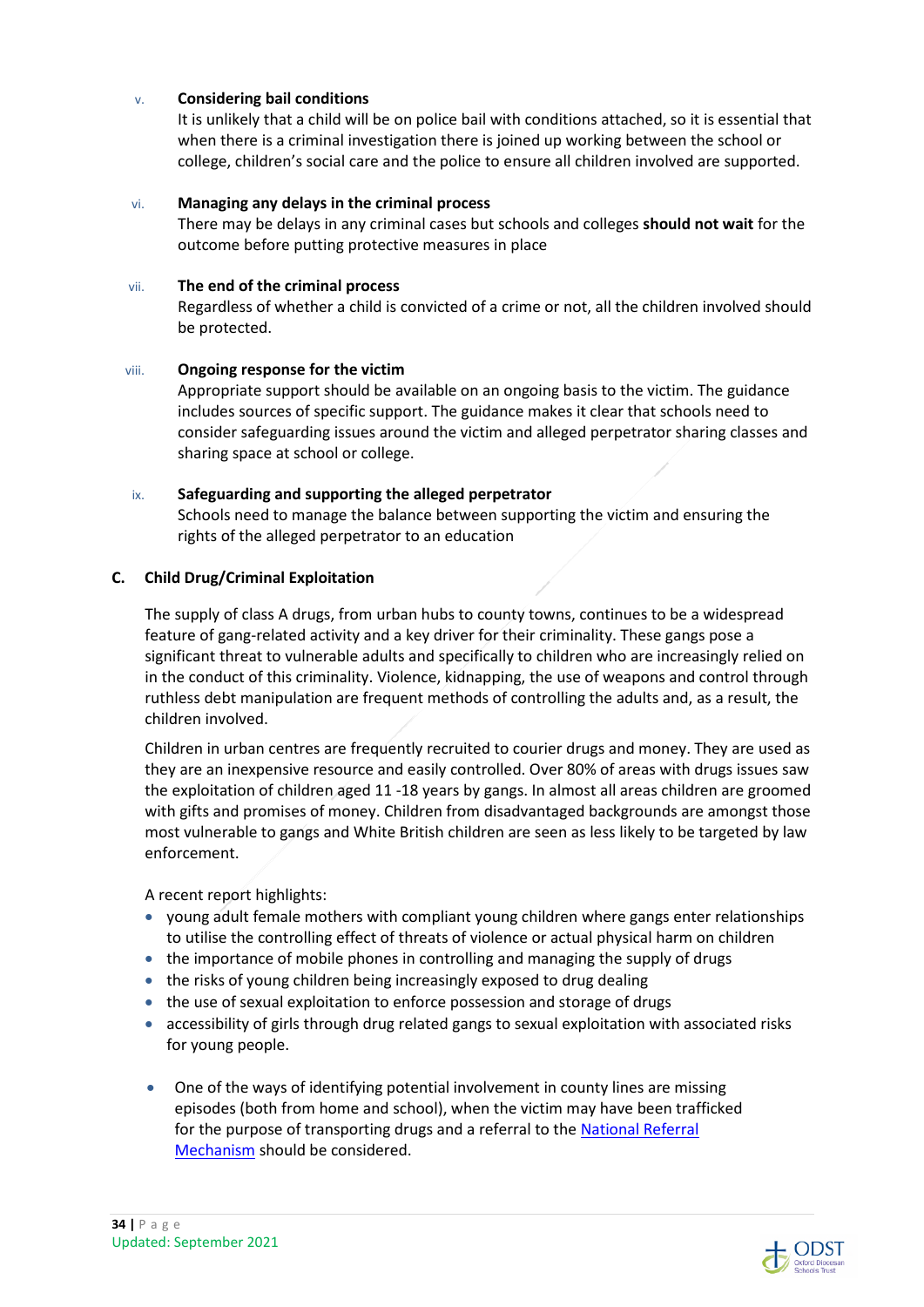- If a child is suspected to be at risk of or involved in county lines, a safeguarding referral should be considered alongside consideration of availability of local services/third sector providers who offer support to victims of county lines exploitation.
- Further information on the signs of a child's involvement in county lines is available in guidance published by the **Home Office.**

#### **D. Human Trafficking/Modern Human Slavery**

Modern slavery is a term that covers:

- 1. human trafficking
- 2. slavery, servitude and forced or compulsory labour
- 1. A sometimes-overlooked avenue of child protection is that of human trafficking<sup>4</sup> which can be used where a child or young person (including those aged 18 or over) has been trafficked for the purpose of sexual exploitation. Under this legislation, it is an offence to arrange or facilitate the travel of another person with a view to their being exploited, whether or not the victim consents to the travel. This covers entering, departing or travelling within any country or when a child is moved from one city to another within the UK. The offence covers recruiting, transporting, transferring, harbouring, receiving or exchanging control of that person.
- 2. The United Nations defines human trafficking as the recruitment, transportation, transfer, harbouring, or receipt of persons by improper means (such as force, abduction, fraud, or coercion) for an improper purpose including slavery, servitude and forced or compulsory labour, or sexual exploitation. It takes on many forms today:
	- **Domestic Servitude** Employees working in private homes are forced or coerced into serving and/or fraudulently convinced that they have no option to leave.
	- **Forced Labour** Human beings are forced to work under the threat of violence and for no pay. These slaves are treated as property and exploited to create a product for commercial sale.
	- **Child Labour and enslavement** whether forced labour, domestic servitude, bonded labour or sex trafficking — of a child.
	- **Sex Trafficking** Women, men or children that are forced into the commercial sex industry and held against their will by force, fraud or coercion.
	- **Bonded Labour** Individuals that are compelled to work to repay a debt and unable to leave until the debt is repaid. It is the most common form of enslavement in the world.
	- **Forced Marriage** a FM is a marriage conducted without the valid consent of one or both parties, and where duress is a factor. Forced marriage is when someone experiences duress to marry (physical, psychological, financial, sexual and emotional pressure (e.g. if someone is made to feel like they're bringing shame on their family). In the cases of some vulnerable adults who lack the capacity to consent, coercion is not required for a marriage to be forced. Honour-based abuse can be a trigger for a forced marriage. In an arranged marriage, the families of both prospective spouses take a leading role in arranging the marriage, but the choice of whether or not to accept the arrangement still remains with the couple.



<sup>&</sup>lt;sup>4</sup> To simplify and condense human trafficking offences, The Modern Slavery Act 2015 introduced one offence of human trafficking covering sexual and non-sexual exploitation. Trafficking Offences contained in the Sexual Offences Act 2003 and The Protection of Freedoms Act 2012 have now been repealed and replaced by the offence of Human Trafficking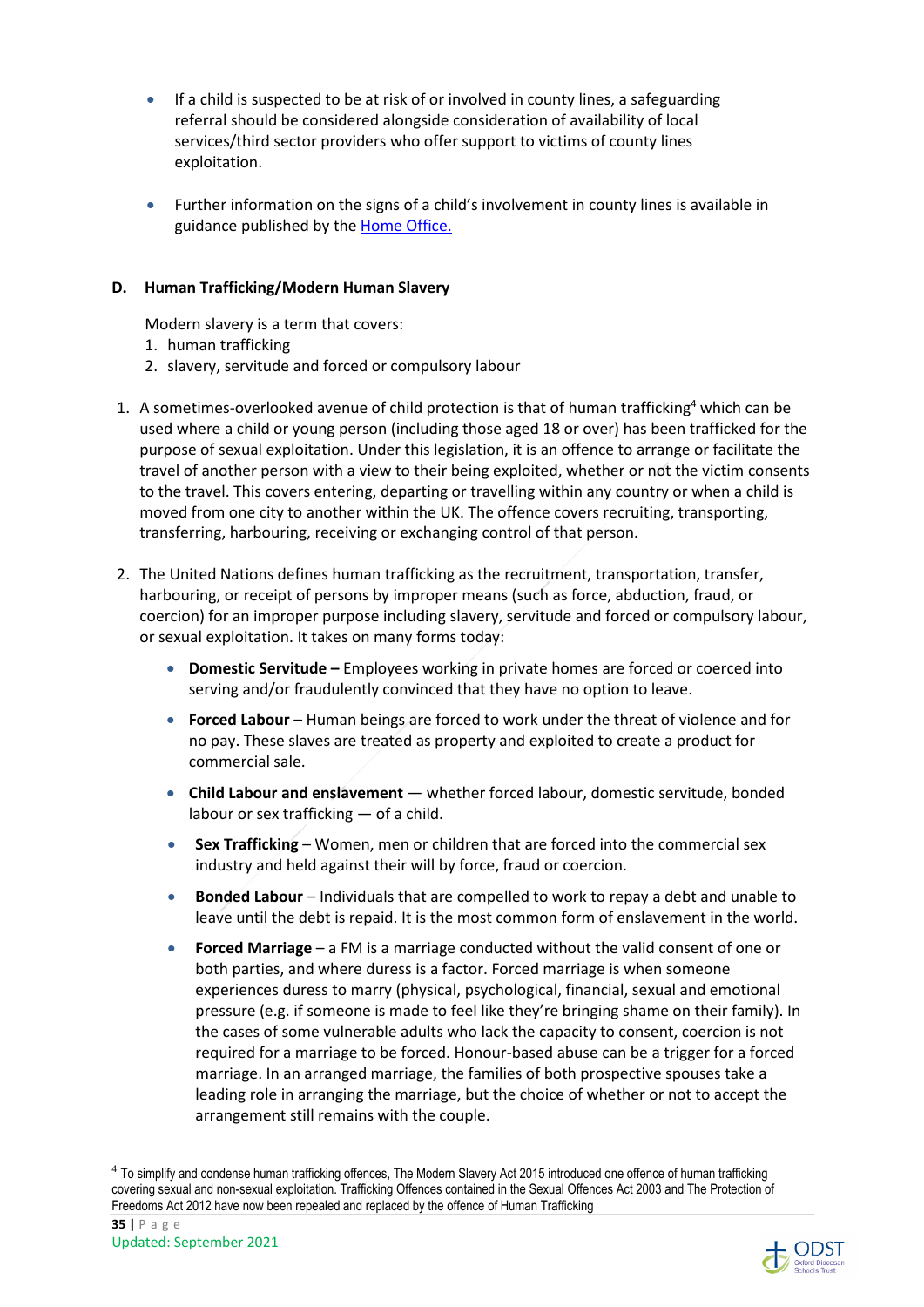The National Referral Mechanism (NRM) is a framework for identifying and referring potential victims of modern slavery and ensuring they receive the appropriate support.

#### **E. Female Genital Mutilation FGM**

FGM is child abuse and a form of violence against women and girls, and therefore should be dealt with as part of existing child safeguarding/protection structures, policies and procedures.

FGM is illegal in the UK. In England, Wales and Northern Ireland, the practice is illegal under the Female Genital Mutilation Act 2003.

Other than in the excepted circumstances, it is an offence for **any person (regardless of their nationality or residence status)** to:

- perform FGM in England, Wales or Northern Ireland (section 1 of the Act);
- assist a girl to carry out FGM on herself in England, Wales or Northern Ireland (section 2 of the Act); and
- Assist (from England, Wales or Northern Ireland) a non-UK person to carry out FGM outside the UK on a **UK national or permanent UK resident** (section 3 of the Act).

If a teacher, during their work in the profession, discovers that an act of Female Genital Mutilation appears to have been carried out on a girl under the age of 18 the teacher must report this to the police.

#### **F. Forced Marriage (FM)**

FM is now a specific offence under s121 of the Anti-Social Behaviour, Crime and Policing Act 2014 that came into force on 16 June 2014.

A FM is a marriage conducted without the valid consent of one or both parties, and where duress is a factor. Forced marriage is when someone faces physical pressure to marry (e.g. threats, physical violence or sexual violence) or emotional and psychological pressure (e.g. if someone is made to feel like they're bringing shame on their family). This is very different to an arranged marriage where both parties give consent.

FM is illegal in England and Wales. This includes:

- taking someone overseas to force them to marry (whether or not the forced marriage takes place);
- marrying someone who lacks the mental capacity to consent to the marriage (whether they're pressured to or not).

#### **G. Prevent and radicalisation**

#### The Counter Terrorism & Security Act 2015.

The Act places a Prevent duty on specified schools to have "due regard to the need to prevent people from being drawn into terrorism". The education and childcare specified authorities in Schedule 6 to the Act are as follows:

 The proprietors of maintained schools, non-maintained special schools, maintained nursery schools, independent schools (including academies and free schools) and alternative provision academies, PRUs, registered early years' providers, registered late years providers and some holiday schemes.

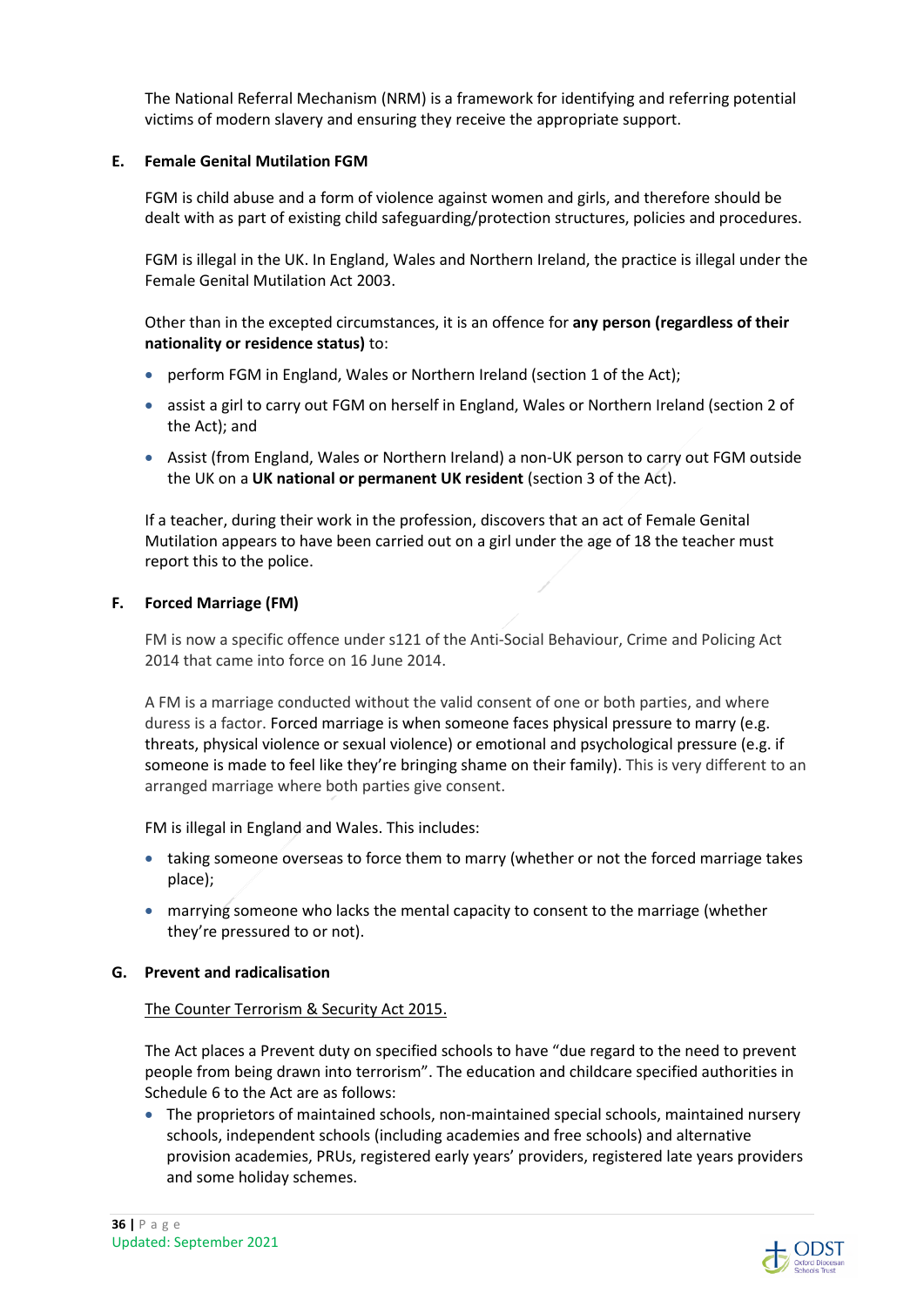We are clear that exploitation of vulnerable children and radicalisation should be viewed as a safeguarding concern and follows the Department for Education guidance for schools and childcare providers on preventing children and young people from being drawn into terrorism.

Schools subject to the Prevent Duty will be expected to demonstrate activity in the following areas:

- Assessing the risk of children being drawn into terrorism;
- Demonstrate that they are protecting children and young people from being drawn into terrorism by having robust safeguarding policies;
- Ensure that their safeguarding arrangements take into account the policies and procedures of the Local Safeguarding Children Board;
- Make sure that staff have training that gives them the knowledge and confidence to identify children at risk of being drawn into terrorism, and to challenge extremist ideas which can be used to legitimise terrorism;
- Expected to ensure children are safe from terrorist and extremist material when accessing the internet in school.

School staff receive training to help identify early signs of radicalisation and extremism. Indicators of vulnerability to radicalisation and our procedures are detailed in the 'ODST Tackling Extremism & Radicalisation Policy'.

Opportunities are provided in the curriculum to enable pupils to discuss issues of religion, ethnicity and culture and the school follows the DfE advice Promoting Fundamental British Values as part of SMSC (spiritual, moral, social and cultural education) in Schools (2014). Educate Against Hate, is a government website designed to support school teachers and leaders to help them safeguard their students from radicalisation and extremism.

The school governors, the Head Teacher and the Designated Safeguarding Leads (DSLs) will assess the level of risk within the school and put actions in place to reduce that risk. Risk assessment may include the use of school premises by external agencies, anti-bullying policy and other issues specific to the school's profile, community and philosophy. ODST provides guidance on Prevent Risk Assessment processes and recording formats.

When any member of staff has concerns that a pupil may be at risk of radicalisation or involvement in terrorism, they should speak with the DSL. They should then follow normal safeguarding procedures. If the matter is urgent then the Police must be contacted. The Department of Education has also set up a dedicated telephone helpline for staff and governors to raise concerns around PREVENT (020 7340 7264). (See also DfE Channel guidance, part of the Prevent Strategy https://www.gov.uk/government/publications/channel-guidance

#### **Extremism**

Extremism goes beyond terrorism and includes people who target the vulnerable – including the young – by seeking to sow division between communities on the basis of race, faith or denomination; justify discrimination towards women and girls; persuade others that minorities are inferior; or argue against the primacy of democracy and the rule of law in our society. Extremism is defined in the Counter Extremism Strategy 2015 as the vocal or active opposition to our fundamental values, including the rule of law, individual liberty and the mutual respect and tolerance of different faiths and beliefs. We also regard calls for the death of members of our armed forces as extremist.

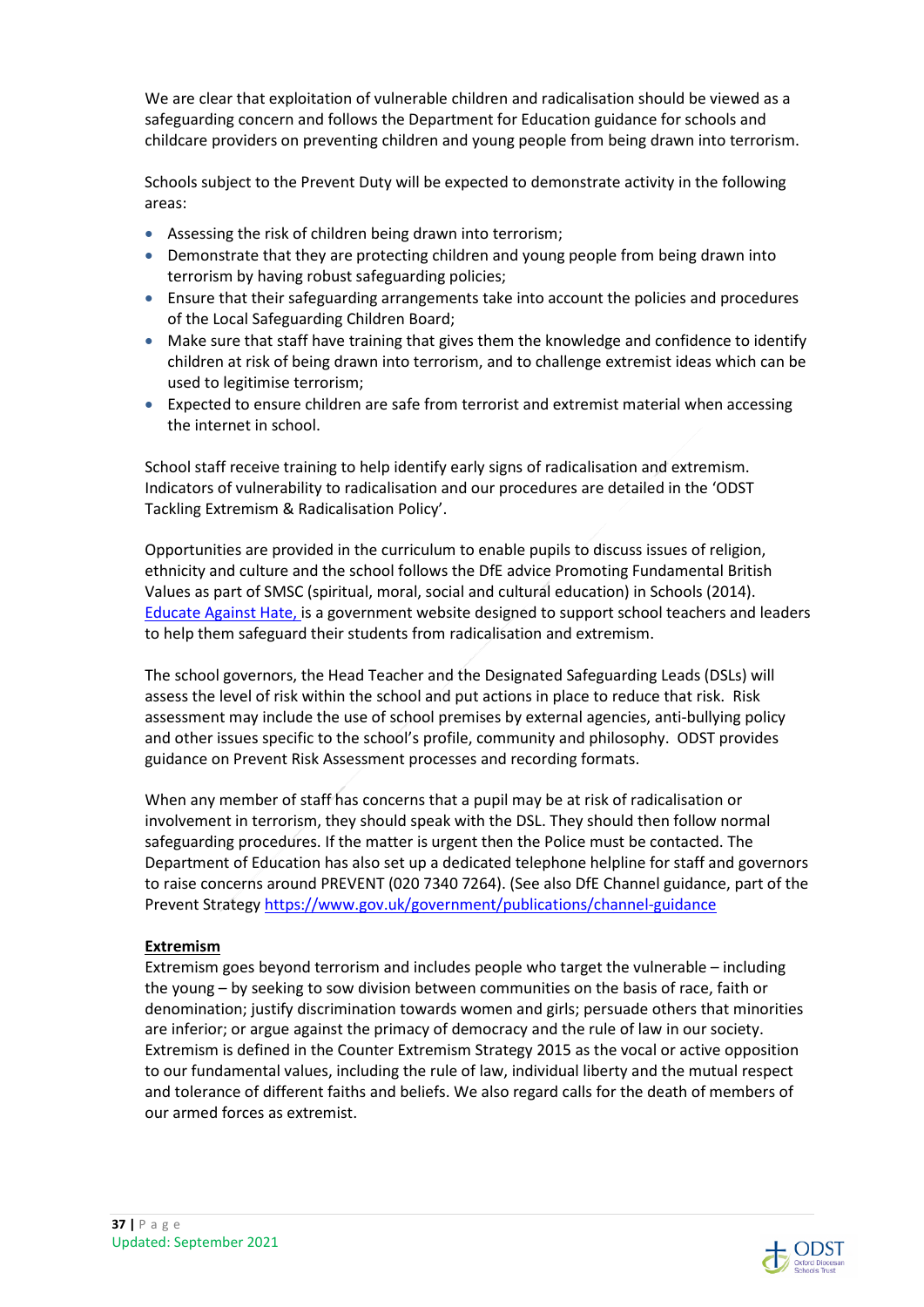#### **H. Youth produced sexual imagery - Sexting**

Sharing photos and videos online is part of daily life for many people, enabling them to share their experiences, connect with friends and record their lives. This increase in the speed and ease of sharing imagery has brought concerns about young people producing and sharing sexual imagery of themselves. This can expose them to risks, particularly if the imagery is shared further, including embarrassment, bullying and increased vulnerability to sexual exploitation.

Youth produced sexual imagery refers to both images and videos where:

- A person under the age of 18 creates and shares sexual imagery of themselves with a peer under the age of 18;
- A person under the age of 18 shares sexual imagery created by another person under the age of 18 with a peer under the age of 18 or an adult;
- A person under the age of 18 is in possession of sexual imagery created by another person under the age of 18.
- Upskirting taking a picture under a person's clothing (not necessarily a skirt) without them knowing, with the intention of viewing their genitals or buttocks to obtain sexual gratification, or cause the victim humiliation, distress or alarm. This is a criminal offence under the Voyeurism (Offences) Act 2019. Anyone of any gender can be a victim of upskirting.

All incidents of this nature should be treated as a safeguarding concern and in line with the UKCCIS guidance 'Sexting in schools and colleges: responding to incidents and safeguarding young people'<sup>5</sup>.

Cases where sexual imagery of people under 18 has been shared by adults and where sexual imagery of a person of any age has been shared by an adult to a child is child sexual abuse and should be responded to accordingly. Producing and sharing sexual images of under 18s is illegal.

The response to these incidents will be guided by the primary concern **at all times** of the welfare and protection of the young people involved. However, when an incident involving children or young people produced sexual imagery comes to a school or Academy's attention:

- The incident should be referred to the Designated Safeguarding Lead as soon as possible;
- The Designated Safeguarding Lead should hold an initial review meeting with appropriate school staff;
- The Designated Safeguarding Lead should take advice from the Local Authority Designated **Officer**
- There may be subsequent interviews with the young people involved (if appropriate);
- Parents may be informed at an early stage and involved in the process unless there is good reason to believe that involving parents would put the young person at risk of harm;

Immediate referral at the initial review stage should be made to Children's Social Care/Police if:

- The incident involves an adult;
- There is good reason to believe that a young person has been coerced, blackmailed or groomed or if there are concerns about their capacity to consent (for example, owing to special education needs);

5



https://www.gov.uk/government/uploads/system/uploads/attachment\_data/file/609874/6\_2939\_SP\_NCA\_Sexting\_In\_Schools\_FINAL\_Up date\_Jan17.pdf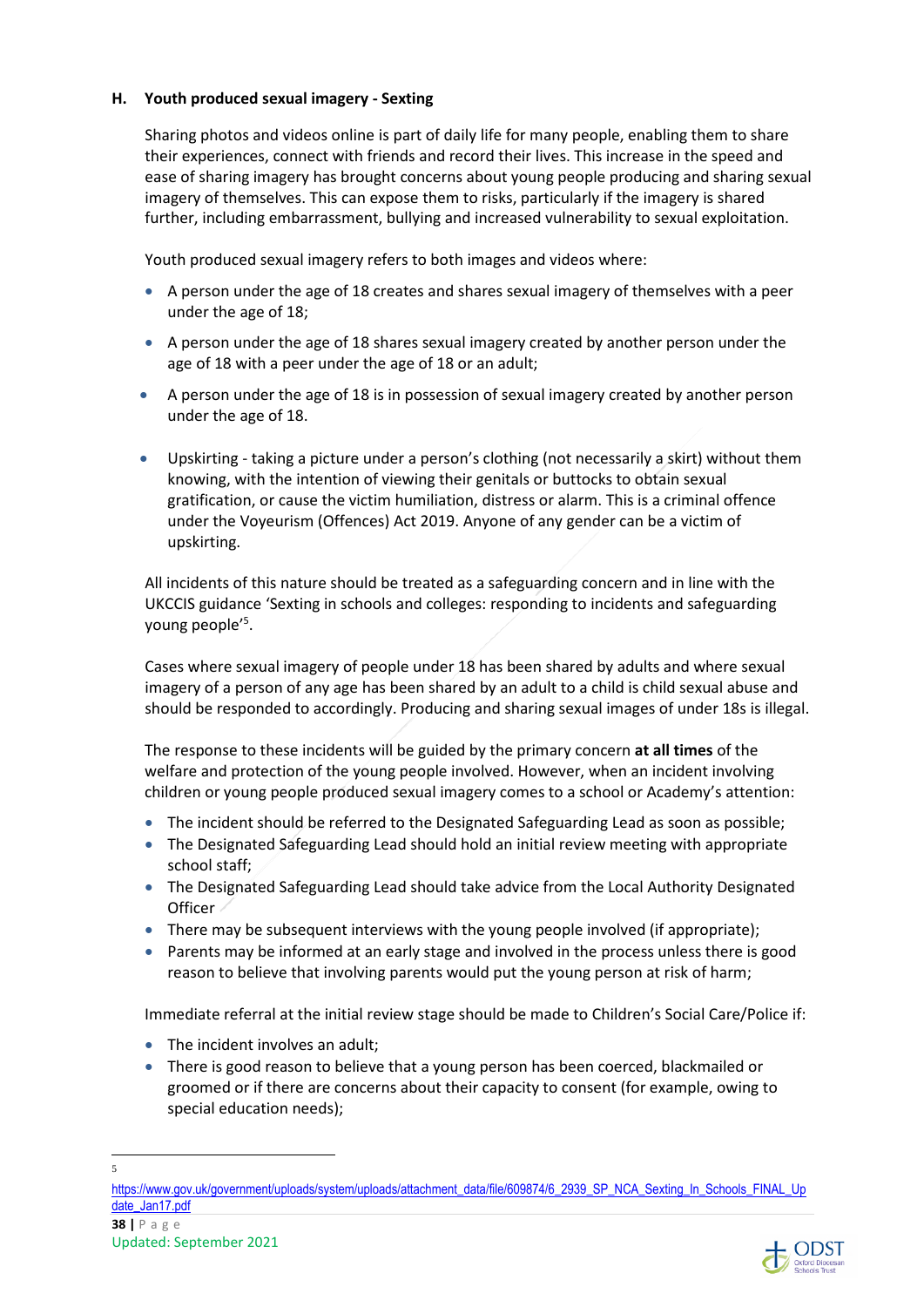- What you know about the imagery suggests the content depicts sexual acts which are unusual for the child's development stage or are violent;
- The imagery involves sexual acts;
- The imagery involves anyone aged 12 or under.

At any point in the process if there is a concern a young person has been harmed or is at risk of harm a referral should be made to children's social care and/or the police immediately.

Oxfordshire County Council's Sexting Resource Pack can be found here: http://schools.oxfordshire.gov.uk/cms/sites/schools/files/folders/folders/documents/safeguard ing/SextingResourcePack.pdf

(*Materials for RBWM are not available and ODST commends the OCC materials as examples of good practice for use across the trust*)

#### **I. Children Missing Education**

Children missing education are children of compulsory school age who are not registered pupils at a school and are not receiving suitable education otherwise than at a school. Children missing education are at significant risk of: underachieving, being victims of harm, abuse and neglect, including sexual abuse and sexual exploitation, and radicalisation, or becoming NEET (not in education, employment or training) later in life.

Effective information sharing between parents, schools and local authorities who have a statutory function to make arrangements to identify, as far as it is possible to do so, children missing education (CME). ODST believes this is critical to ensuring that all children of compulsory school age are safe and receiving suitable education and will cooperate with local authorities to help them fulfil their statutory function.

We will monitor unauthorised absences and take appropriate action including notifying the local authority particularly where children go missing on repeat occasions and/or are missing for periods during the school day in conjunction with the Trust's policy 'Children missing education: guidance for Headteachers and Governing Bodies'.

Staff must be alert to signs of children at risk of travelling to conflict zones, female genital mutilation and forced marriage.

#### **J. Children with family members in prison**

Approximately 200,000 children have a parent sent to prison each year. Trustees are clear of the increased risk for these children of poverty, stigma, isolation and poor mental health. These frequently lead to poor outcomes in school in academic success, social skills and relationships and in the behaviours presented in lessons and more generally around school.

ODBST schools will support pupils with parents or carers in prison through targeted work with individuals and peer groups. Support and resources to support schools and teachers are available through the National Information Centre on Children of Offenders (NICCO).

NICCO - https://www.nicco.org.uk/

#### **K. Serious violence**

Children who are at risk from, or are involved with, serious violent crime, indicators of which may include receiving unexplained gifts or new possessions, increased absence from school and changes in friendship or relationships with older individuals or groups; significant decline in

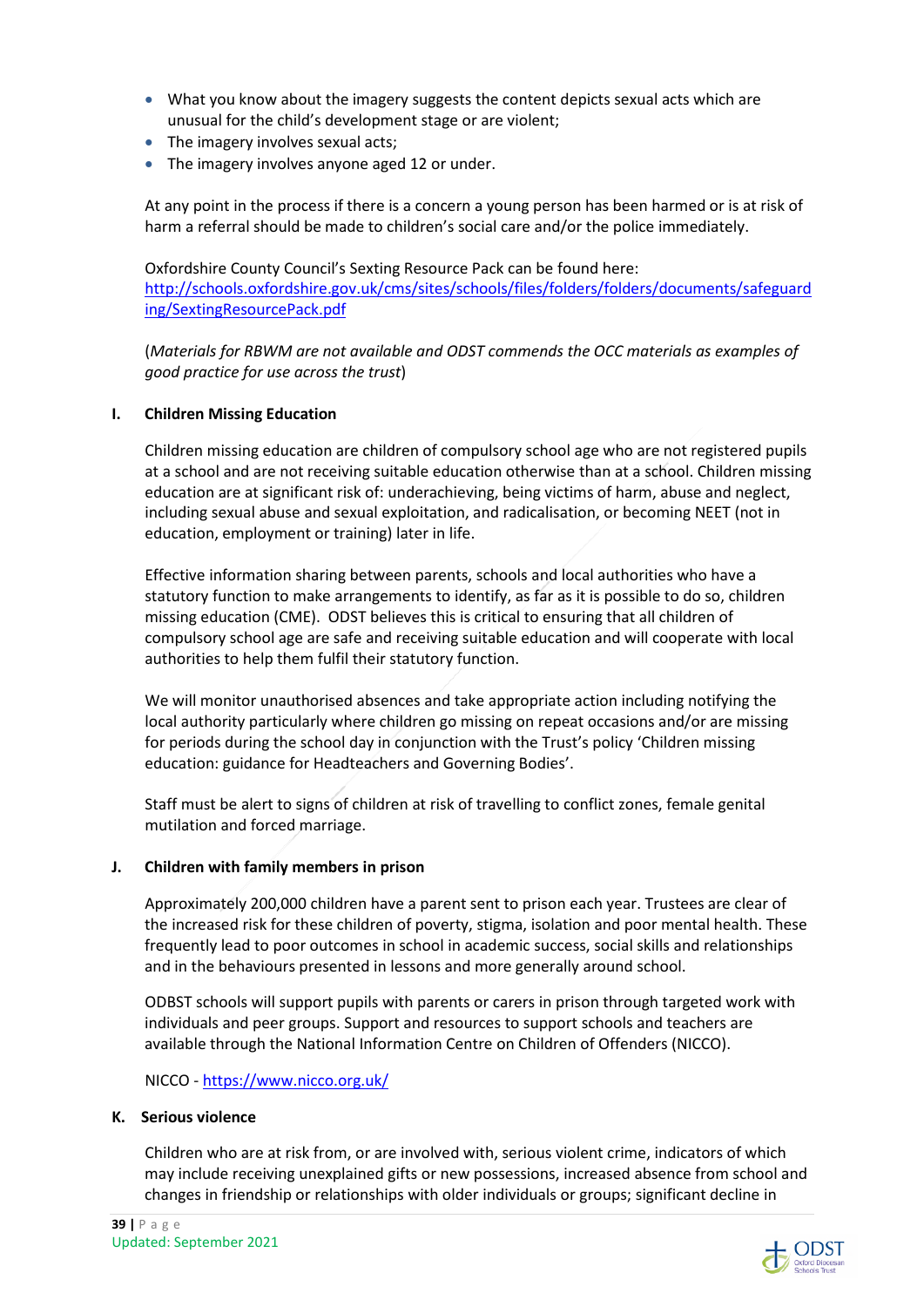performance; signs of self-harm or a significant change in wellbeing; signs of assault or unexplained injury .

The Serious Violence Strategy, which was introduced by the government in 2018, identifies offences such as homicides and knife and gun crime as key factors which account for around one percent of all recorded crime. The impact of serious violent crime on individuals and the community is significant. Tackling serious violence requires a multiple-strand approach involving a range of partners across different sectors.

The main areas that the Serious Violence Strategy focuses on are:

- tackling county lines
- early intervention and prevention
- supporting communities and local partnerships
- effective law enforcement and the criminal justice response.

#### **L. Homelessness**

Being homeless or being at risk of becoming homeless presents a real risk to a child's welfare. The designated safeguarding lead (and any deputies) should be aware of contact details and referral routes in to the Local Housing Authority so they can raise/progress concerns at the earliest opportunity. Homelessness Reduction Act: policy factsheets https://www.gov.uk/government/publications/homelessness-reduction-bill-policy-factsheets

Indicators that a family may be at risk of homelessness include household debt, rent arrears, domestic abuse and anti-social behaviour, as well as the family being asked to leave a property. Whilst referrals and or discussion with the Local Housing Authority should be progressed as appropriate, this does not, and should not, replace a referral into children's social care where a child has been harmed or is at risk of harm.

The Homelessness Reduction Act 2017 places a new legal duty on English councils to provide everyone who is homeless or at risk of homelessness access to meaningful help including an assessment of their needs and circumstances, the development of a personalised housing plan, and work to help them retain their accommodation or find a new place to live.

The new duties shift focus to early intervention and our schools are encouraged to work with local authorities to support those at risk.

Oxford City Council https://www.oxford.gov.uk/info/20019/homelessness/412/if you are homeless or at ri sk of becoming homeless

South Oxfordshire District Council - http://www.southoxon.gov.uk/services-andadvice/housing

West Oxfordshire District Council https://www.westoxon.gov.uk/residents/housing/register-for-housing/

Cherwell District Council - https://www.cherwell.gov.uk/info/6/housing

The Vale of the White Horse District Council - http://www.whitehorsedc.gov.uk/servicesand-advice/housing

The Royal Borough of Windsor and Maidenhead - https://www3.rbwm.gov.uk/housing

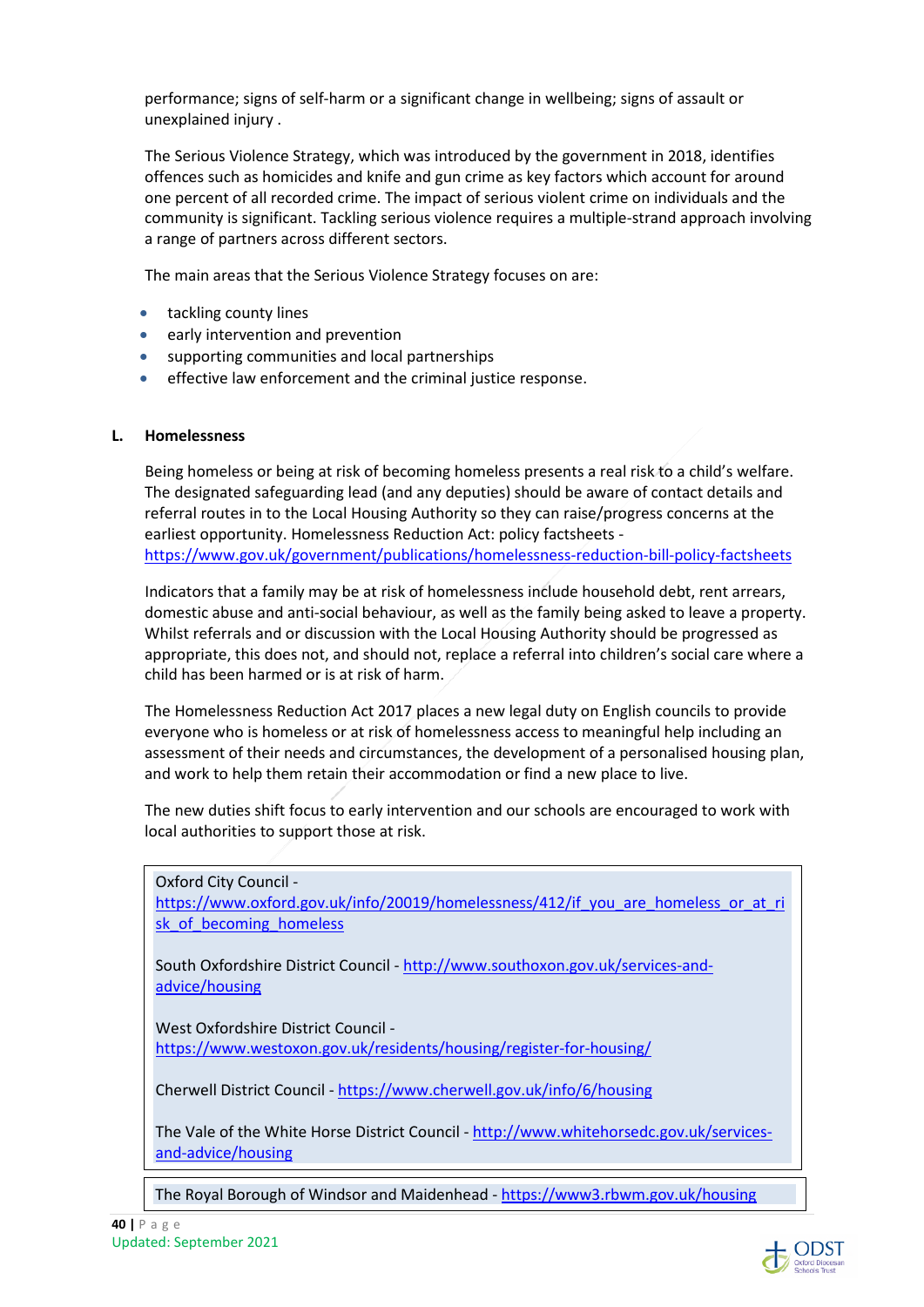#### **M. Cultural Issues including honour based abuse**

As a Trust we are aware of the cultural diversity of the community around our schools and seek to work sensitively to address the unique culture of our pupils and their families as they relate to safeguarding and child protection. This includes children at risk of harm from abuse linked to a belief in spirit possession on the part of their parent, carer or wider community.

We are aware of the harm to children that can be caused by practices linked to culture, faith and beliefs and promote awareness through training and access to resources. Our staff will report concerns about abuse linked to culture, faith and beliefs in the same way as other child protection concerns.

We support pupils, via targeted sessions and delivery through our curriculum, to understand that some aspects of cultural or religious practice and beliefs could cause harm and they should turn to someone they trust or an organisation such as ChildLine for help and support. Links with local services, community organisations and faith leaders to provide support and helpful information on what is safe and unsafe practice within the culture/faith, groups of our school community.

So-called 'honour-based' abuse or violence (HBA) encompasses incidents or crimes which have been committed to protect or defend the honour of the family and/or the community, including female genital mutilation (FGM), forced marriage, and practices such as breast ironing. New guidance has extended the concept of honour-based abuse to include FGM and Forced Marriage. Abuse committed in the context of preserving "honour" often involves a wider network of family or community pressure and can include multiple perpetrators. It is important to be aware of this dynamic and additional risk factors when deciding what form of safeguarding action to take. All forms of HBA are abuse (whether or not violence is involved and regardless of the motivation) and should be handled and escalated as such. Professionals in all agencies, and individuals and groups in relevant communities, need to be alert to the possibility of a child being at risk of HBA, or already having suffered HBA.

Staff understand that whilst we try always to work in partnership with families, sharing information with a parent or member of the family is not appropriate in some instances where there may be cultural differences of opinion on abuse. If they have a concern regarding a child that might be at risk of HBA or who has suffered from HBA, they should speak to the designated safeguarding lead (or deputy). As appropriate, they will activate local safeguarding procedures, using existing national and local protocols for multiagency liaison with police and children's social care. Where FGM has taken place, since 31 October 2015 there has been a mandatory reporting duty placed on teachers that requires a different approach (see following section).

#### **N. Mental Health**

Mental health problems can, in some cases, be an indicator that a child has suffered or is at risk of suffering abuse, neglect or exploitation. Schools have a central role to play in enabling their pupils to be resilient and to support good mental health and wellbeing. It is important that schools promote good mental wellbeing for all pupils. Education about relationships, sex and health can be important vehicles through which schools can teach pupils about mental health and wellbeing.

A school's approach to mental health and behaviour should be part of a consistent whole school approach to mental health and wellbeing. This should involve providing a structured school environment with clear expectations of behaviour, well communicated social norms and routines, which are reinforced with highly consistent consequence systems. This should be

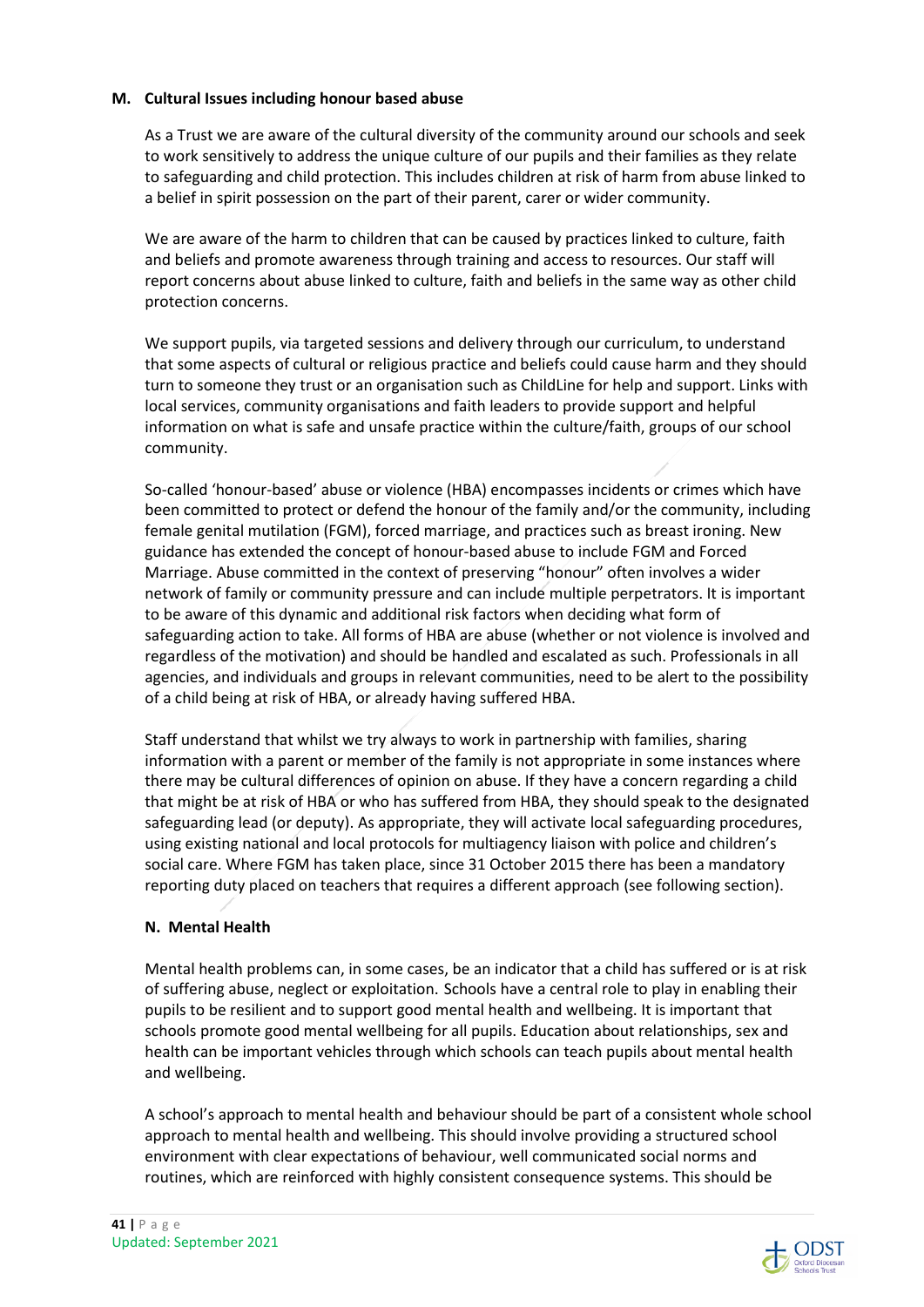paired with an individualised graduated response when the behavioural issues might be a result of educational, mental health, other needs or vulnerabilities.

Where children have suffered abuse and neglect, or other potentially traumatic adverse childhood experiences, this can have a lasting impact throughout childhood, adolescence and into adulthood. It is key that staff are aware of how these children's experiences, can impact on their mental health, behaviour and education.

Only appropriately trained professionals should attempt to make a diagnosis of a mental health problem. Staff however, are well placed to observe children day-to-day and identify those whose behaviour suggests that they may be experiencing a mental health problem or be at risk of developing one.

If staff have a mental health concern about a child that is also a safeguarding concern, immediate action should be taken, following their child protection policy and speaking to the designated safeguarding lead or a deputy.

#### **Resources**

- **Mental health and behaviour in schools**
- **Promoting children and young people's emotional health and wellbeing**
- Rise Above

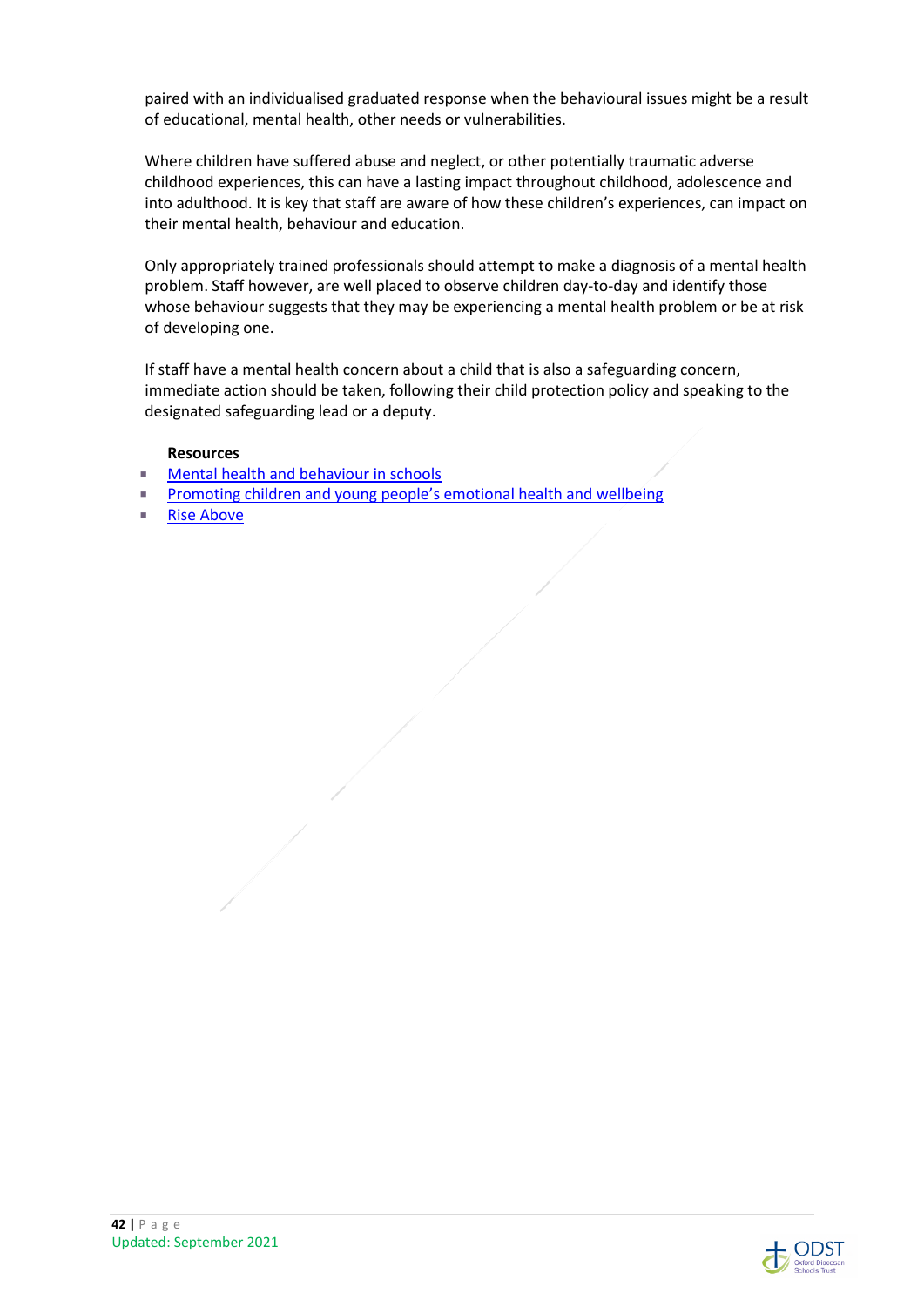# **Appendix B – Allegations Flowchart**

## **Allegation flowchart**

Below is a procedure to follow if you have a concern that a person who works with children and young people may have behaved inappropriately or you have received information that may constitute an allegation:



Please note JEM: Joint Evaluation Meeting



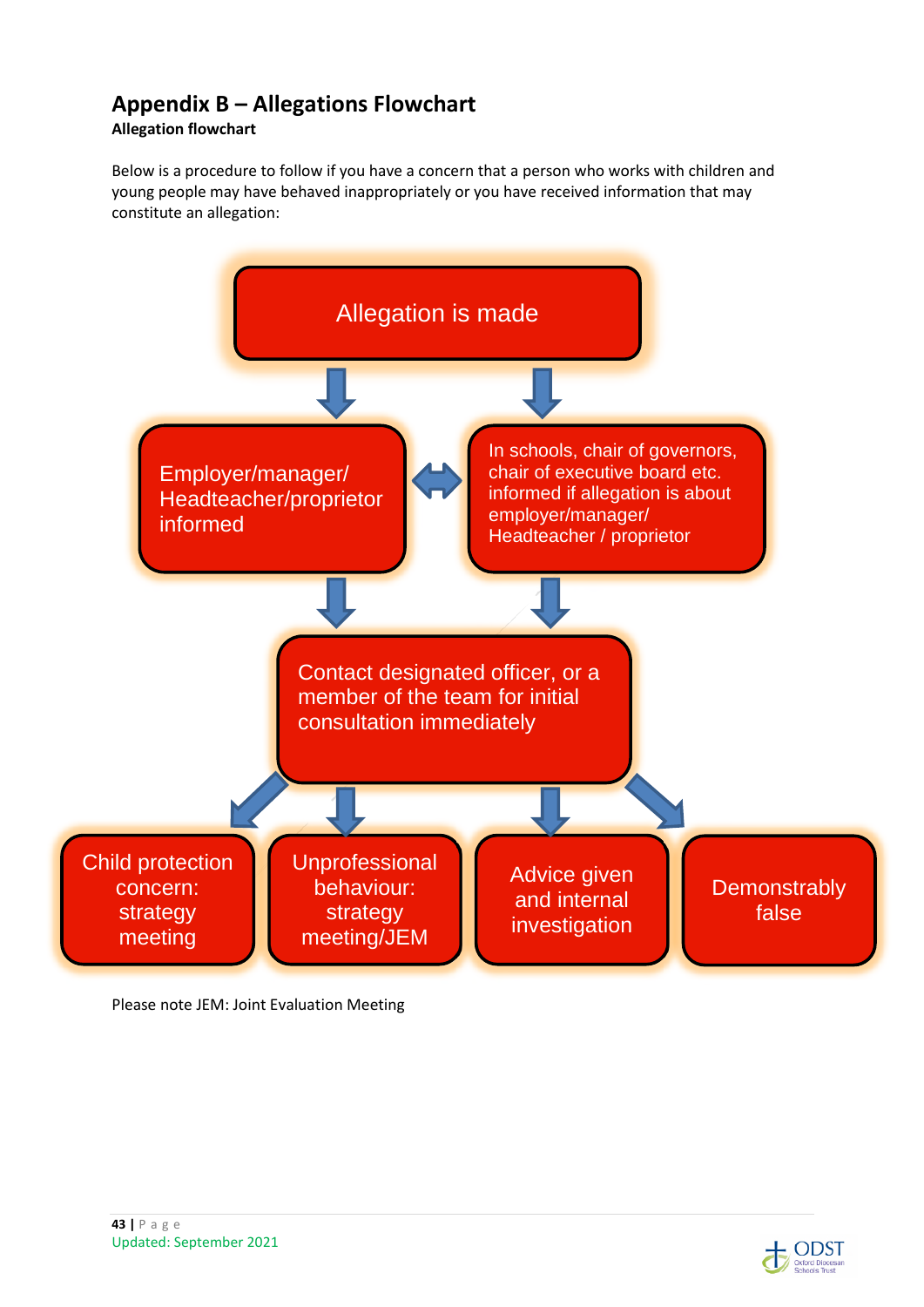## **Appendix C – Actions where there are concerns about a child**

http://www.oscb.org.uk/wp-content/uploads/Oxfordshire-Threshold-of-Needs\_Final.pdf



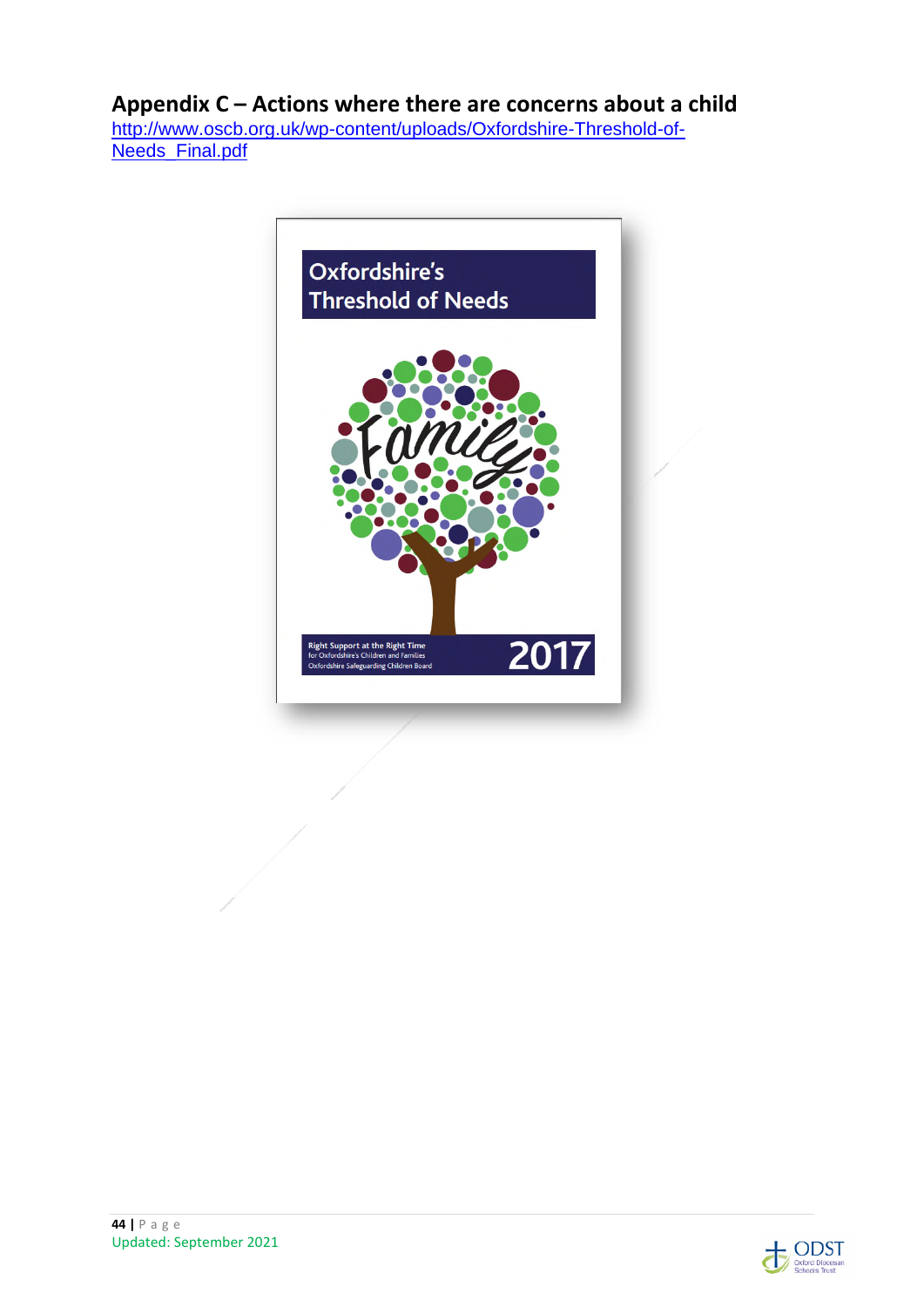## **Windsor & Maidenhead Local Safeguarding Children Board – Multi-Agency Threshold Guidance 2016**





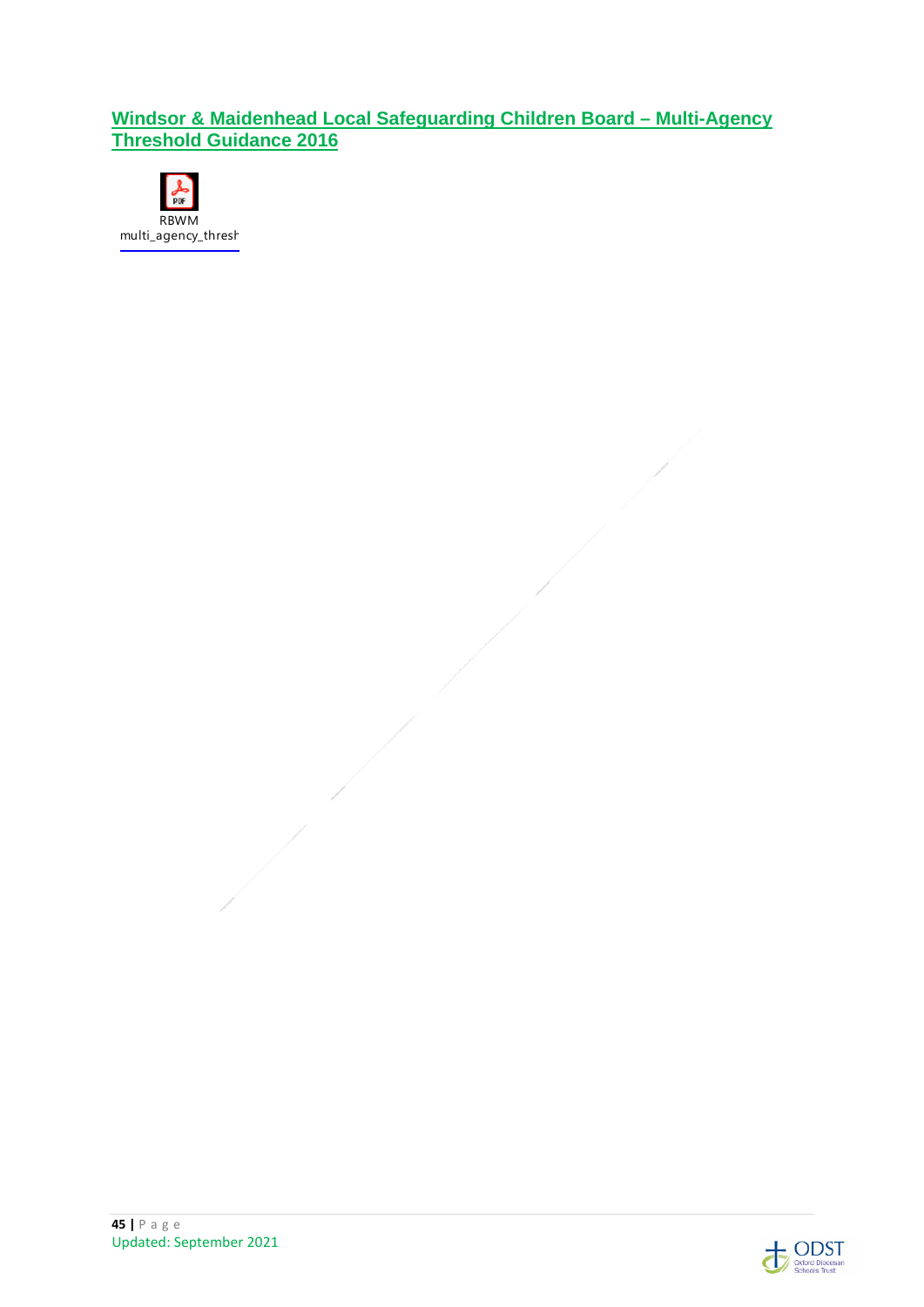#### **Actions where there are concerns about a child (flowchart)**



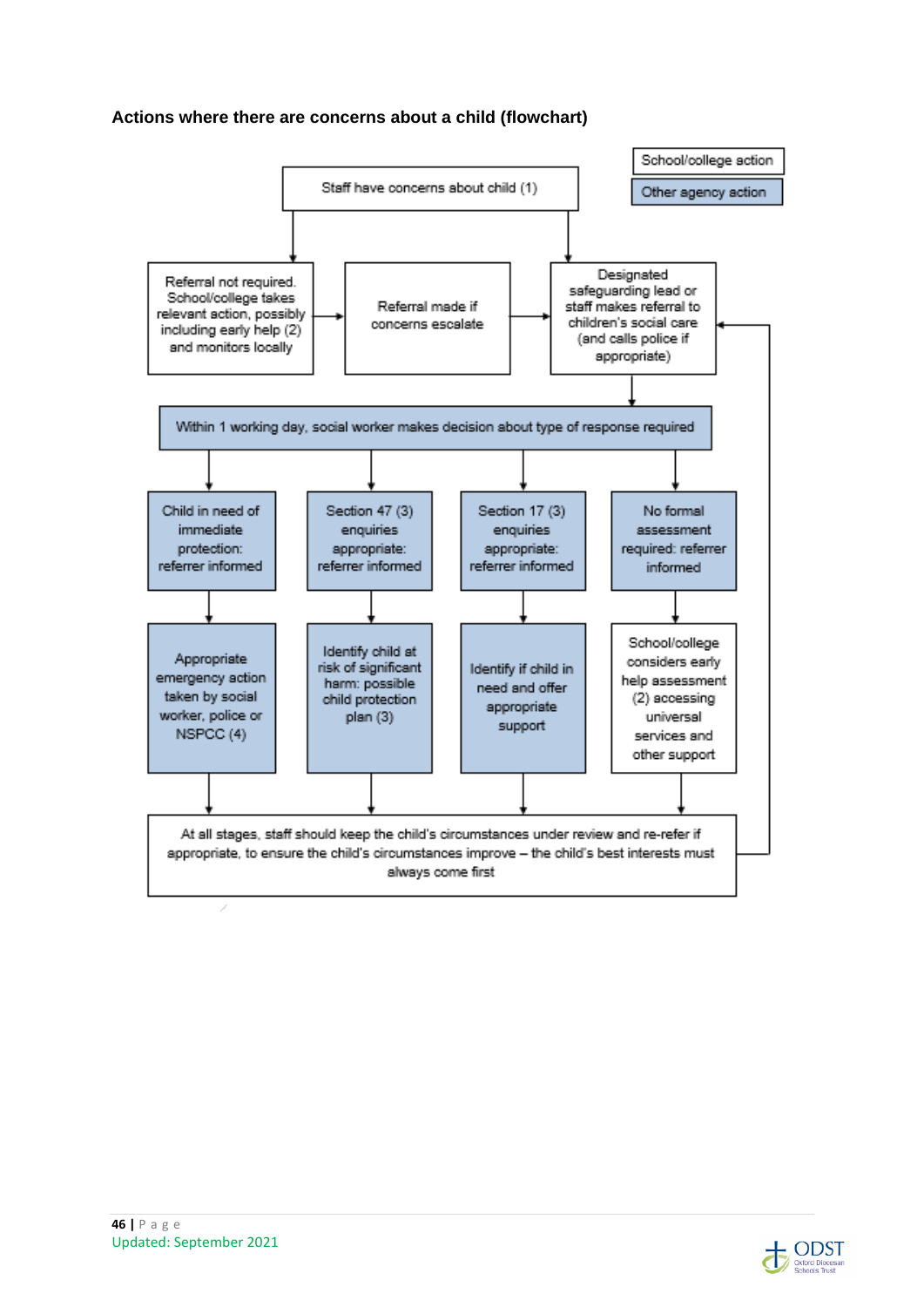# **Appendix D – Child Protection Records held within Settings**

#### **Child Protection Records held within Settings**

This section provides guidance to schools and other educational establishments on record keeping, to enable the designated member of staff with a responsibility for child protection to ensure that all child protection information and concerns are kept in an appropriate and useful manner.

Deficiencies in record keeping have been identified by several child death enquiries as a problem area that requires attention from all agencies.

Good record keeping is essential in safeguarding the welfare of children and young people, particularly with regards to children/young people who are subject to child protection plans or who are identified as vulnerable. For this reason, it is advisable to carry out a regular audit of all child protection information kept in school, to ensure that procedures are being followed correctly.

#### 1**. What kind of information should be recorded?**

Any member of staff who has a concern about a child should make a written note. This must be passed on to the designated person, (although a personal copy may be kept in a secure place). The note should be timed, dated and signed, with your name printed alongside the signature.

Notes must be made as soon as possible and certainly within 24 hours of the incident giving rise to the concern. (This is important, in case the note is needed for submission to court). Notes do not have to be officially (or beautifully!) presented. The important thing is that they are:

- Factual
- Using a child's own words where possible
- A record of what you saw and heard

Professional opinions are acceptable but only if you state the facts or observations upon which your opinion is based.

If a referral is made to the Assessment Team or Thames Valley Police, Child Abuse Investigation Unit a written record of all concerns held should be sent and a copy of the referral should be kept by the school.

A record should be made of any information, including hearsay and 'nagging doubts', which give you cause for concern about a child. Much of this information may not appear to be very significant on its own, but it could contribute to a 'jigsaw' picture of abuse that should not be ignored. Remember no concern is too small.

Sometimes, things which seem to be insignificant or trivial at the time turn out to be vital pieces of information later.

If there has been no specific incident or information, make a written note. Try to identify what is really making you feel worried. Record these concerns on the same record of concern form for your records.

It is crucial that actions and outcomes are recorded on these forms, including any consultation that has been carried out with any other professionals.

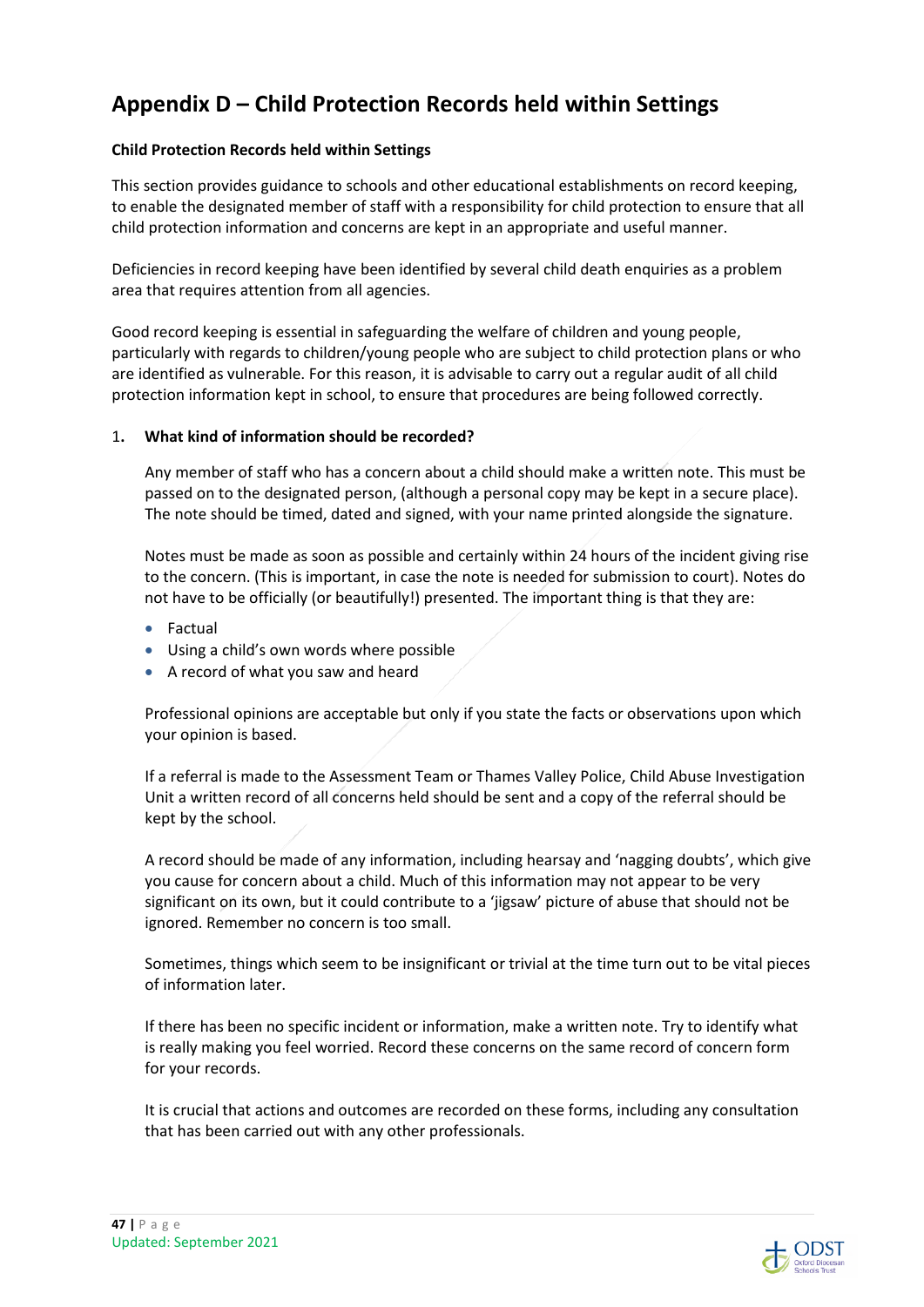#### **2. How should notes and reports be made?**

It is impossible to say, at the time of making a child protection note, who will eventually have access to it, or when. It may be consulted months or even years after it was written. Always bear in mind that someone who is a complete stranger to you and your school may need to read your record at some stage in the future.

Ideally, logs of incidents should be typed. If hand written, notes should be clearly legible and written in ink. All notes and reports must contain the following:

- Date of the incident
- Date and time of the record being made
- Name and date of birth of the child(ren) concerned
- A factual account of what happened, and the location where the incident took place (keeping it in the child's words)
- A note of any other people involved e.g. as witnesses
- Questions that the adult asked (remember do not ask leading questions)
- Action taken, and any future plans e.g. monitor and review
- Any other agencies informed:
	- o Names,
		- o Dates,
		- o Times of anyone spoken to.
- Printed name of the person making the record
- Job title of the person making the record
- Signature (print name alongside)

The source of the information should be identified e.g. 'Mrs Bell, a midday supervisor, informed me that…' Or 'I saw John in the playground at break time….'

Information should be factual or based on fact. Record what you saw, heard etc. and try not to be vague or woolly (e.g. 'Jenny was crying and rocking' rather than 'Jenny was upset')

Opinion is acceptable provided that you can give some justification for holding it (e.g. 'Sam ran and hid under the table when his mother arrived to take him home and clung to me when I tried to get him out. He appeared to be frightened.')

Make a note of what you have done with the information (e.g. 'I consulted the Headteacher, Mr Wilson, and he said he would…')

Try to avoid specialist jargon (e.g. 'he is SAP') which someone from another agency would not necessarily understand, but write the information in full (School Action Plus)

#### **Records and Reports for Child Protection Conferences**

Reports prepared for Child Protection Conferences should focus on the child's:

- **•** Educational Progress and Achievements
- **Attendance**
- Behaviour
- Participation

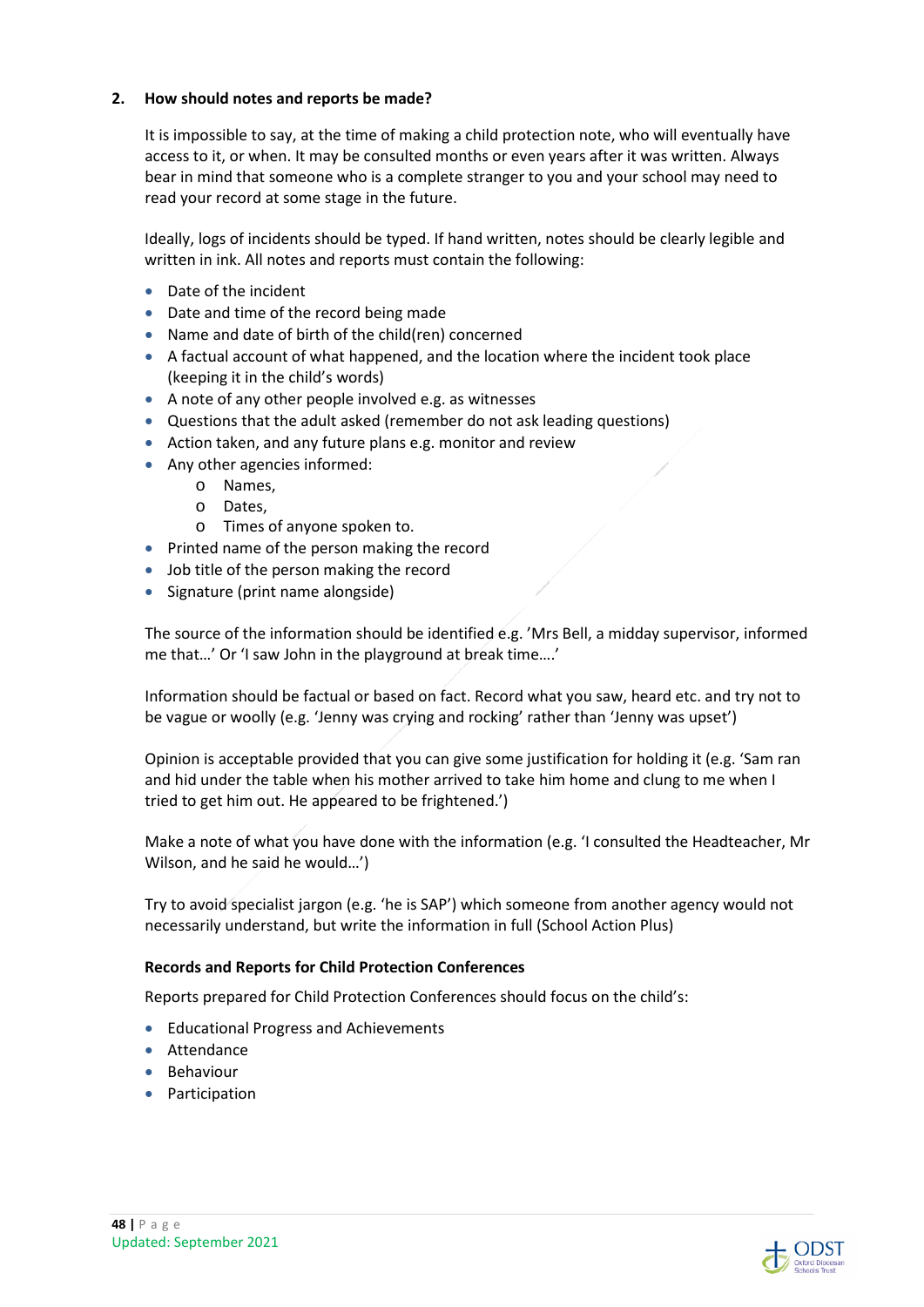- Relationships with other children and young people
- Appearance, (where appropriate)
- Interaction with other children and adults

If relevant, reports should include what is known about the child's relationships with his or her family and the family structure. Reports should be objective and based on evidence. They should distinguish between fact, observation, allegation and opinion.

Schools should:

- Make reports available to the child's parents prior to the Child Protection Conference unless to do so would place the child at risk of significant harm
- Provide written reports to the Child Protection Conference
- Arrange for an appropriate person from the school to attend the Child Protection Conference

#### **3. Where should child protection information be kept?**

The child protection file should contain all reports, notes and correspondence referring to a child. This should be kept in one secure place e.g. a locked filing cabinet in the Designated Safeguarding Lead's office. Files on extended family members should be kept together and cross-referenced. This file should be kept separate to the child's educational school record.

A note or symbol (e.g. a blue star) should be placed on the cover of the school file for the child, indicating that there is a child protection file relating to the child. All staff who may need to consult the child's school file should be made aware what the symbol means, and whom to consult if they see it.

#### **4. Who should have access to child protection information?**

Access to the information on file should be on a need-to-know basis among the staff. This can only be decided on a case-by-case basis. The confidentiality of the child and family should be respected as far as possible, but the welfare of the child is paramount. It would be unlikely that every member of staff would need to know the details of a case. Generally speaking, the closer the day-to-day contact with the child, the more likely the need to know an outline of the case. The school report to the child protection conference should be shared with the parent(s) before the conference takes pace. All information must be shared with Social Worker and/or Police and Health, as appropriate, where there is concern that a child is at risk of significant harm.

Child protection information should not ordinarily be shared with agencies other than these statutory agencies e.g. information should not be released to solicitors etc. Where such a request is made, it is best to seek further advice and guidance from the LADO team or relevant local authority.

Child Protection records can be kept on computer and are exempt from the disclosure provisions of the Data Protection Act 1984. For manual records, the Education (School Records) Regulations 1989 exempt information relating to child abuse from the requirement of disclosure. However, in cases of alleged child abuse which come to court, the school may be required to provide its child protection records.

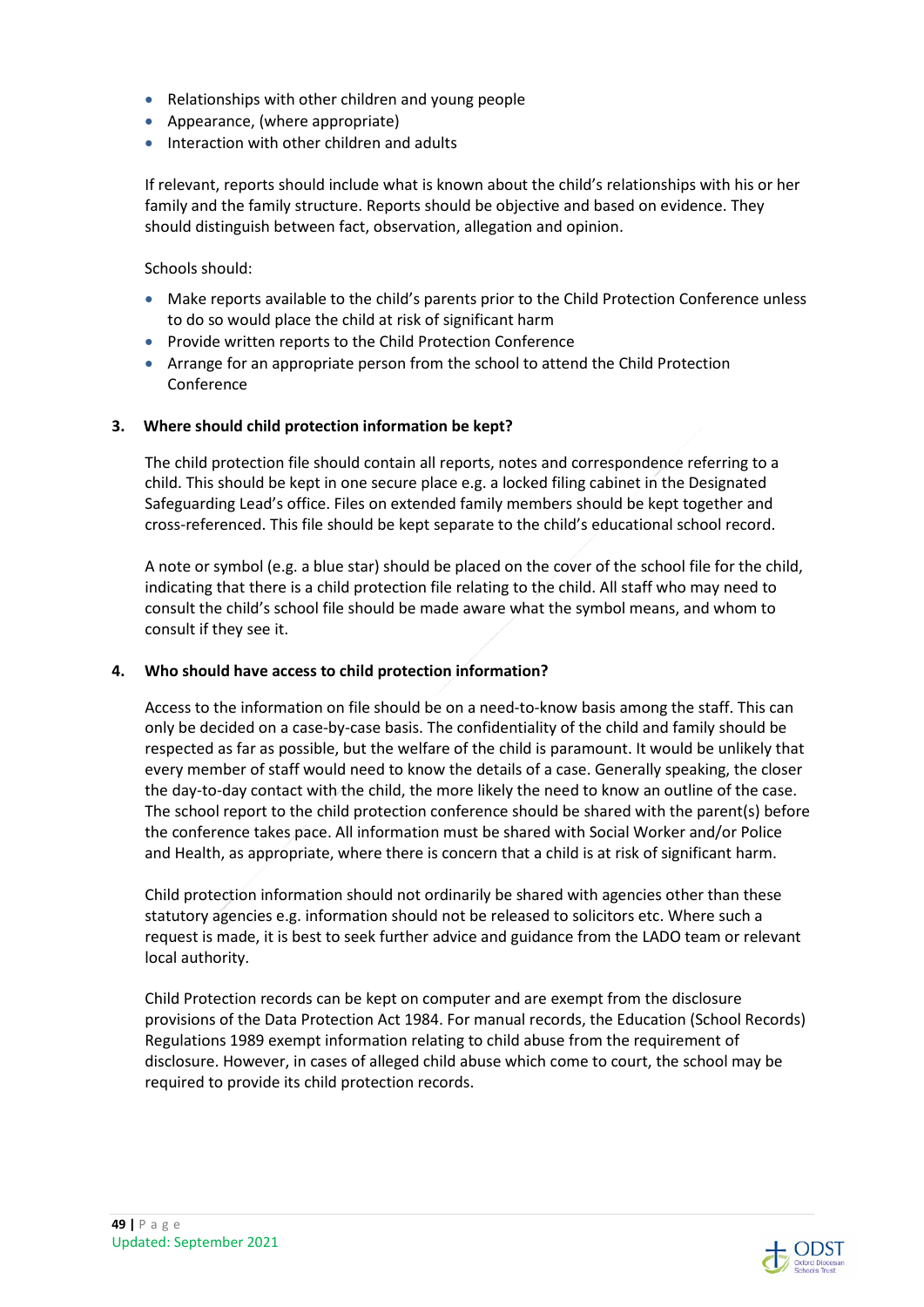#### **5. What should happen to the information when a child leaves the school/ how long should information be kept?**

If the child is moving to another school, the complete child protection file should be sent, under separate cover from the regular school file. It should be marked 'Confidential, Addressee Only', and should go to the Head Teacher or designated safeguarding lead of the receiving school. Where a pupil of 16+ years is taking up a college place, the file should be sent to the designated safeguarding lead for the receiving college or further education establishment. All relevant information including nagging doubts should be shared.

Where a pupil leaves with no FE place identified, the file should be retained at the school until the child's 24th birthday. There is no need to keep a copy of material sent to a new school unless, at the discretion of the designated person, there are exceptional reasons for doing so.

The following form, copies onto school headed paper can be used to prove that a CP file has been passed on and accepted by the new setting:

| School name:                                                                                                                                         |                           |  |
|------------------------------------------------------------------------------------------------------------------------------------------------------|---------------------------|--|
| Child's name:                                                                                                                                        |                           |  |
| Date:                                                                                                                                                | Person transferring file: |  |
| By signing this form, I am confirming that I have received the safeguarding/CP file for the<br>above-named person who is now on role at our setting. |                           |  |
| Print name:                                                                                                                                          | Signature:                |  |

#### **Copies of child protection information should be kept by the final school placement until the child's date of birth + 25 years**.

Information of a child protection nature relating to an allegation against a member of staff, including where the allegation is unfounded, should be kept on a confidential file until the person's normal retirement age or 10 years from the date of the allegation, if that is longer.

#### **6. Sharing Information with other Schools/Agencies**

Conversations between designated personnel at different schools (e.g. sharing concerns or asking for information about sibling groups) are perfectly acceptable. Where possible, consent from parents should be sought before a conversation takes place. Any relevant child protection information coming to light should be carefully logged.

If a child protection file has been started for a child who then moves school, the entire contents of the file should be sent to the receiving school/college.

The information should be sent separately to the school file, in a sealed envelope to the Headteacher, marked 'Strictly Confidential'.

If a child moves without a forwarding address for home and school and no contact is received from a new school, the county's Missing Pupil Procedures should be followed.

Where a child is removed from roll to be educated at home, the school's child protection file should be copied to the Local Authority as soon as possible.

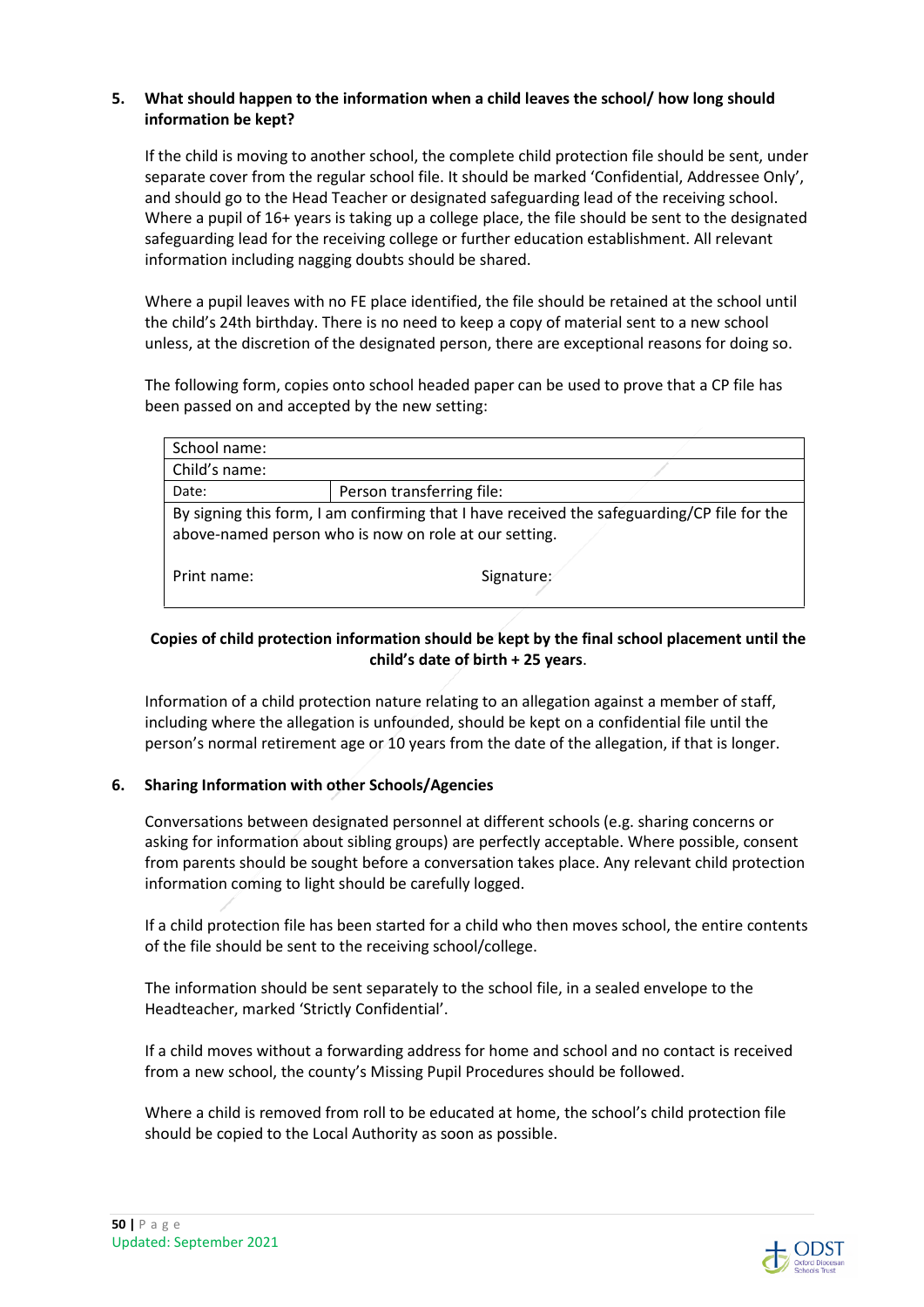Remember:

- Monitor the child and record observations as factually as possible.
- A direct disclosure from a child or young person should be referred immediately to the appropriate social work team.

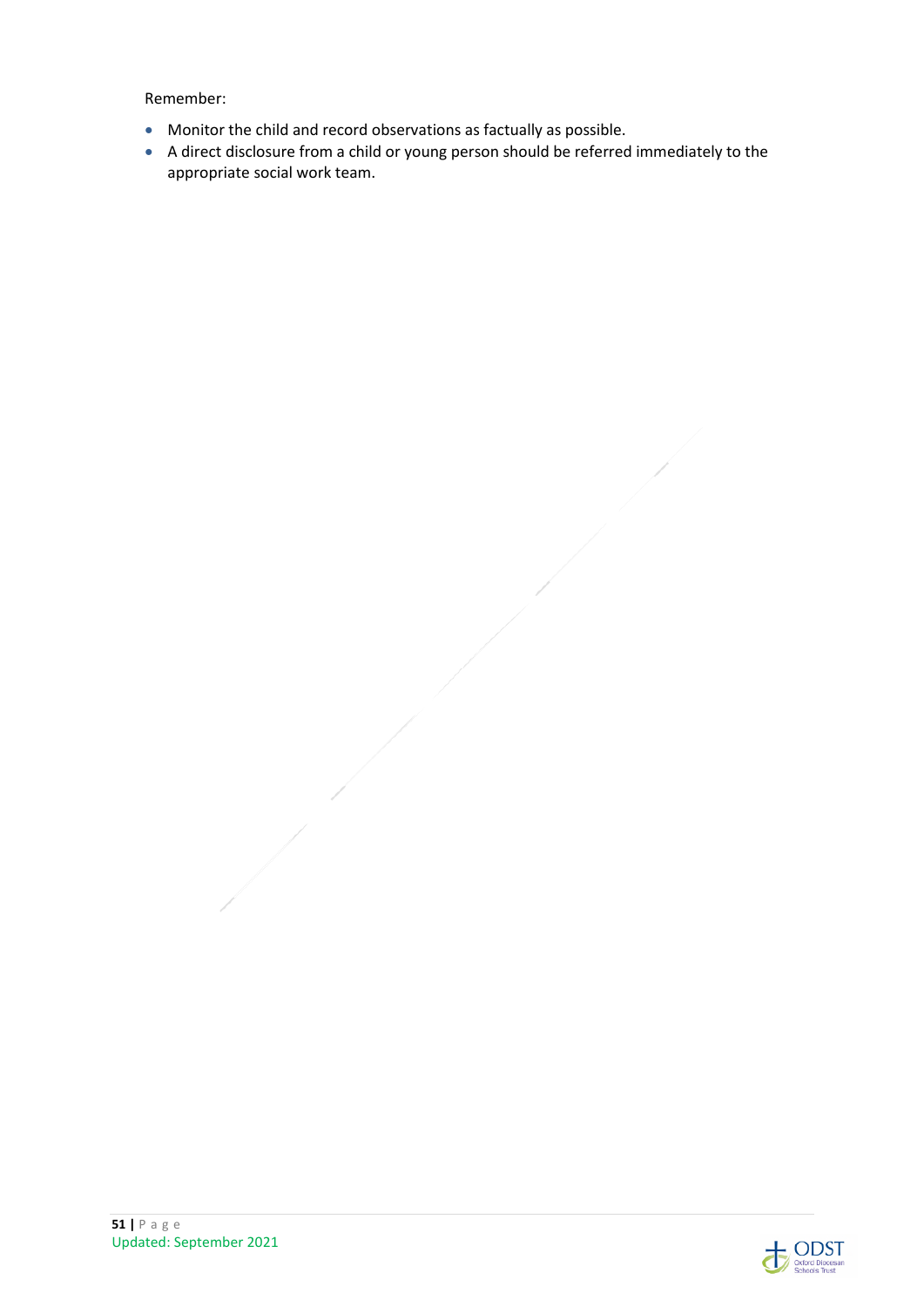## **Appendix E – Safer Recruitment**

The principles of Safer Recruitment are an essential foundation to establishing a safe environment for pupils, ensuring those unsuitable to work with children are identified and tackled before they become part of your school community.

KCSIE 2021 contains a requirement for all education providers to have in place a Code of Conduct (ODST model available) which support staff to understand acceptable boundaries to their behaviours both onsite and in their daily lives generally including their use of technology and social media.

This should be informed by the revised guidance offered by the Safer Recruitment Consortium - Sept 2019 ("Guidance for Safer Working Practice for staff working with children and vulnerable adults") and ODST will support both the individual job description and the individual educational settings to ensure this is complied with.

ODST also provides a Safer Recruitment policy that schools should follow to ensure they comply fully with the requirements of KCSIE 2021.

#### **Pre-Employment Checks**

Part Three of KCSIE 2021 clearly details the responsibilities held by schools for ensuring safer recruitment processes are in place and robustly adhered to.

ODST Human Resources officers will support Head Teachers and governors through the safeguarding aspects of the recruitment process.

ODST expects safer recruitment processes to be followed irrespective of who the candidate might be or what schools think you might know of the candidate. ODST officers have suitable resources and materials to support ODST schools through the recruitment process including job descriptions, person specifications and interview/recruitment materials designed to support this aspect.

The Single Central Record (SCR) of a school should provide an auditable means to evidence the principles of safer recruitment have been adhered to i.e. evidence of identity, DBS and Border Agency checks carried out, take-up of references, photographic ID, checks carried out on the Prohibited Orders list, etc. Schools should refer to the ODST guidance on SCRs or seek support from the ODST HR Manager.

When recruiting staff from abroad or who may have worked or qualified overseas, evidence must be retained of the checks carried out to ensure candidates from outside the EEC have a work or other visa for the UK and that, for all candidates, there are no safeguarding concerns in their country of origin or overseas work with children which might preclude the staff member from working with children.

When appointing new staff, schools must:

- verify a candidate's identity;
- obtain (via the applicant) an enhanced DBS certificate (including barred list information, for those who will be engaging in regulated activity – together with a section 128 check for those who will be engaged in management);
- obtain a separate barred list check if an individual will start work in regulated activity before the DBS certificate is available;
- ask relevant staff to self-declare that they are not disqualified under the Childcare Act 2006;
- verify the candidate's mental and physical fitness to carry out their work responsibilities;
- verify the person's right to work in the UK;

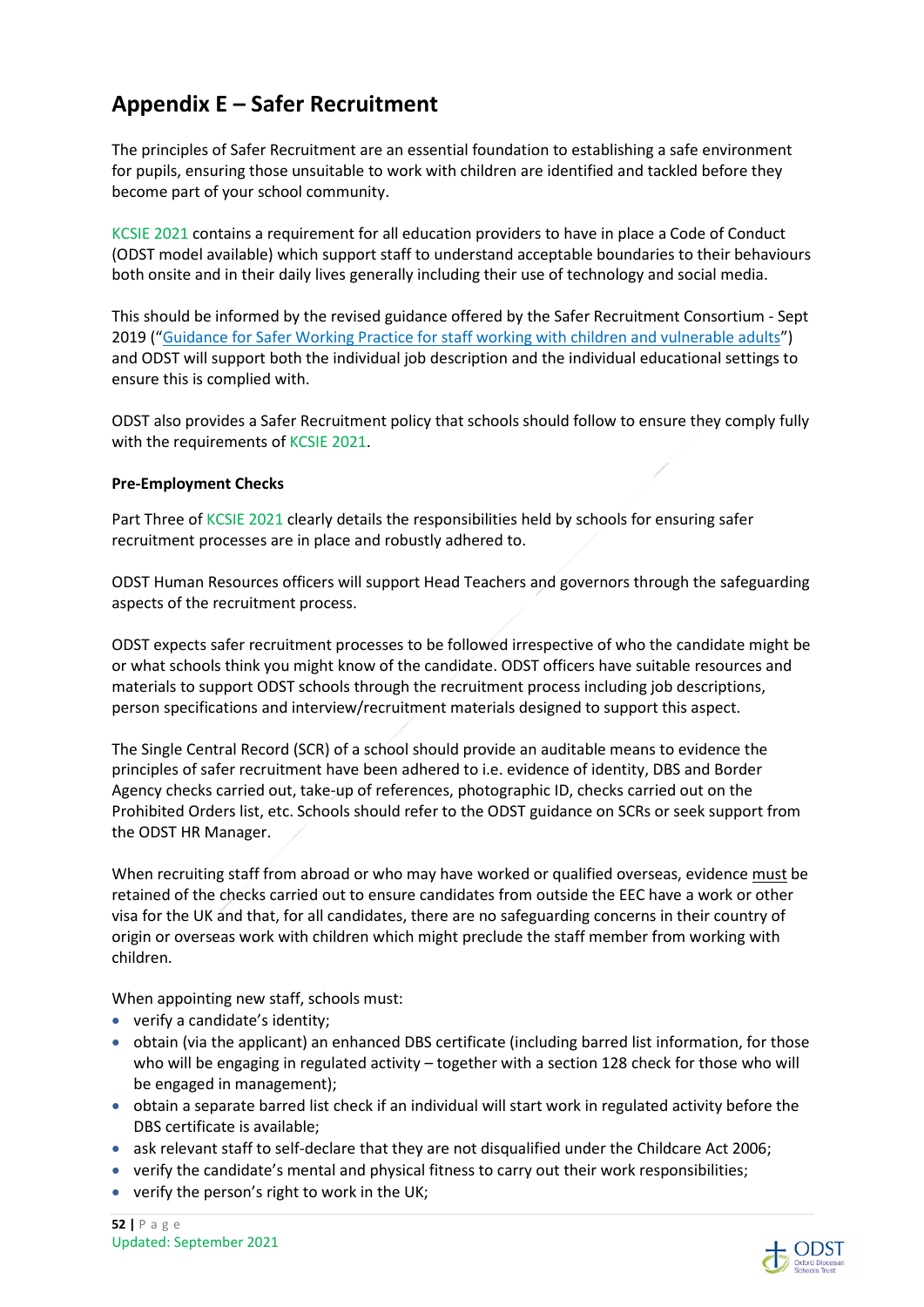- verify professional qualifications, as appropriate;
- check that a person taking up a Governor or management position where it is not possible to carry out a barred list check is not subject to a section 128 direction made by the Secretary of State;
- Schools must ensure that a candidate to be employed to carry out teaching work is not subject to a prohibition order issued by the Secretary of State.

#### **Agency and third-party staff (supply staff)**

Schools and colleges must obtain written notification from any agency, or third-party organisation they use that the organisation has carried out the checks (in respect of the enhanced DBS certificate, written notification that confirms the certificate has been obtained by either the employment business or another such business), on an individual who will be working at the school or college that the school or college would otherwise perform.

#### **Trainee/student teachers**

Where applicants for initial teacher training are salaried by the school or college, the school or college must ensure that all necessary checks are carried out. As trainee teachers are likely to be engaging in regulated activity, an enhanced DBS certificate (including barred list information) must be obtained.

Where trainee teachers are fee-funded, it is the responsibility of the initial teacher training provider to carry out the necessary checks. Schools and colleges should obtain written confirmation from the provider that it has carried out all pre-appointment checks.

#### **Volunteers**

A volunteer in respect of whom no checks have been obtained will never be left unsupervised or allowed to work in regulated activity.

Volunteers who, on an unsupervised basis teach or look after children regularly or provide personal care on a one-off basis in schools and colleges, will be in regulated activity. The school should obtain an enhanced DBS certificate (which should include barred list information) for all volunteers who are new to working in regulated activity.

Existing volunteers in regulated activity do not have to be re-checked if they have already had a DBS check (which includes barred list information). However, schools and colleges may conduct a repeat DBS check (which should include barred list information) on any such volunteer should they have concerns.

The school should undertake a risk assessment and use their professional judgement and experience when deciding whether to obtain an enhanced DBS certificate for any volunteer not engaging in regulated activity. In doing so they should consider:

- the nature of the work with children;
- what the establishment knows about the volunteer, including formal or informal information offered by staff, parents and other volunteers;
- whether the volunteer has other employment or undertakes voluntary activities where referees can advise on suitability;
- whether the role is eligible for an enhanced DBS check;

Details of the risk assessment should be recorded.